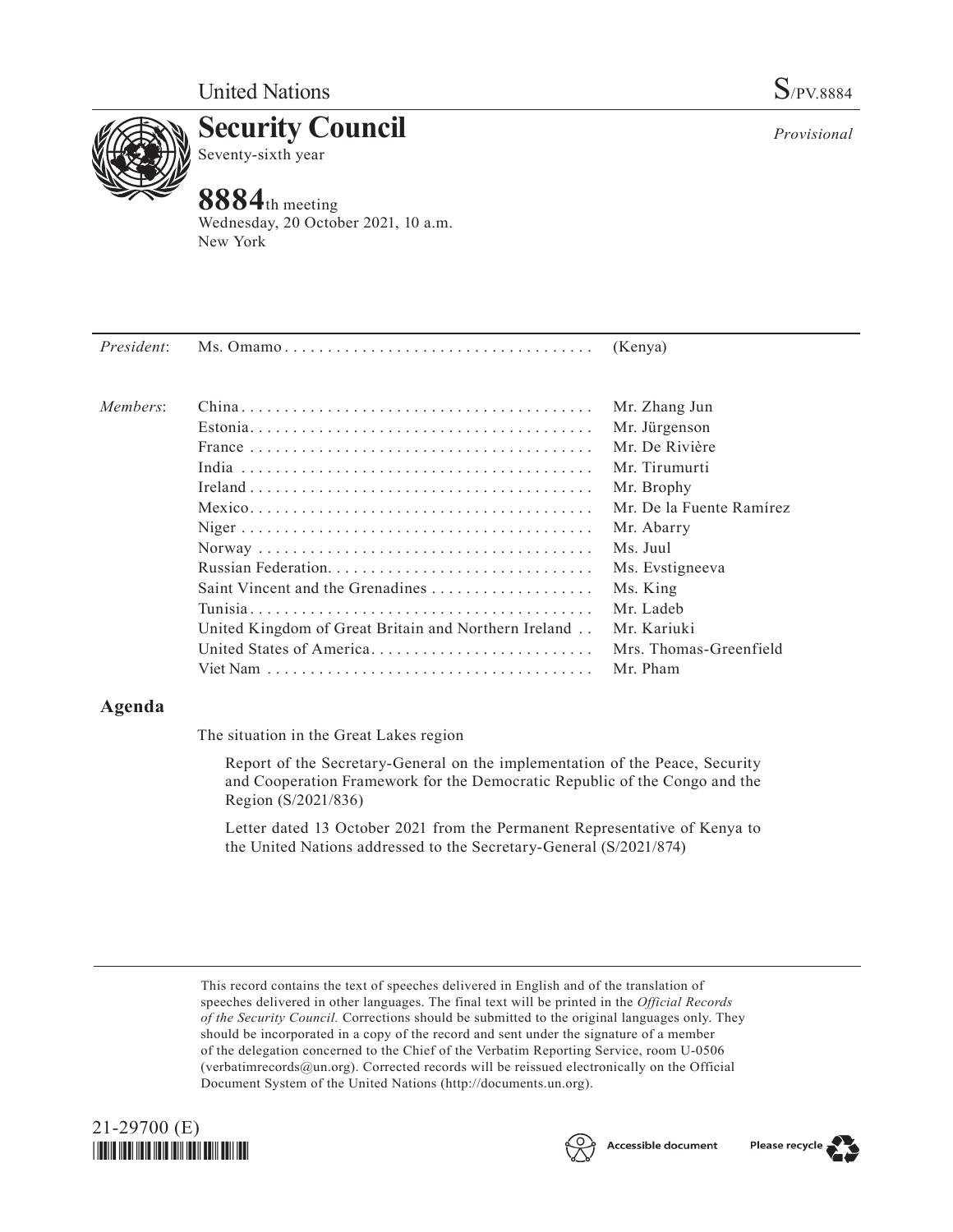*The meeting was called to order at 10.10 a.m.*

#### **Adoption of the agenda**

*The agenda was adopted.*

#### **The situation in the Great Lakes region**

**Report of the Secretary-General on the implementation of the Peace, Security and Cooperation Framework for the Democratic Republic of the Congo and the Region (S/2021/836)**

### **Letter dated 13 October 2021 from the Permanent Representative of Kenya to the United Nations addressed to the Secretary-General (S/2021/874)**

**The President**: In accordance with rule 37 of the Council's provisional rules of procedure, I invite the representatives of Angola, Burundi, the Democratic Republic of the Congo, Rwanda and Uganda to participate in this meeting.

In accordance with rule 39 of the Council's provisional rules of procedure, I invite the following briefers to participate in this meeting: Mr. Huang Xia, Special Envoy of the Secretary-General for the Great Lakes Region; His Excellency Mr. João Samuel Caholo, Executive Secretary of the International Conference on the Great Lakes Region; and Mrs. Martha Ama Akyaa Pobee, Assistant Secretary-General for Africa, Departments of Political and Peacebuilding Affairs and Peace Operations.

The Security Council will now begin its consideration of the item on its agenda.

I wish to draw the attention of Council members to document S/2021/836, which contains the report of the Secretary-General on the implementation of the Peace, Security and Cooperation Framework for the Democratic Republic of the Congo and the Region; and document S/2021/874, which contains a letter dated 13 October 2021 from the Permanent Representative of Kenya to the United Nations addressed to the Secretary-General.

The Council has before it the text of a statement by the President on behalf of the Council on the subject of today's meeting. I thank Council members for their valuable contributions to this statement. In accordance with the understanding reached among the members

of the Council, I shall take it that the members of the Security Council agree to the statement, which will be issued as a document of the Security Council under the symbol S/PRST/2021/19.

I now give the floor to Mr. Huang Xia.

**Mr. Huang Xia** (*spoke in French*): First of all, Madam President, allow me to wish you a happy National Heroes' Day — Happy Mashuuja Day! I would then like, Madam President, to congratulate you on your country's assumption of the presidency of the Security Council for this month of October and to thank you for having convened this high-level meeting devoted to the Great Lakes region. This initiative, like others planned this month under the auspices of your country, is a testament  $-$  as if one were still necessary  $-$  of Kenya's commitment to the region and to the major issues of concern to the African continent.

Allow me also, just this once, to say a word about an important cultural event and to share the Council's celebration of the good news from Stockholm. Members will have noted that, on 7 October, the Nobel Committee awarded the 2021 Nobel Prize for Literature to the Tanzanian novelist Abdulrazak Gurnah. I extend my warm congratulations to the winner of that prestigious award, who, through his work, invites us to take a clear-eyed and compassionate look at the situation of thousands of refugees. While this literary news throws a harsh light on a painful question for the region, it is also an opportunity to celebrate the intellectual and artistic wealth of East Africa and the Great Lakes and of its writers, the privileged witnesses of our time.

The theme of our meeting today — "Supporting the renewed commitment of the Great Lakes countries in seeking sustainable solutions to the root causes and drivers of conflict"  $\frac{1}{\sqrt{2}}$  is meaningful and timely. It is meaningful because it reminds us that the countries of the region remain committed to peace and development, and timely because it calls on the international community to support these efforts, taking into account both the progress made and the challenges that persist. That is the spirit that guides me in carrying out my mandate. It is also the common thread of the Secretary-General's latest report on the implementation, over the past six months, of the Framework for Peace, Security and Cooperation for the Democratic Republic of the Congo and the Region (S/2021/836). I wish to highlight here some salient features.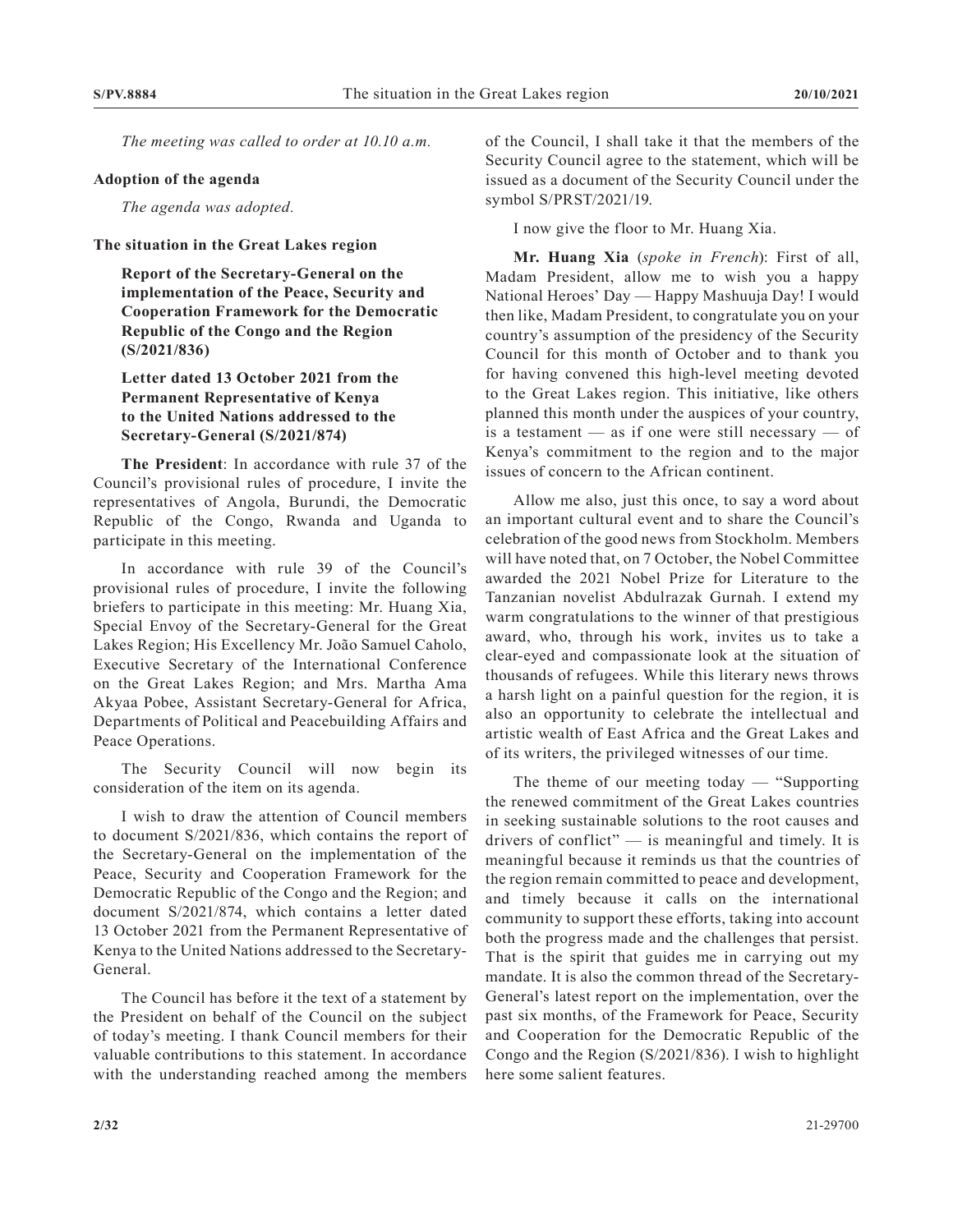First, I would like to highlight the ongoing political dialogue among the countries of the region. Ministerial consultations and the increase in State visits have given impetus to bilateral relations between the countries of the region, as evidenced by the revitalization of cooperation frameworks in areas as varied as security, trade, infrastructure, transport, natural resources and energy. We have thus witnessed an acceleration of efforts towards opening and rapprochement, together with a series of encouraging political and symbolic gestures. I am thinking of the bilateral meetings between the President of the Democratic Republic of the Congo and his counterparts from Burundi, Kenya, Rwanda and Uganda; the various tours undertaken in the region by the President of Burundi and the President of Tanzania; and of course, the tireless commitment of the President of Angola, current Chair of the International Conference on the Great Lakes Region (ICGLR), to support national reconciliation efforts in the Central African Republic, alongside his peers. Furthermore, I welcome the peaceful conduct of elections in Zambia and the smooth handover of power between the outgoing President and the incoming President.

I would also like to welcome the progress made in security cooperation in order to overcome the armed groups, the so-called negative forces, that are rampant in eastern Democratic Republic of the Congo. I take this opportunity to express, Madam President, my sincere gratitude to your country, Kenya, for the deployment of troops within the United Nations Organization Stabilization Mission in the Democratic Republic of the Congo (MONUSCO).

An important aspect of those efforts at the regional level is the launching of the Contact and Coordination Group, which is responsible for coordinating the implementation of non-military measures to complement military operations against negative forces. I would like to recall that that initiative, which my Office supports alongside the other guarantor institutions of the Framework agreement, involves Burundi, the Democratic Republic of the Congo, Uganda, Rwanda and Tanzania. In concrete terms, those measures aim at the concerted implementation of incentives for the surrender and voluntary disarmament of negative forces operating in the eastern part of the Democratic Republic of the Congo. Those measures will complement the efforts led by the Democratic Republic of the Congo through its Disarmament, Demobilization, Community Recovery and Stabilization Programme. That is why my

Office is working with MONUSCO and other entities to deploy an operational cell in Goma, which will be responsible for coordinating those promising initiatives on the ground.

Despite that progress, challenges remain. The ongoing activities of armed groups continue to be the main threat to peace and stability in the region. We see an upsurge in attacks by armed groups, whether it be by the Allied Democratic Forces in the eastern part of the Democratic Republic of the Congo or those launched by the Résistance pour un État de droit au Burundi against the airport in Bujumbura in September. That violence continues to have serious consequences on the already fragile humanitarian situation as well as on the socioeconomic stability of the affected areas.

Those negative forces also remain involved in the illicit exploitation of, and trade in, natural resources, the revenues of which finance their arms procurement and recruitment. How to put an end to that is obviously an old question that haunts anyone interested in the region. It is with a view to renewing our collective thinking on this difficult issue that, working with the ICGLR and the Government of the Sudan, my Office co-organized a workshop on natural resources in Khartoum from 31 August to 2 September.

The workshop resulted in 31 recommendations, both ambitious and realistic, aimed in particular at breaking the link between the smuggling of certain high-value minerals and the financing of armed groups. In addition to actions for greater national ownership over the ICGLR Regional Initiative against the Illegal Exploitation of Natural Resources, participants from across the region and beyond proposed that my Office and the Executive Secretariat of the ICGLR undertake political advocacy to make transit and destination countries aware of the issue of smuggled minerals in order to support the efforts of the region. I have no doubt that the members of the Security Council will also make important proposals as part of our discussion today that could inform the efforts of the region.

I cannot talk about the challenges affecting the region without saying a word about the persistence of the coronavirus disease (COVID-19) pandemic, which to some extent is contributing to the exacerbation of pre-existing socioeconomic vulnerabilities. According to the World Health Organization, only 36 million doses of vaccine have been administered to date in a region of nearly 450 million people. I therefore reiterate the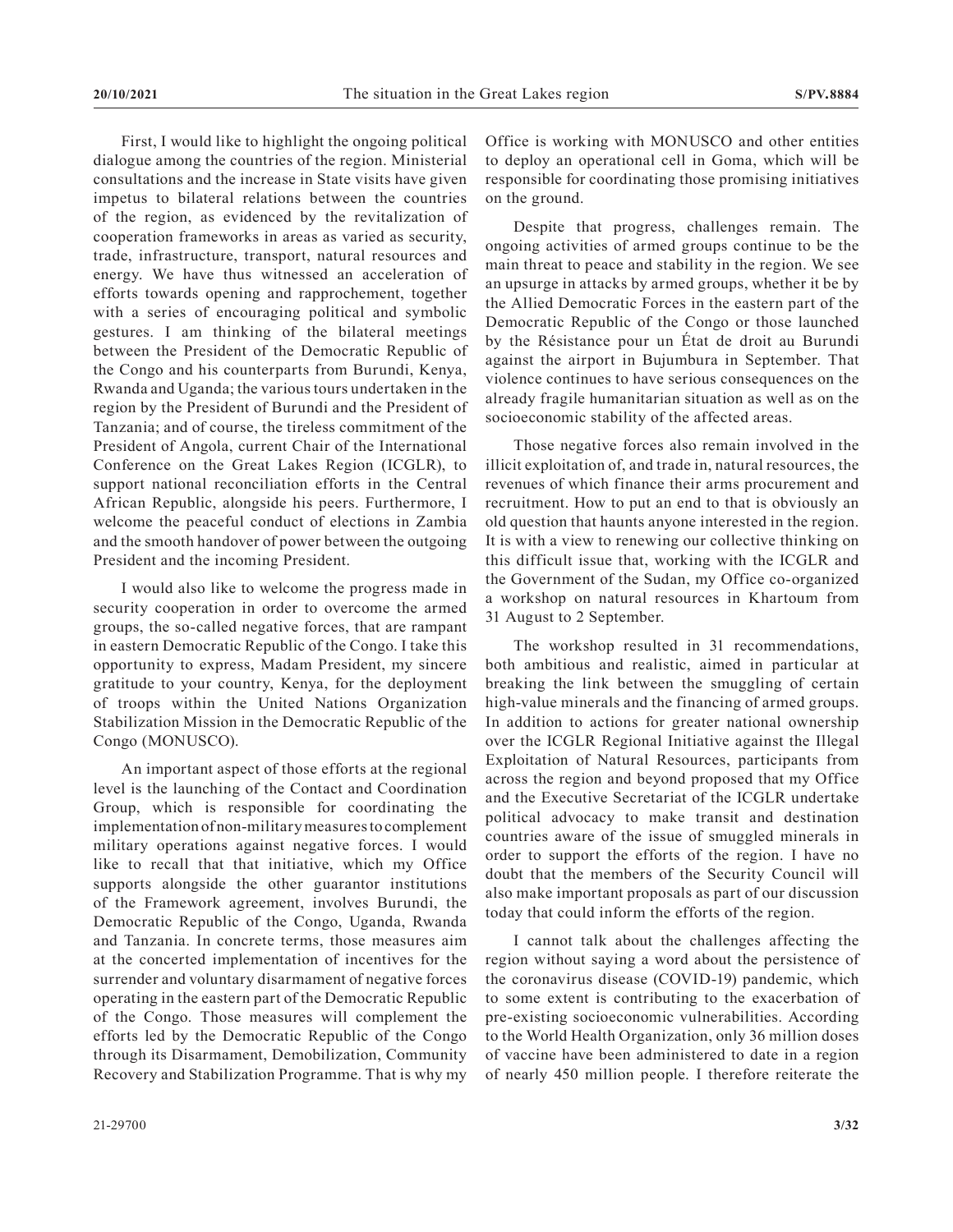appeal launched by the Secretary-General for greater solidarity with developing countries to facilitate access to vaccines and strengthen existing health systems and structures.

Responding effectively to those challenges while supporting the positive efforts under way will require a concerted approach from the States of the region, civil society, regional organizations, international partners and the United Nations. That is the rationale behind the plan of action for the Strategy for Peace Consolidation, Conflict Prevention and Conflict Resolution in the Great Lakes Region, which my Office developed in July during broad consultations. That inclusive approach, which also gives pride of place to the involvement of women and young people, will be maintained throughout the implementation of the plan of action so as to foster alignment with the priorities of the States and the peoples of the region.

In that regard, I would like to reiterate my commitment to working closely with all the United Nations entities concerned in the region as well as with the Peacebuilding Fund to ensure the full implementation of the plan of action. I would also like to call on the Council, and the international community more broadly, to support us in order to enable us to contribute effectively to consolidating the positive momentum in the region through the initiatives set out in the plan of action.

When we look closely at recent developments in the region, we see that that positive momentum is the result of initiatives that fully meet the goals of the Framework agreement and the 2006 ICGLR pact. It is therefore essential that the countries of the region implement the bilateral agreements signed recently and also continue, at the regional level, to fulfil the commitments made under regional and international instruments.

It is in that spirit that I welcome the upcoming important summit meetings, and in particular the commitment of the Democratic Republic of the Congo to host the tenth summit of the Framework agreement Regional Monitoring Mechanism in Kinshasa in December. The summit will be an opportunity for the leaders of the region to evaluate together the progress made since the previous summit, held in Kampala in 2018, to see how to consolidate the recent achievements and to provide guidance on the measures to be taken for more stability and development in the region.

I would like to conclude by recalling that the Great Lakes region is at a crossroads. The COVID-19 pandemic, which has further exacerbated existing weaknesses, has nevertheless served to reveal the resilience of the region's societies. Bilateral and regional initiatives reflect the emergence of a community looking towards the future that is aware of the added value of dialogue and cooperation as a tool to foster good-neighbourliness. It is more necessary than ever to consolidate the region's achievements in a lasting way, all the while resolutely addressing the ongoing challenges. The success of such an approach entails drawing the lessons of the past and showing imagination to support the peoples of the Great Lakes region in building a better today and a better future.

**The President**: I thank Mr. Xia for his briefing.

I now give the floor to Mr. Caholo.

**Mr. Caholo**: I would like to start by congratulating the Government and the people of the Republic of Kenya on assuming the presidency of the Security Council. I have no doubt that the Republic of Kenya will once again rise to the challenges of the coveted and onerous responsibility of leading the Security Council. I am also honoured to participate in this high-level briefing on the Great Lakes region, under theme "Supporting the renewed commitment of the Great Lakes countries in seeking sustainable solutions to the root causes and drivers of conflict".

The Great Lakes region has made progress with regard to peace, stability and development despite the challenges related to heinous criminal activities, including the illegal exploitation and trade of natural resources and the increase in conflict-related sexual violence against women and children being committed by the armed groups and negative forces actively operating in the region, especially in the eastern Democratic Republic of the Congo and the Central African Republic.

We have also witnessed the negative impact of the coronavirus disease and climate change on the livelihoods of our people in the region. In the past 10 months, we have had three mini-summits convened under the able leadership of the Chairperson of the International Conference on the Great Lakes Region (ICGLR), the President of the Republic of Angola, His Excellency Mr. João Manuel Gonçalves Lourenço, in order to address the security and political crisis in the Central African Republic.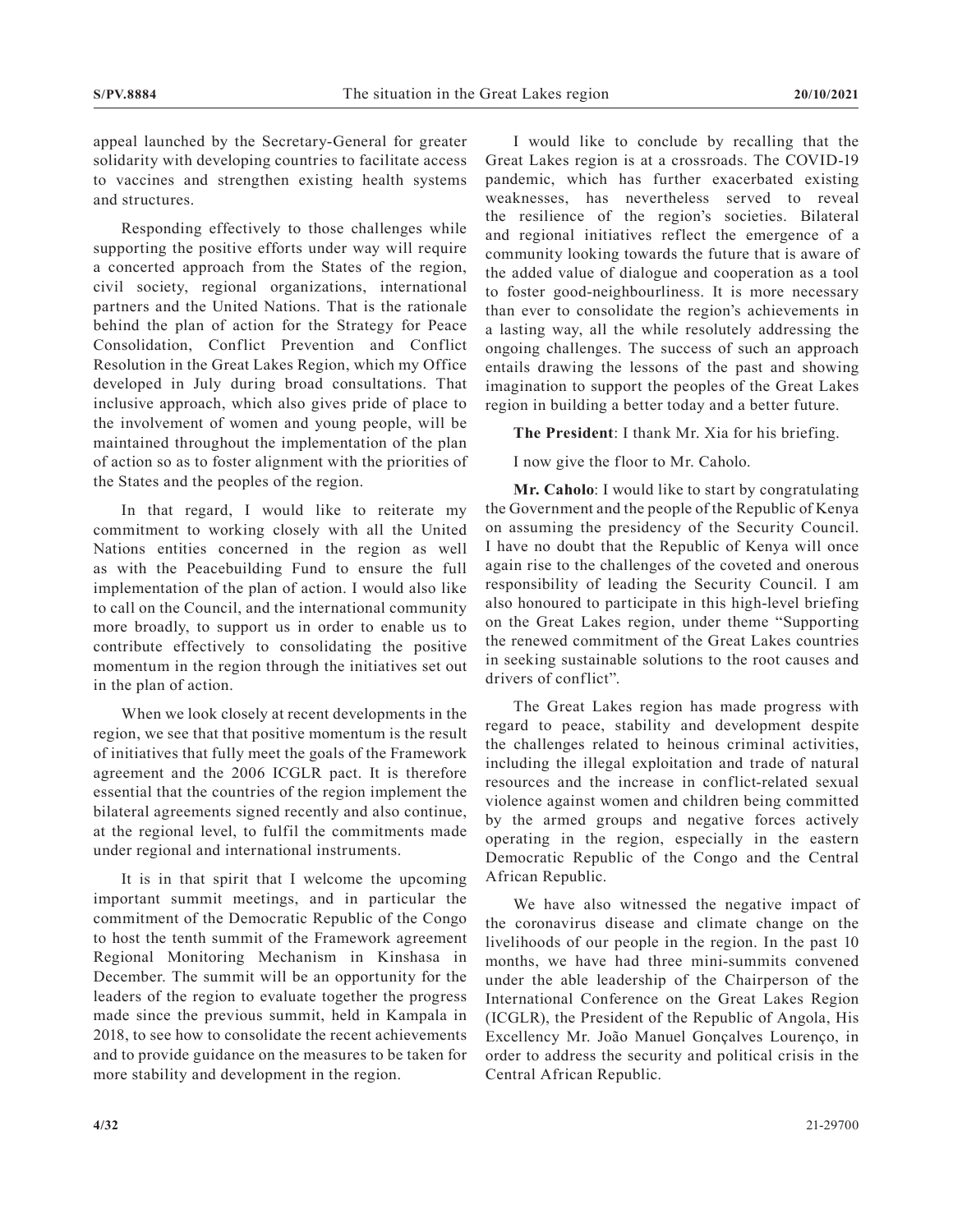As a result, we witnessed last weekend the unilateral political will demonstrated by the Government in the ceasefire declaration by His Excellency Mr. Faustin Archange Touadera, President of the Central African Republic and Head of State. As a region, we have witnessed the strengthening of mutual trust and the normalization of relations between and among Member States, notably between Burundi and Rwanda, thanks to the ICGLR, which has unequivocally become a regional platform to address inter-State tensions and suspicions.

 In addition, the region has witnessed the organization of peaceful and credible elections in Burundi, Uganda, Tanzania, the Congo and Zambia. We note with delight the growth of the involvement of women in peacebuilding processes through negotiations and mediation. There is also an increase in the participation of women in political governance and involvement in decision-making bodies through nominative and elective positions.

Furthermore, we have witnessed the removal of Burundi from the agenda of the Security Council and the closure of the mission of the African Union human rights observers and military experts. That shows the serious commitment of the ICGLR to deepen and consolidate democracy in the region.

Allow me now to turn to the specific aspects of this briefing.

With regard to the specific roles that peacekeeping missions can play as a resource in those countries to prevent the illegal exploitation of natural resources and disrupt criminal networks, the ICGLR is of the view that missions have a fundamental role to play. We believe that peacekeeping missions have a broadranging mandate to keep the peace and help stabilize countries after conflict and to promote democracy and human rights.

The missions equally have a fundamental role to play in reducing the criminal exploitation of natural resources. Peacekeeping missions play a role in contributing to stability, stimulating employment for youth and women, and economic recovery for the countries concerned. We are of the strong view that peacekeeping missions play a role in supporting the enhancement of the technical capacities of national authorities and local security forces in their management of natural resources. Specifically, missions, through direct cooperation with national authorities and security forces, could monitor and inspect mineral consignment

at production sites, transportation and trading hubs, and the prevention of child labour and child trafficking.

We are aware that such an effort was unsustainable in the Democratic Republic of the Congo, largely owing to limited capacity and financial resources, as well as poor cooperation at the local level in enforcing national laws. However, that is an outcome that rebels and militias welcome because it allows them to continue to maintain control over mining sites in the eastern Democratic Republic of the Congo. That situation should not be allowed to continue where revenues to finance conflict are easily generated within the country using resources that would have otherwise benefited the peaceful local people.

Peacekeeping missions could conduct joint security operations with national security forces to extend State authority over mining sites by dislodging militia groups. However, we should ensure that mining sites are placed under the control of Government institutions, not national security forces. We should also learn from history. One lesson learned is that extending State control by national security forces over high-value resource areas can have unintended consequences in situations where there is a weak chain of command, poor discipline and limited Government oversight.

Nevertheless peacekeeping missions should avoid being involved in the mineral trade and benefiting in any way from mining activities. Several accusations against individual members of those peacekeeping missions being involved in and/or facilitating mineral smuggling and trafficking in the Great Lakes region have been recorded. Peacekeeping missions in the Great Lakes region should be aware of the regional and international mineral due diligence standards and principles that we are striving to put in place.

 With regard to the role that the countries of the region and the international community can play in strengthening cross-border security and supporting the fight against transborder crime and terrorism, we underscore the need for cross-border cooperation among countries of the region, as a condition to strengthen security and fight crime and terrorism in the Great Lakes region.

With the support of the international community, as the ICGLR, we are working towards establishing and operationalizing an early-warning system for the region to share information in real time at all borders. The porosity of our borders has led us to conduct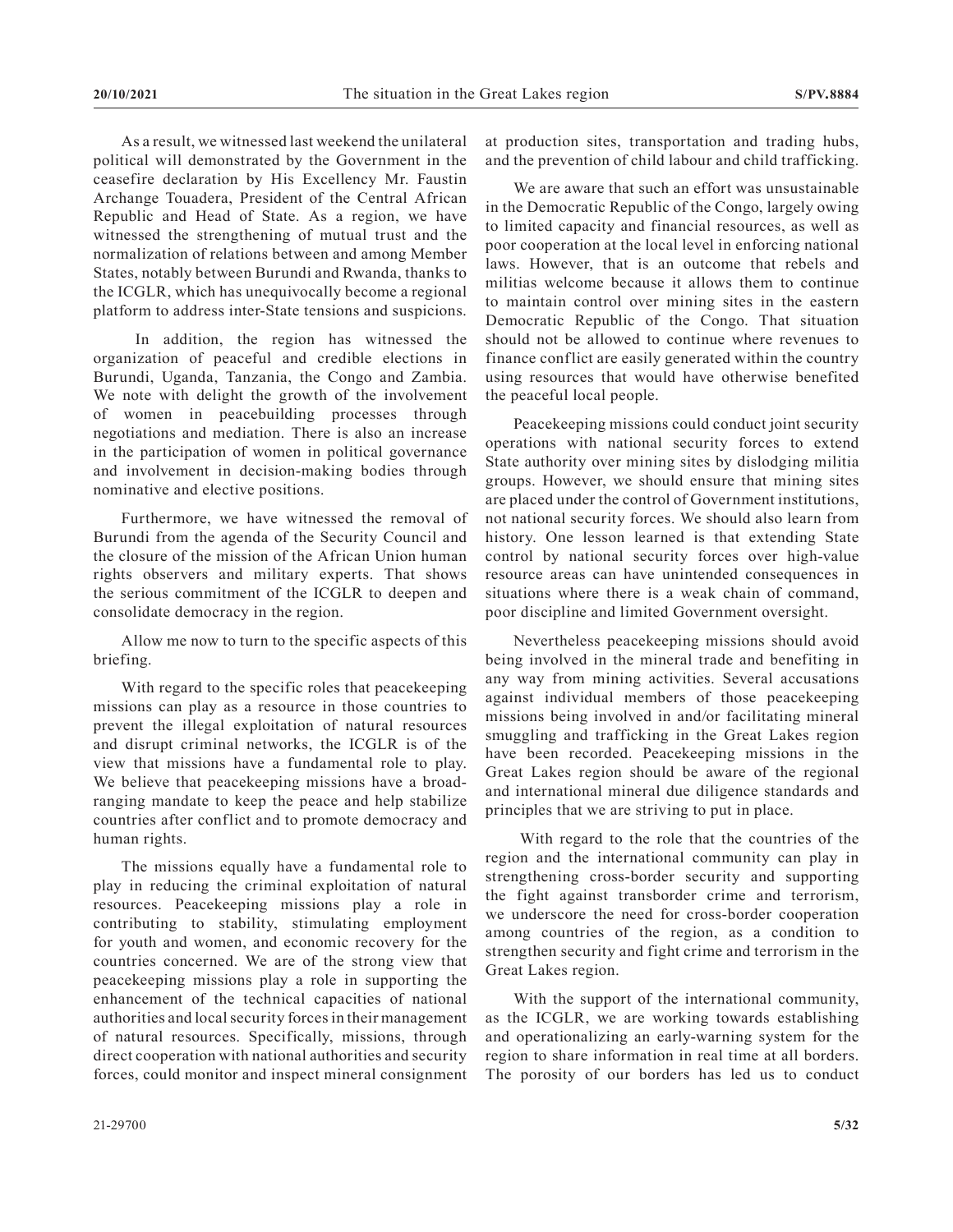joint verification missions and patrols of the borders. The ICGLR has advanced in that process through the expanded joint verification mechanism and the Great Lakes Judicial Cooperation Network. Those mechanisms need to be supported and strengthened by both member States and the international community. The sharing of best practices in addressing investigation and prosecution challenges is also fundamental.

On the question of how the region and the international community can ensure sustained means to ensure long-term, sustainable national and regional coordination for disarmament, demobilization, repatriation, reintegration and resettlement programmes, we believe that such initiatives should be nationally owned and an integral component of longterm national development plans and annual budgets. There should be a holistic and systematic approach taken to the management of such programmes. Intensive peace education and economic empowerment for excombatants is of paramount importance. However, the international community could provide funding and technical support since national capacities in the Great Lakes region are typically weak given the large numbers of ex-combatants. It should be noted that such programmes focus on the provision of alternative sources of livelihood to ex-combatants. Hence the initiatives depend on reliable funding streams to ensure funding that is both timely and adequate.

As the ICGLR, we emphasize that such programmes should be based on a careful assessment of the situation in a member State to identify combatants and types and numbers of weapons as well as areas of return. It also includes the identification of suitable livelihood opportunities, the determination of appropriate vocational training and extension services, and the provision of resettlement and reintegration opportunities and services.

That approach calls for high levels of transparency and coordination among stakeholders of the programmes involved. It also calls for comprehensive and effective monitoring and evaluation systems to ensure that targeted communities benefit from the programmes and equally prevent the recurrence of conflict. In addition, it calls for disarmament, demobilization, repatriation, reintegration and resettlement programmes to be linked to a wider and broader national reform to promote national socioeconomic involvement and strengthen the security sector and the promotion of transnational justice.

Allow me to mention that the disarmament, demobilization, repatriation, reintegration and resettlement programmes, costly as they are, have had positive effects in the Democratic Republic of the Congo, the Sudan, Burundi and the Central African Republic in engaging ex-combatants in productive activities and building social cohesion. But more could have been achieved in the Great Lakes region had resources and coordination among stakeholders been enhanced.

We encourage the international community to support civil-society organizations involved in the implementation of the action plan of the Contact and Coordination Group on non-military measures to complement the military efforts by countries in the Great Lakes region. As the Council is aware, the mission of the Contact and Coordination Group is to provide a comprehensive and evidence-based approach to identifying and implementing non-military measures in complement to enhancing military action by the ICGLR member States. The Group focuses on the facilitation of disarmament and the process of repatriating negative forces through an approach involving local communities and civil society and the reinforcement of cross-border cooperation, with a view to generating economic opportunities, particularly for young people and women.

On the particular aspect of how the region and the international community can provide support in strengthening the capacity of key State institutions, particularly the national security and customs structure, to ensure the effective control and management of natural resources, I wish first to reiterate my call for the international community to support the implementation of the ICGLR Regional Initiative against the Illegal Exploitation of Natural Resources, an initiative that was adopted by the Heads of State and Government in Lusaka in 2010. The international community must support the enhancement capacities of that programme in implementing countries and those that are actually adhering to the programme.

In that framework, specifically the artisanal gold strategy, there are components that aim to enhance the capacities of member States' customs organizations to strengthen import and export mechanisms and also control the artisanal gold trade at all levels, including the transit and destination countries.

Regarding the question of how the region can increase the participation of international financial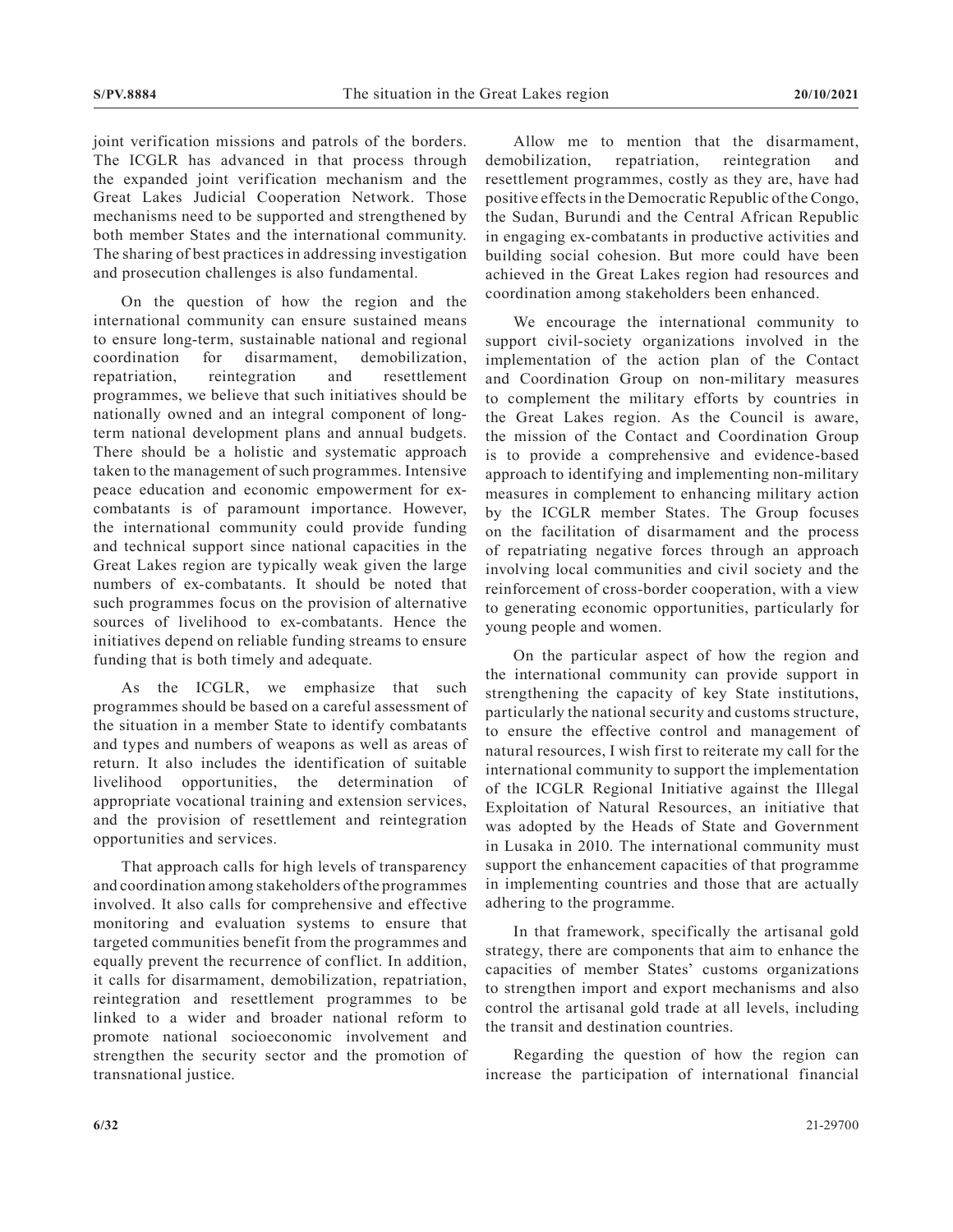institutions and the private sector in funding projects and programmes in the mining and extractive sector, we are of the view that the States and Governments of the region should design legal frameworks and policies that aim to create an environment that is conducive to investment. That should be accompanied by the development of regional infrastructure that promotes forward and backward linkages. The joint regional infrastructure initiatives in energy, transport corridors and telecommunication are possible areas for consideration. Furthermore, member States should provide knowledge linkages to foster innovation, creativity, skills and the capacity for citizens to benefit from the vast array of natural resources. There is a need to enhance the technical and vocational capacities of youth to provide a ready supply of skilled labour in the real sector.

As regards the role that all stakeholders can play to transform the productivity of natural resources in the Great Lakes region in directly contributing to post-conflict recovery, mutually shared socioeconomic development and global prosperity, allow me to propose the following.

First, all stakeholders should help to attract investment in the region by participating and supporting investment for the forthcoming Great Lakes Investment and Trade Conference scheduled for November in Kigali.

Secondly, programmes and projects should be designed aimed at creating youth employment. That could be done through the promotion of value addition. I am pleased to inform the Council that the ICGLR member States are resolved to promote mineral value addition through the creation of refineries and smelters within their boundaries. That is happening in Uganda and in Rwanda. We hope that we can introduce the same programme in the Democratic Republic of the Congo as well. That is possible given the enhancement of inter-State cooperation and mutual trust. There is a need for continual support to member States to strengthen governance institutions so as to monitor the adherence of member States to constitutionalism, the promotion of the rule of law and respect for human rights. The international community, especially mineral destination countries, should support the due-diligence efforts being implemented in the ICGLR.

In conclusion, I would like to restate that the ICGLR Pact in support of peace and stability in the region, set up 15 years ago for the purpose of transforming the region into a conflict-free area enveloped by sustainable peace, security and stability, remains very relevant today. The experience of the last 15 years has demonstrated that the political, social and economic transformation of the Great Lakes region can be achieved only through enhanced ownership of practical programmes, the involvement of ICGLR member States and reliable diplomatic, financial and technical support by the international community. Sustainability of our efforts depends on the extent to which we have effectively responded to the regional challenges with regionally driven solutions.

**The President**: I thank Mr. Caholo for his briefing.

I now give the floor to Mrs. Pobee.

**Mrs. Pobee**: I wish to begin by expressing thanks to the Kenyan presidency of the Security Council for convening today's high-level debate on supporting the renewed commitment of the Great Lakes countries in seeking sustainable solutions to the root causes and drivers of conflict. Today's meeting takes place at a time when the United Nations has taken steps to reconfigure its presence in the region to best address remaining challenges to peace and security in eastern Democratic Republic of the Congo and the region.

My briefing today will focus on a few priority areas where the Council's support would be most needed. As Special Envoy Huang Xia has provided elements of the broader picture, I would like to devote particular attention to the Democratic Republic of the Congo.

First and foremost, persistent insecurity in eastern Democratic Republic of the Congo remains one of the main challenges facing the region today. National and foreign armed groups still operate in eastern Democratic Republic of the Congo and continue to perpetrate deadly attacks against civilians, further deteriorating the already dire humanitarian situation. Since the beginning of this year, at least 1,043 civilians have been killed, including 233 women and 52 children.

The insecurity in eastern Democratic Republic of the Congo shed light on underlying causes of the conflicts in the region, ranging from the presence of foreign armed groups, the illegal exploitation of natural resources, land and border disputes, intercommunal tensions, limited State presence in remote areas to persistent inequalities borne out of marginalization and exclusion, youth unemployment and poverty. The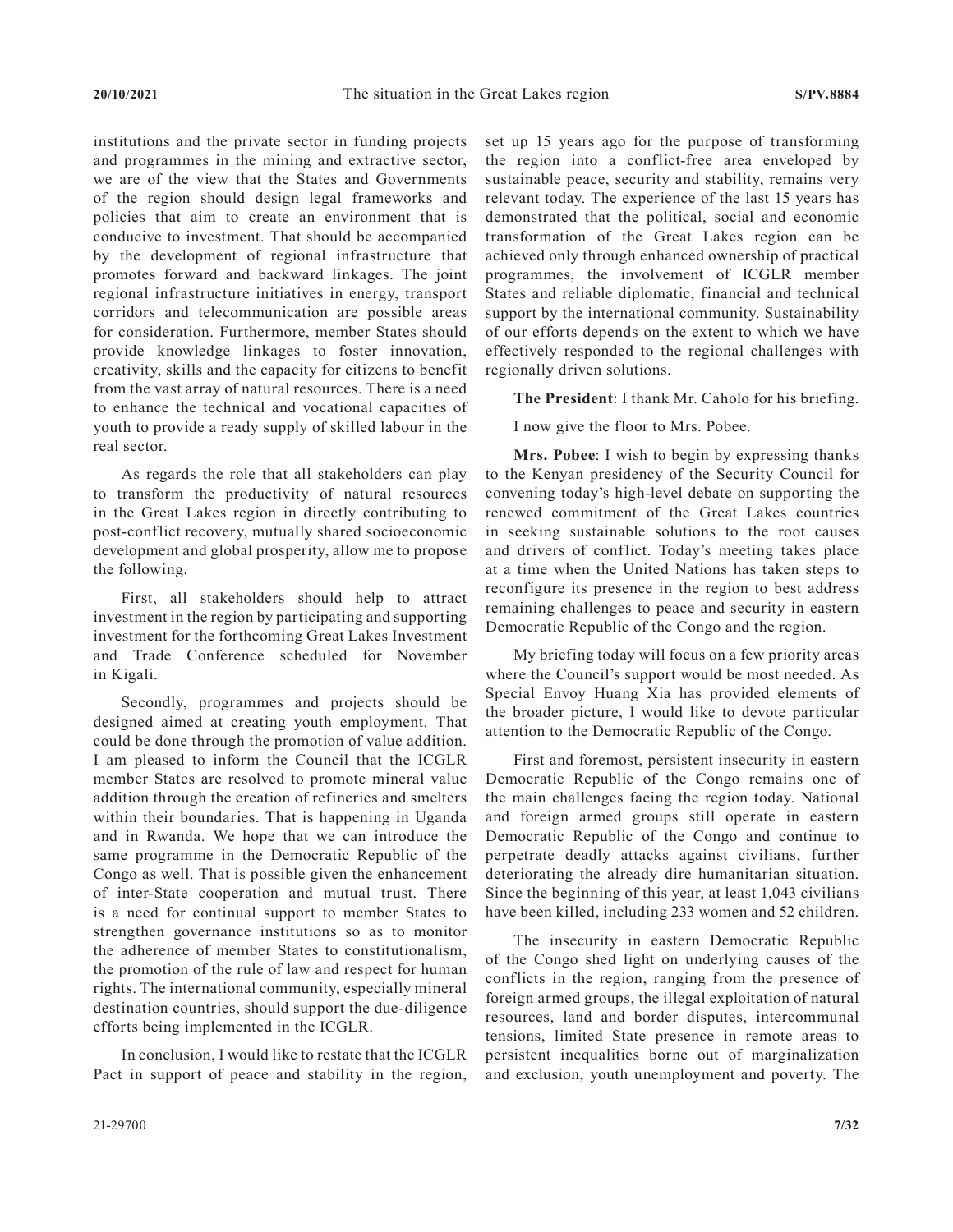central question of our debate today is how we can support the countries of the region in their efforts to harness the full potential of their human and natural resources to build sustainable peace and development.

Addressing the various challenges facing countries of the Great Lakes region requires a comprehensive approach rooted in an enhanced political engagement that encompasses military and non-military interventions, fosters economic cooperation across the borders and builds trust between neighbours and among communities. In this regard, we are encouraged by the improvement of bilateral relations between the neighbouring countries and the signing of agreements at the regional level in such various areas as security, trade and economic cooperation. This rapprochement creates a momentum for the evaluation and revitalization of the Peace, Security and Cooperation Framework, enabling us to refocus our efforts on supporting member States of the region.

As we move forward, we welcome the holding in the coming months of the tenth summit of the Regional Oversight Mechanism, which will be hosted by the Democratic Republic of the Congo, as an opportunity for countries in the region to reaffirm their commitments under the Peace, Security and Cooperation Framework and take concrete actions to advance peace and security in the region.

Governments of the region continue to prioritize military operations as part of their efforts aimed at addressing the threat posed by armed groups in eastern Democratic Republic of the Congo. We therefore welcome President Tshisekedi Tshilombo's decision to establish an operational centre in Goma, with a view to further enhancing cooperation between the United Nations Organization Stabilization Mission in the Democratic Republic of the Congo (MONUSCO) and the Forces armées de la République démocratique du Congo in the conduct of intelligence-driven operations against armed groups in Ituri and North Kivu provinces, where the state of siege remains in place. I would like to underscore in this regard that these military operations should be conducted in strict compliance with the human rights due-diligence policy and ensure civilianharm mitigation, so as to avoid additional suffering for the population we aim to protect.

However, it is also important that the primacy of politics remains the umbrella under which all initiatives translate into actions. In that regard, I wish to welcome

the adoption of a three-year action plan of the Contact and Coordination Group aimed at neutralizing the "negative forces" through a non-military approach. MONUSCO and the Office of the Special Envoy for the Great Lakes Region have collaborated well in this approach and will continue to provide their support for the operationalization of this Contact and Coordination Group through the establishment of an operational cell hosted in Goma, in the Democratic Republic of the Congo.

A comprehensive and coordinated regional approach to disarmament, demobilization and reintegration will also be also an important tool for creating incentives for former combatants not to rejoin the ranks of armed groups, while excluding the possibility for the latter to automatically join the armed forces, and for preventing the recruitment of youth in vulnerable communities and curbing the illicit flows of weapons in the region. In this context, I commend the Congolese authorities for their commitment to providing adequate resources for the functioning of the disarmament, demobilization, community recovery and stabilization programme that was recently established. Success of this national programme will contribute tremendously to sustainable peace and security in the Democratic Republic of the Congo. I call on international partners and donors to also support these efforts while ensuring that the participating member States remain committed to, and in charge of, this process.

While armed group activity is a symptom of insecurity in the region, the enabling conditions should be addressed upstream. Among the main root causes of conflict, as we all know, are the illegal exploitation and regional trafficking of natural resources, which not only contribute to financing armed group networks but also create parallel economies at the expense of States' budgets whose revenues continue to diminish. The recent workshop on natural resources hosted in Khartoum, co-hosted by the Office of the Special Envoy, is a testament to the commitment of countries of the region to addressing this issue through the strengthening of border controls, the extension of State authority and improvement of joint border-management cooperation in their common border areas.

The path towards sustainable peace and development in the region also requires the meaningful participation of women, youth and the private sector. From that perspective, the Action Plan for the United Nations Strategy for Peace Consolidation, Conflict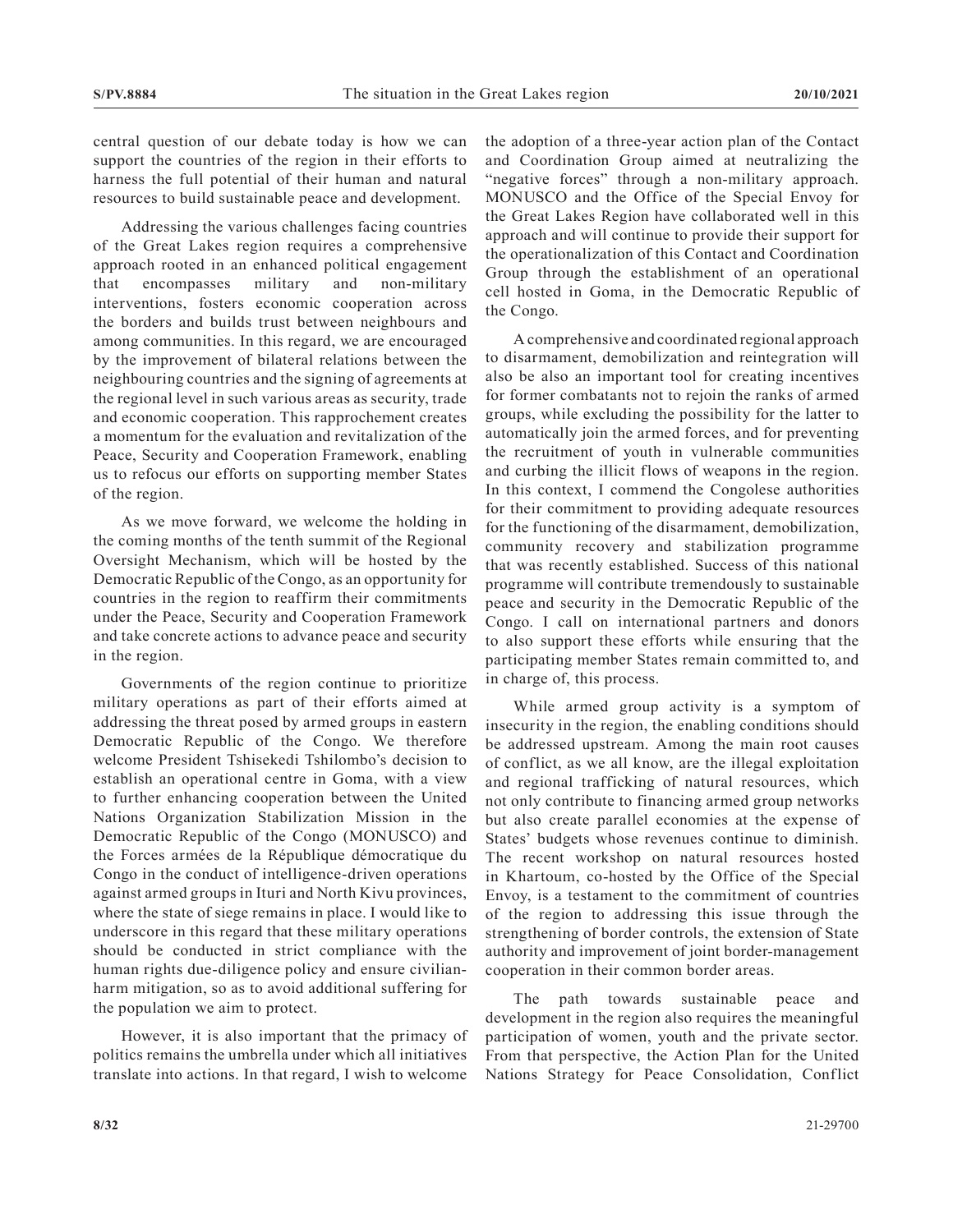Prevention and Conflict Resolution in the Great Lakes Region provides an opportunity to make progress in that area. For their part, MONUSCO and the Office of the Special Envoy of the Secretary-General for the Great Lakes Region will continue to ensure the participation of women and young people in local political and peace processes and work with the United Nations country team to support peacebuilding and stabilization efforts within the framework of the peace-developmenthumanitarian nexus.

As I conclude, I wish to reaffirm the continued engagement of the United Nations with countries of the region to support efforts towards peace, security and development. The region counts on the Security Council's full support to put an end to the recurring cycle of violence and to provide the necessary resources to reach that goal.

**The President**: I thank Mrs. Pobee for her briefing.

I shall now make a statement in my capacity as the Cabinet Secretary for Foreign Affairs of Kenya.

May I begin, as I should, by thanking my colleagues Ministers from Ireland and Angola, who have kindly joined us at this important debate. I also express my gratitude to the Special Envoy the Secretary-General for the Great Lakes Region, the Executive Secretary of the International Conference on the Great Lakes Region and the Assistant Secretary-General for Africa for their insightful briefings.

Few parts of our world exemplify the notion of a paradox than Africa's Great Lakes region. Home to our world's second largest rainforest and a critical lung for our planet, the region is the catchment area for Africa's largest rivers and lakes and a habitat of impressive biodiversity. Importantly for our discussion today, the Great Lakes region is endowed with a vast and unmatched array of precious and rare minerals, as well as a rich pool of oil reserves and other hydrocarbons. The potential of the region to be Africa's breadbasket, its source of green and clean energy, its engine of industrialization and its pathway to economic growth and social transformation seem patent and obvious; yet the contrary is true.

A great disconnect exists between the region's riches and its promise and the reality of pervasive poverty, underdevelopment and instability that has plagued that area for centuries. That is in part due to an incessant cycle of brutal extraction, illicit exploitation, pillage

and trafficking of the region's natural resources, which has enabled the outbreak, escalation and continuation of armed conflict. The scramble for the region's natural resources has contributed to external interference in the region, fuelled inter-State rivalries, weakened State institutions, spawned political instability and compromised the management of intra-State diversity at a great cost in terms of human suffering, particularly of women and children.

The capacity of some States of the region, especially those in the throes of transition and reconstruction, to exercise full control over their territories, manage resources, provide basic public goods, including security and law and order, advance democracy and tackle the proliferation of armed groups is also severely stretched by the pressures posed by other threats, such as natural calamities, climate-change shocks, pandemics such as the Ebola virus and the coronavirus diseases, and other humanitarian crises, as well as the emergence of terrorist-affiliated groups in the region. It is our judgment and belief that the strengthening of State capacity and agility, coupled with the buttressing of regional institutions, is an essential tool for the delivery of the promise of the Great Lake region and what it offers for Africa and, indeed, the world. That promise must include the safety and prosperity of women and protect them against gender-based violence, particularly in the eastern Democratic Republic of the Congo.

We are here today to reinvigorate and renew the Security Council's commitment to supporting the Governments of the region in seeking solutions to sustainably address the root causes and drivers of rampant conflict in the region, with a special focus on positively harnessing the region's natural resources for social and economic transformation.

It is important to applaud progress, and progress has indeed been made. The region has remained resilient and determined to surmount its challenges and march forward. The power of regional solutions cannot be overemphasized. In that regard, the recent highlevel regional diplomatic interventions to improve and bolster bilateral relations in order to end the pervasive cycles of hardship and conflict are commendable.

We also commend the work of the International Conference on the Great Lakes Region under the leadership of Angola in its efforts to promote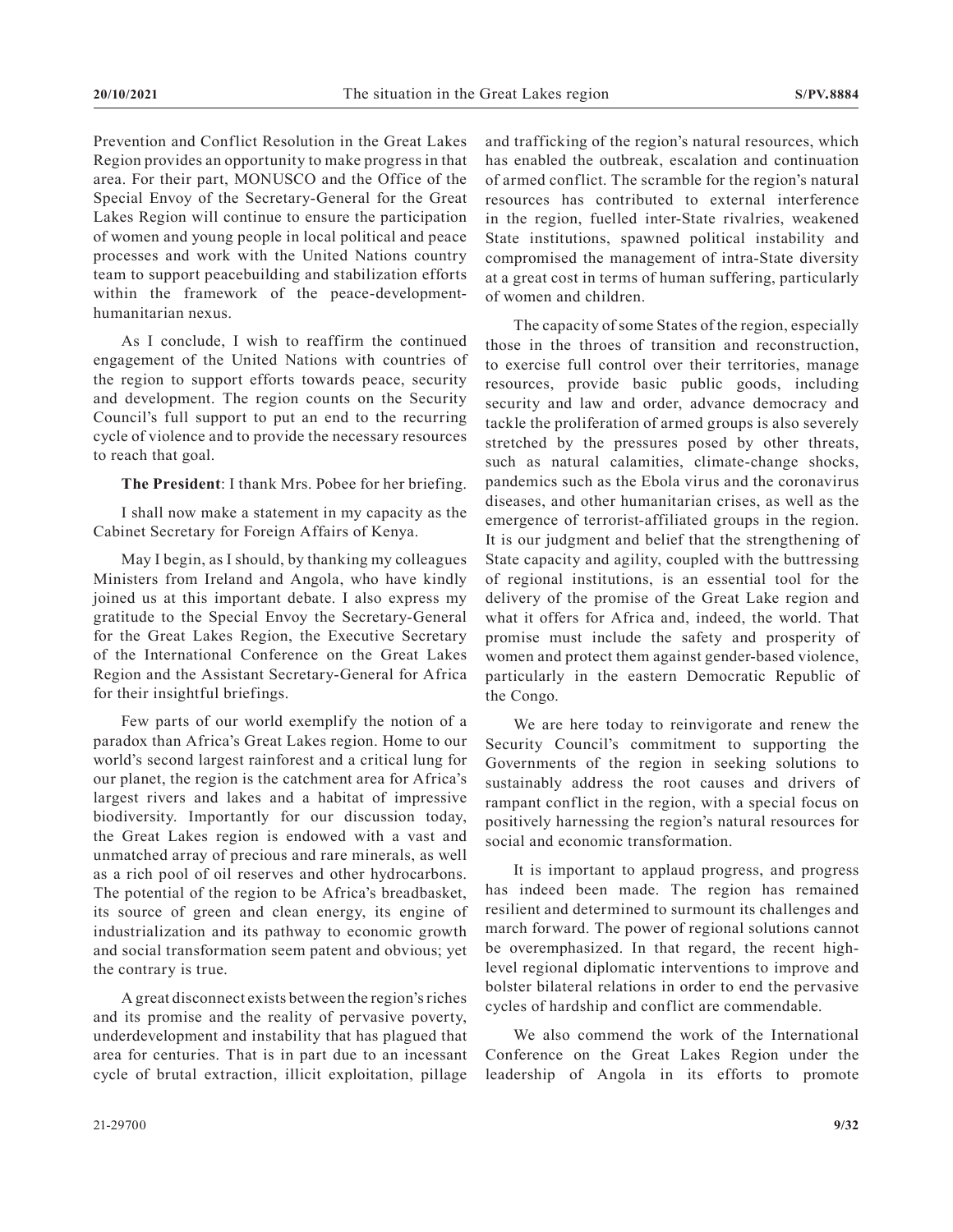constructive dialogue and the resolution of conflicts through peaceful means and regional cooperation.

Furthermore, my delegation welcomes the recent establishment of the Contact and Coordination Group as a significant step in regional efforts to identify and implement non-military solutions to cross-border and conflict drivers. There is a need for sound African solutions to such uniquely African problems.

In addition, we register our full endorsement of the continued efforts to implement the Peace, Security and Cooperation Framework for the Democratic Republic of the Congo and the Region and the 2006 Pact on Security, Stability and Development in the Great Lakes region.

My delegation also appreciates the support of the United Nations through the Peacebuilding Commission in fostering regional and socioeconomic cooperation as a key component of building and sustaining peace and fostering sustainable development.

It is instructive that the sustainable development of natural resources is one of the priorities of the three-year action plan to operationalize the implementation of the United Nations Strategy for Peace Consolidation, Conflict Prevention and Conflict Resolution in the Great Lakes Region, on which the Special Envoy elaborated for us today.

We strongly believe that the region must proceed with courage and alacrity to harness its natural resources for the benefit of its people, especially its youth, so as to guarantee its peace and prosperity. There must be a shift away from the pattern of unregulated extraction and exploitation to a model that favours investment in people, capacity-building, value addition, job creation and infrastructure development.

Natural resources must be extracted and traded in a transparent, accountable and sustainable manner and utilized to drive positive change for our people. Accordingly, we propose five action points.

First, assistance, including capacity-building, ought to be provided to resource-endowed countries in the Great Lakes region so as to enable the development and implementation of appropriate policies, strategies and mechanisms for the management of the extraction of natural resources.

Secondly, enhanced support should be provided to national security and law enforcement agencies for improved security, especially around mining regions, transit routes and border points.

Thirdly, it is critical to create platforms for inclusive dialogue in order to rebuild trust and confidence among mining communities, local authorities, security agencies, extraction entities and merchants in natural resources. There must be real investment in those communities, including job creation, training and the provision of alternative livelihoods.

Fourthly, countries of the region should cooperate to deploy, in a coordinated manner, a range of military and non-military options to comprehensively address the challenge posed by armed groups. Non-military measures may include disarmament, demobilization and reintegration programmes for ex-combatants. Kenya is pleased to have provided its forces in the furtherance of peace in the eastern part of the Democratic Republic of the Congo.

Fifthly, there is a need to strengthen regional cooperation that deepens the economic integration of the affected countries, with special focus given to the productive utilization of national resources. Regional cooperation is also critical for the implementation of the Addis Ababa Framework agreement and other regional tools to fight illegal exploitation and trade in natural resources.

We conclude by reaffirming Kenya's commitment, as a Great Lakes region country, to supporting the transformation of our region through the better management of our natural resources for our shared prosperity. Let us move forward with tenacity; let us move forward with courage and hope.

I now resume my functions as President of the Council.

I call on the Minister of State for Overseas Development Aid and Diaspora of Ireland.

**Mr. Brophy** (Ireland): I would like to thank Kenya for hosting this important debate. I also wish to thank our briefers: Special Envoy Xia, Ambassador Caholo and Assistant Secretary-General Pobee. I would also like to recognize our colleagues from Angola and the Democratic Republic of the Congo.

I am very pleased that the Security Council today adopted presidential statement S/PRST/2021/19 on this important issue. It is only by addressing the root causes of conflict and drivers of instability that it is truly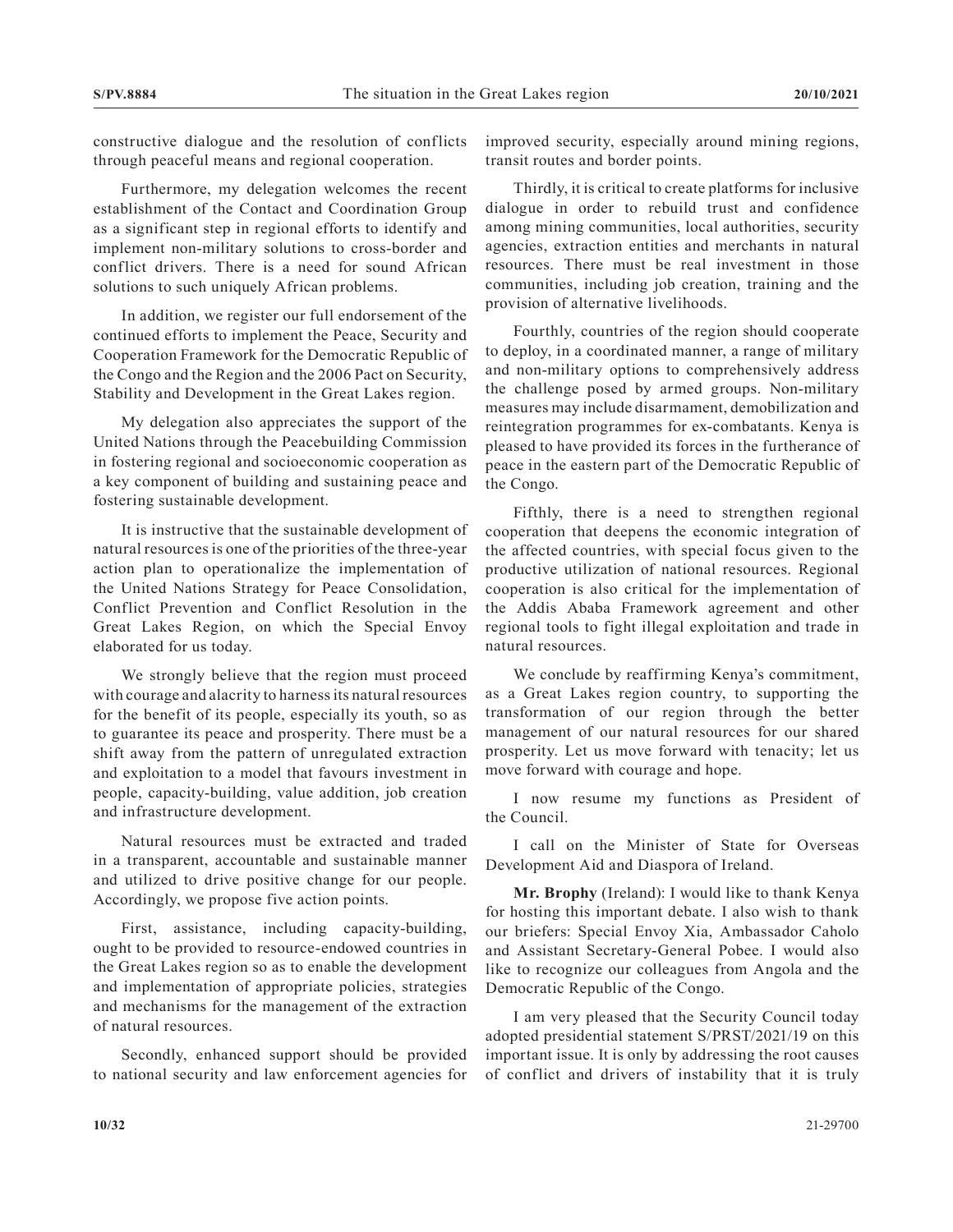possible to build sustainable and lasting peace. I wish to make three points in our debate today.

First, regional cooperation is essential in addressing the root causes of conflict and drivers of instability in the Great Lakes region. Ireland recognizes the progress achieved by countries of the region in improving and enhancing regional cooperation across political, security and economic sectors. Sustainable peace can be achieved only through close cooperation with regional and subregional organizations and international partners.

The Peace, Security and Cooperation (PSC) Framework for the Democratic Republic of the Congo and the Region remains crucial. It provides the foundation for building a shared vision of regional peace, security and socioeconomic development. Ireland looks forward to the tenth high-level meeting of the PSC Regional Oversight Mechanism, to take place by the end of the year. We hope that meeting will maintain momentum and help translate recent progress into shared prosperity for the people of the Great Lakes region.

The establishment of the Contact Coordination Group between key stakeholders in the eastern part of the Democratic Republic of the Congo and the region in order to focus on the use of non-military measures to address conflict and instability is an important and very welcome development. The United Nations will continue to play an important role in supporting the region, and Ireland welcomes the Strategy for Peace Consolidation, Conflict Prevention and Conflict Resolution in the Great Lakes Region. Its implementation will require the continued concerted efforts of national, regional and international partners.

Secondly, the illegal exploitation of, and trade in, minerals and natural resources is a significant driver of conflict in Africa, and in particular in the Great Lakes region, where competition for control of resource-rich areas fuels hostilities and violence. Such activities have a multiplier effect on other drivers of instability. Climate change, population displacement, extreme poverty, hunger, socioeconomic inequality and the lack of opportunities for young people exacerbate the challenges across the entire region.

Ireland supports national, regional and international efforts to ensure that lawful, transparent and effective controls are available to support the management of natural resources and prevent their illegal exploitation.

Good governance is essential to ensuring that the region's abundant natural resources become the basis of inclusive and sustainable economic growth and development.

The Secretary-General's latest report on the implementation of the Framework for Peace, Security and Cooperation for the Democratic Republic of the Congo and the Region (S/2021/836) notes progress in that regard, and we commend ongoing efforts by countries of the Great Lakes, regional organizations and partners to develop a holistic approach to natural-resource management. We look forward to seeing progress in implementing the recommendations from the recent high-level workshop in Khartoum aimed at curbing illicit exploitation and the trade in natural resources.

Ireland will continue to play its part through ongoing participation in, and advocacy for, the Kimberley Process Certification Scheme and the implementation of the European Union Conflict Minerals Regulation. Through our membership in the Intergovernmental Forum on Mining, Minerals, Metals and Sustainable Development, Ireland will continue to engage with partners to share best practices and to work together to limit the negative impacts of mining and ensure that it contributes to the achievement of the Sustainable Development Goals.

Thirdly, the development of long-lasting and sustainable solutions requires the promotion and protection of human rights and the rule of law, coupled with a coherent, coordinated response to the humanitarian crises facing the region. With 15 million displaced people and rising levels of food insecurity and acute malnutrition — particularly in the Democratic Republic of the Congo, where the cycle of conflict and hunger has been compounded by drivers of instability such as climate change — the region is contending with one of the most severe humanitarian crises in the world. Action to address that crisis and protect the most vulnerable requires a collective response, and we urge all parties to ensure the safety and security of humanitarian personnel and unhindered access to humanitarian assistance. All parties must adhere to international humanitarian law and international human rights law.

For too long, women and youth have borne the worst of the hardships resulting from conflict and insecurity. For Ireland, it is clear that the full, equal and meaningful participation of women in national,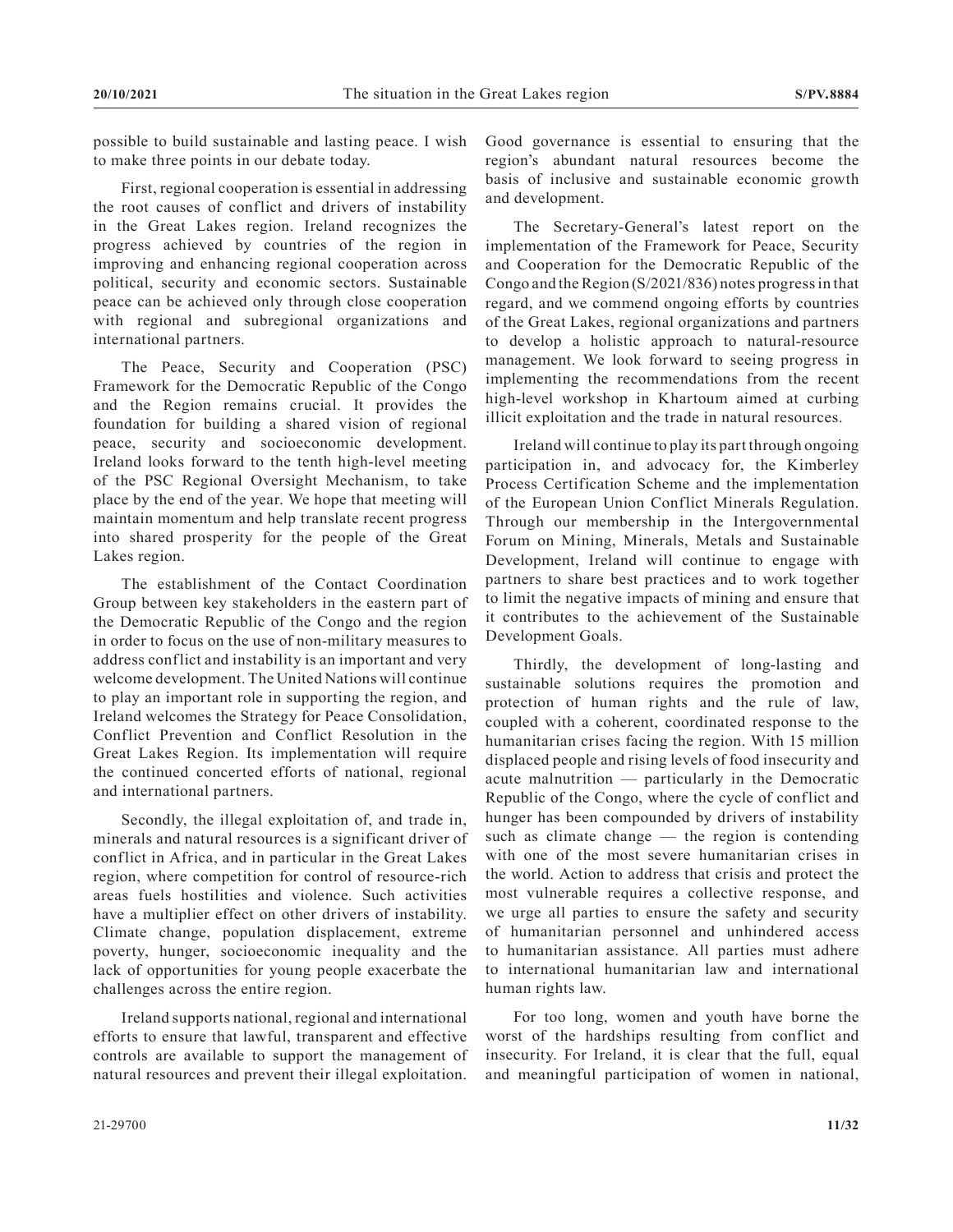regional and international efforts is essential for developing sustainable solutions to the root causes of conflict and the drivers of instability. Those solutions include effective natural-resource management and disarmament, demobilization and reintegration processes across the region. Advancing gender equality and ensuring meaningful youth engagement drives transformation and accelerates progress on peace, security and development.

The root causes of conflict and drivers of instability are shared challenges and require shared solutions. Those solutions need to be delivered through the active role of the nations of the region. Those efforts must be supported at the regional level through strengthened collaboration between neighbours and regional organizations. Clearly, at the international level, we have a shared interest in the development of a peaceful and prosperous Great Lakes region that serves the needs of its people.

To address these issues, we must renew our support for the implementation of the PSC Framework and regional initiatives to enhance coordination and cooperation. We must ensure that effective governance and controls are in place to enable the lawful and transparent management of natural resources. We must work collectively to respond to urgent humanitarian needs, and we must uphold our commitment to the promotion and protection of human rights and the rule of law. At the same time, we must also keep the women and peace and security agenda and the youth, peace and security agenda at the fore in our efforts to develop and implement long-lasting and sustainable solutions for the region.

**Mr. De Rivière** (France) (*spoke in French*): I thank the briefers for their briefings. I welcome you, Madam President, to today's meeting. I also welcome today's important debate, convened by Kenya.

I will focus on three points.

First, enhanced regional cooperation must be translated into specific benefits for people. Rapprochement must ensure the protection of civilians, including humanitarians workers who are still the victims of armed groups in eastern Democratic Republic of Congo.

France welcomes the establishment of the Contact and Coordination Group for the implementation of non-military measures. It should build trust and accelerate the disarmament, demobilization, repatriation and reintegration process. It is also important to monitor coordination among security actors themselves on the ground, and between them and the United Nations Organization Stabilization Mission in the Democratic Republic of the Congo (MONUSCO).

The new regional dynamics must support sustainable development that benefits people. To that end, the finalization of several bilateral agreements on trade, investment and infrastructure and the development of regional frameworks to respond to the coronavirus disease pandemic are all positive developments. The Peace, Security and Cooperation Framework for the Democratic Republic of the Congo and the Region must continue guiding the States of the region. Ensuring the holding of the tenth highlevel meeting of the Regional Oversight Mechanism of the Peace, Security and Cooperation Framework is a matter of urgency, as it will be an important marker in verifying its implementation.

Secondly, it is imperative to curb one of the main causes of instability — the illegal exploitation of natural resources. It helps fund armed groups and criminal networks, fuels conflicts and heightens tensions among States. Trade in some minerals, such as tantalum, tin and tungsten, is subject to more regulation. However, gold mining is still not sufficiently monitored and should be subject to stricter regulation. The recommendations that emerged from the workshop on natural resources, held in Khartoum, must be followed up with action. We must redouble our efforts to implement the Regional Certification Mechanism of the International Conference of the Great Lakes Region. Harmonizing fiscal regimes, strengthening the judicial cooperation networks of the Great Lakes region and developing regional databases on the flow of minerals are areas that can help support transparency and combat impunity.

Beyond the region, all States, in particular transit and destination countries, must build a responsible value chain. In January, the European Union developed new rules and regulations on combating trafficking in minerals. It will also help the Democratic Republic of the Congo restore its sovereignty over its own resources. The Security Council must also act by sanctioning individuals and entities involved in the illegal exploitation of resources.

Lastly, the United Nations Strategy for Peace Consolidation, Conflict Prevention and Conflict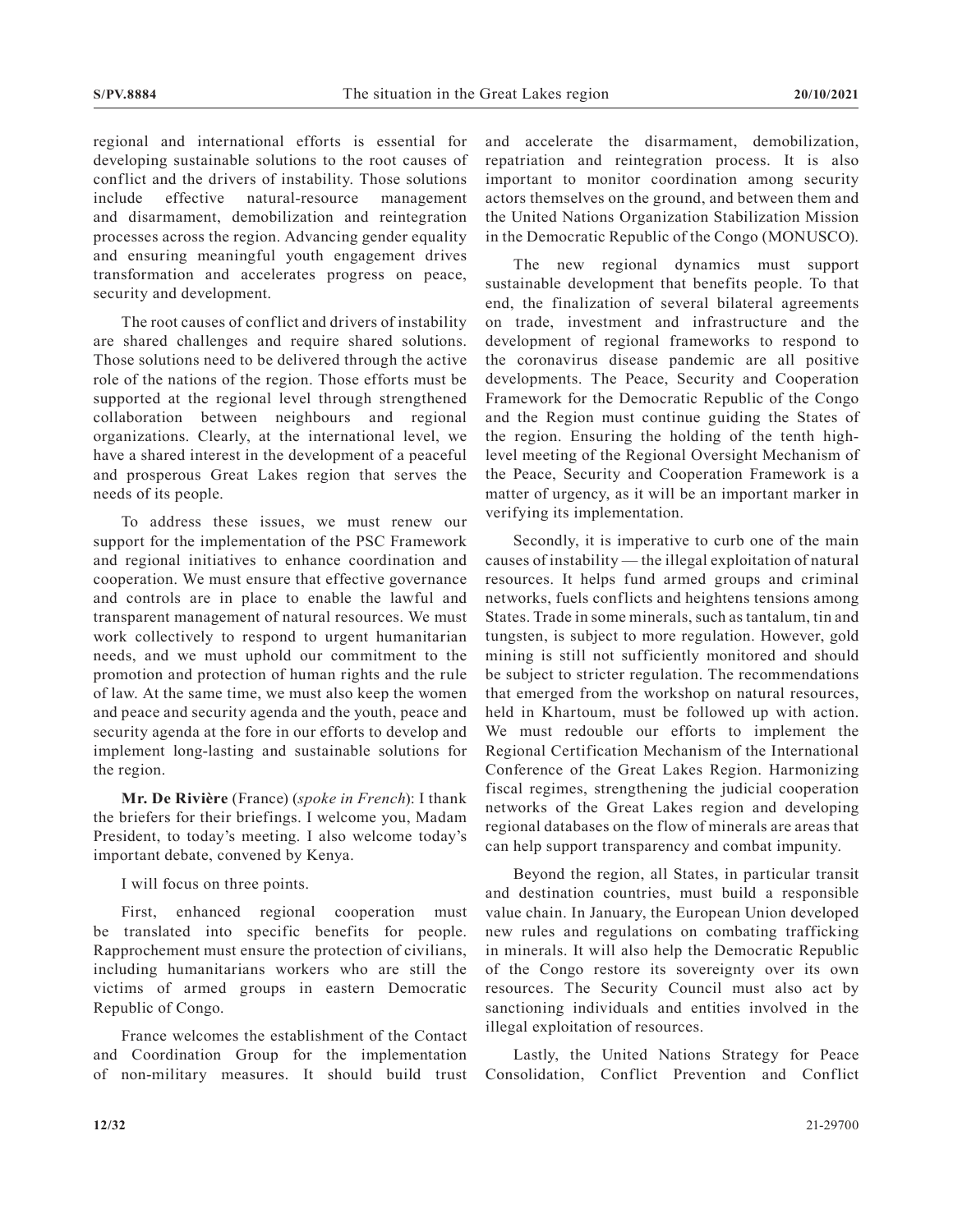Resolution in the Great Lakes Region must be fully supported by the region and its partners. The action plan for implementing the Strategy outlines a series of targeted steps, which will require, first and foremost, very strong mobilization by the States of the region. In the months ahead, the implementation process must, in particular, promote transitional justice and national human rights institutions. So long as violations of international humanitarian law and human rights law continue, the region will not see lasting peace.

Humanitarian needs are increasing, food insecurity is growing and the Ebola virus is re-emerging. The Democratic Republic of the Congo is the State with the highest number of displaced persons in Africa. Under the action plan, lasting solutions are urgently needed for safe and dignified voluntary resettlement and repatriation.

Investment in the region must support local development, the participation of young people and women and respect for the environment. Those priorities should be at the centre of discussions at the conference on investment and trade, currently being organized.

As MONUSCO's transition is under way, United Nations agencies should enhance their presence in the Great Lakes region. Donors should mobilize to support the implementation of the regional strategy and meet humanitarian needs. Full support from the Peacebuilding Fund will be required.

**Ms. Juul** (Norway): I thank Special Envoy Huang Xia, Executive Secretary Caholo and Assistant Secretary-General Martha Pobee for their briefings.

I will also focus on three points today.

First, we recognize the positive advances in cooperation in the Great Lakes region. The bilateral diplomatic outreach and high-level visits within the region are a testament to that. We also see stronger security cooperation and coordination of military and non-military actions against armed groups in eastern Democratic Republic of the Congo. That is encouraging, especially given the violence, human rights violations and abuses and dire humanitarian crisis in eastern Democratic Republic of the Congo. It is vital that the United Nations system and the international community support efforts to address the situation, including through regional cooperation and coordination.

Secondly, the adoption of the United Nations Strategy for Peace Consolidation, Conflict Prevention and Conflict Resolution in the Great Lakes Region and its accompanying action plan is a good starting point for fostering closer regional cooperation. The action plan's focus on involving key financial partners, such as the World Bank, the African Development Bank and the European Union, will be helpful in delivering on promises. We also welcome the intensified activity of the International Conference on the Great Lakes Region and planned actions on disarmament, demobilization and reintegration (DDR) within the Peacebuilding Fund. We commend the Democratic Republic of the Congo and the United Nations Organization Stabilization Mission in the Democratic Republic of the Congo for applying a gender-sensitive approach to DDR in the recent transition plan. We look forward to working with the Special Envoy and all relevant actors, including civil society and women, to ensure the implementation of those important initiatives.

Thirdly, the illicit trade in national resources generates hundreds of millions of dollars per year. It is the root cause of conflict and must be addressed. It fuels intercommunal violence in eastern Democratic Republic of the Congo, contributes to the proliferation of small arms and light weapons and hampers the consolidation of peace and security. Furthermore, it strengthens armed groups, leading to the additional suffering of the civilian population. The illicit trade in gold, timber and other natural resources also leads to a loss of public revenue for the Democratic Republic of the Congo and the region. That, in turn, has serious consequences for States' ability to protect their populations and provide essential services.

The cross-border dimension of the illicit trade cannot be overlooked. In that respect, it was encouraging to see the recommendation from the highlevel workshop on natural resources, held in Khartoum, in August. We must enhance ownership of such regional initiatives. The endorsement of the recommendation by Heads of State and Government at the upcoming Extraordinary Summit of the International Conference on the Great Lakes Region (ICGLR), together with the existing mechanism under the Peace, Security and Cooperation Framework for the Democratic Republic of the Congo and the Region and the ICGLR, may further contribute to curbing the revenue of armed groups and advance the transparent and sustainable management of natural resources in the region. Norway encourages all stakeholders to work together to ensure implementation.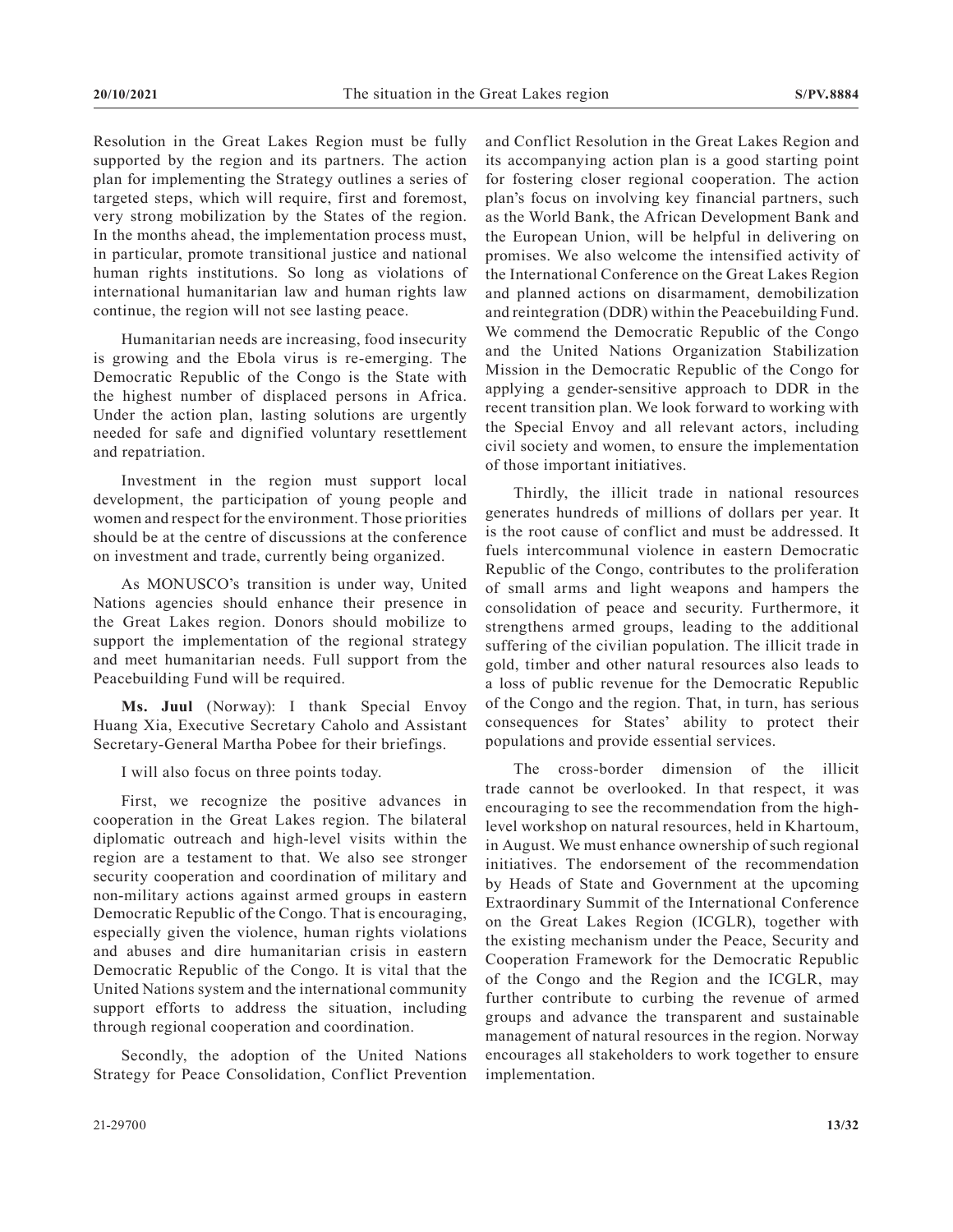In conclusion, we welcome the adoption of presidential statement S/PRST/2021/19 today. Norway reiterates its support for the work of the Special Envoy and the ICGLR. Their efforts are crucial to ensuring peace and stability in the Great Lakes region.

**Ms. King** (Saint Vincent and the Grenadines): We thank Kenya for convening today's timely debate. We also thank you, Madam President, for the vivid description of the Great Lakes region and for reminding us of what is possible for the region and the entire continent.

We welcome the comprehensive briefings provided by our briefers this morning.

Over the past few years and despite ongoing challenges, the countries of the Great Lakes region have made commendable progress, including concrete steps towards peaceful transfers of power, the normalizing of bilateral relations and the continued implementation of commitments under the Peace, Security and Cooperation Framework. To that end, we recognize the role played by regional and subregional organizations, namely the African Union, the Economic Community of Central African States and the International Conference on the Great Lakes Region, in fostering coordination and cooperation among the States of the region in their efforts to combat ongoing conflicts.

We also take this moment to laud the efforts made towards improving the visibility, representation and empowerment of women in the region within the framework of the women and peace and security agenda. We urge continued strides to ensure women's full, equal, and meaningful participation in all stages of political processes, peacebuilding and development.

That notwithstanding, we remain concerned over the volatile security situation in areas of the region, including the eastern Democratic Republic of the Congo, where armed groups continue to carry out attacks that impact the civilian population and have wide-reaching destabilizing consequences for the region. While the situation in the country remains tenuous, we welcome President Touadera's unilateral declaration of a ceasefire as a fundamental step towards the implementation of the Political Agreement for Peace and Reconciliation in the Central African Republic and call on all parties to follow and respect those efforts.

The humanitarian situation across the region is also of great concern. In the Central African Republic, violence continues to contribute to the internal displacement of a significant number of people, with many experiencing food insecurity. Against the backdrop of ongoing political and diplomatic efforts to address the situation in the region, it is crucial for the international community to sustain its support for the people of the region, including through contributions to the relevant humanitarian response plans.

Sustained support by the international community for the efforts of the countries in the region towards peace is key. That includes support for State institutions and the implementation of relevant frameworks, as well as regional efforts towards combating illegal trade and the exploitation of natural resources, in order to transform them into catalysts for economic growth and development.

We are hopeful that the United Nations Strategy for Peace Consolidation, Conflict Prevention and Conflict Resolution in the Great Lakes Region will be successful in supporting the implementation of the Peace, Security and Cooperation Framework and the nexus between peace and security, justice and development in the region. That whole-of-system approach, which outlines the priorities of the United Nations in the region over the next few years, demonstrates the Special Envoy's commitment to long-term regional peace. We urge the international community to support its implementation.

In order to achieve sustainable peace and development, we must address the complex web of root causes and drivers of endemic violence, particularly the illegal exploitation and trade of natural resources. We underscore that that approach must be allied with the efforts of key partners to build the capacity of countries in the region to anticipate, manage, mitigate and resolve emerging conflicts.

In conclusion, Saint Vincent and the Grenadines affirms its support for the countries and peoples of the region and avails itself of every opportunity to support the work of regional and subregional organizations, reiterating the importance of African solutions to African challenges. We welcome the ongoing work of the United Nations, including that of the Special Envoy, and all efforts undertaken to guarantee peace, security, and socioeconomic development of the region.

Finally, we join in welcoming the presidential statement on the Great Lakes region to be issued later (S/PRST/2021/19).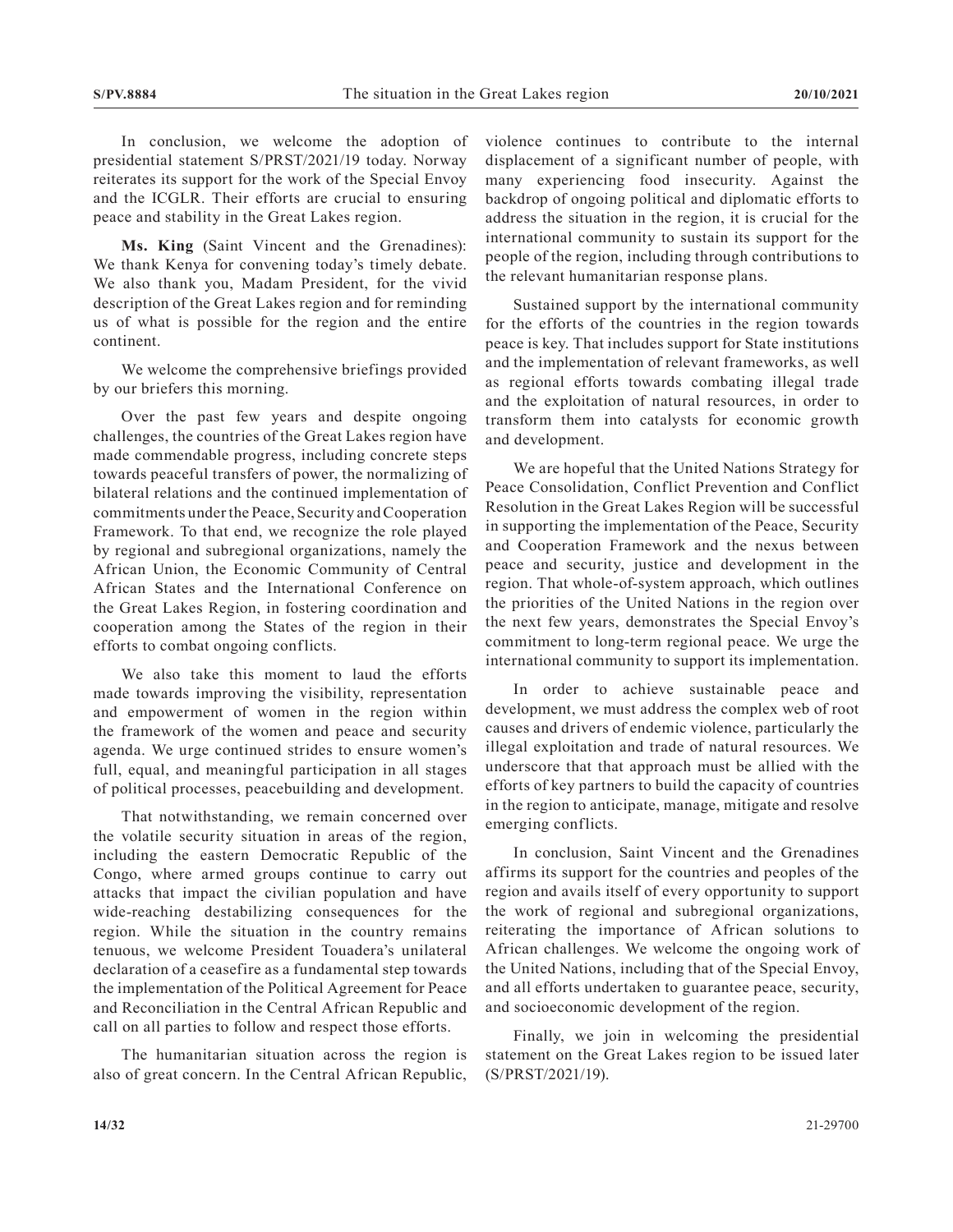**Mr. De la Fuente Ramírez** (Mexico) (*spoke in Spanish*): My delegation thanks Kenya for convening this debate and we welcome you once again, Madam President, to the Council. We also thank Special Envoy Huang Xia, Mr. João Samuel Caholo and Mrs. Martha Pobee for their briefings and express our greetings to the representatives of Angola, the Democratic Republic of the Congo, Uganda, Burundi and Rwanda.

Mexico welcomes the positive results of regional diplomacy, including, inter alia, the normalization of relations between Burundi and Rwanda and the strengthening of ties between the Democratic Republic of the Congo and Rwanda. We highlight the positive effect that those regional dynamics have on peace and security, for example, the revitalization of the Political Agreement for Peace and Reconciliation in the Central African Republic.

The 2021-2023 action plan for the implementation of the United Nations Strategy for Peace Consolidation, Conflict Prevention and Conflict Resolution in the Great Lakes Region is most welcome. We recognize the value of that instrument not only in identifying priority areas for the region, but also as a programming and evaluation mechanism.

Alongside the progress made, we note that significant challenges remain, primarily arising from the activities of armed groups, which translate into security and humanitarian assistance access issues. Addressing the root causes of violence must be made a priority, as that is the only rational and effective way to contain it.

In that regard, I would like to briefly highlight four points.

First, the exploitation and trafficking of natural resources continue to be a major challenge in the region. Firm measures are needed to curb that criminal cycle. The harmonization of legislation in that area and the strengthening of judicial and fiscal systems exemplify some timely and tangible measures.

Secondly, insecurity and violence are multiplied by the illicit transfer of small arms and light weapons. There is a link between the financing obtained from the illegal exploitation of natural resources and the acquisition of those types of weapons. It is therefore essential to implement more specific measures to combat that scourge. The objective in that regard is to reduce the activities of armed groups, as identified in cluster 2 of the action plan.

We consider it extremely important to develop weapons and ammunition management policies and programmes that complement the broader disarmament, demobilization and reintegration (DDR) strategy. That would also certainly go a long way towards achieving Sustainable Development Goal 16.4. However, the success of DDR programmes depends, to a large extent, on opportunities and alternatives for ex-combatants, hence why the socioeconomic development of the region is essential.

Thirdly, as was mentioned earlier, the coronavirus disease (COVID-19) pandemic and the extremely inequitable distribution of vaccines continue to have adverse effects in the region and other parts of the world, both in terms of public health and socioeconomic development. We reiterate that me must now unconditionally accept the fact that COVID-19 vaccines must be considered as a global public good so as to guarantee their universal access.

Lastly, it must be said that the impetus given to the women and peace and security agenda in the context of the region has been valuable, and it is important. We welcome the increasing participation of women in the political arena as well as their inclusion in mediation and peacebuilding processes.

In conclusion, I underscore that it is imperative that the Council continue to accord the attention due to the situation in the Great Lakes region, as achieving sustainable peace in a significant part of the African continent depends on it. We therefore commend the adoption of presidential statement S/PRST/2021/19 at this meeting.

**Mr. Ladeb** (Tunisia) (*spoke in Arabic*): I thank Mr. Howang Shia, Special Envoy of the Secretary-General for the Great Lakes Region; Mr. João Samuel Caholo, Executive Secretary of the International Conference on the Great Lakes Region; and Mrs. Martha Ama Akyaa Pobee, Assistant Secretary-General for Africa, for their valuable briefings. I also thank you, Madam President, for presiding over this meeting in which Ministers are participating, and I thank Kenya for choosing today's theme.

The Great Lakes region is faced with many political, security and economic challenges with direct effects on security, peace, stability and development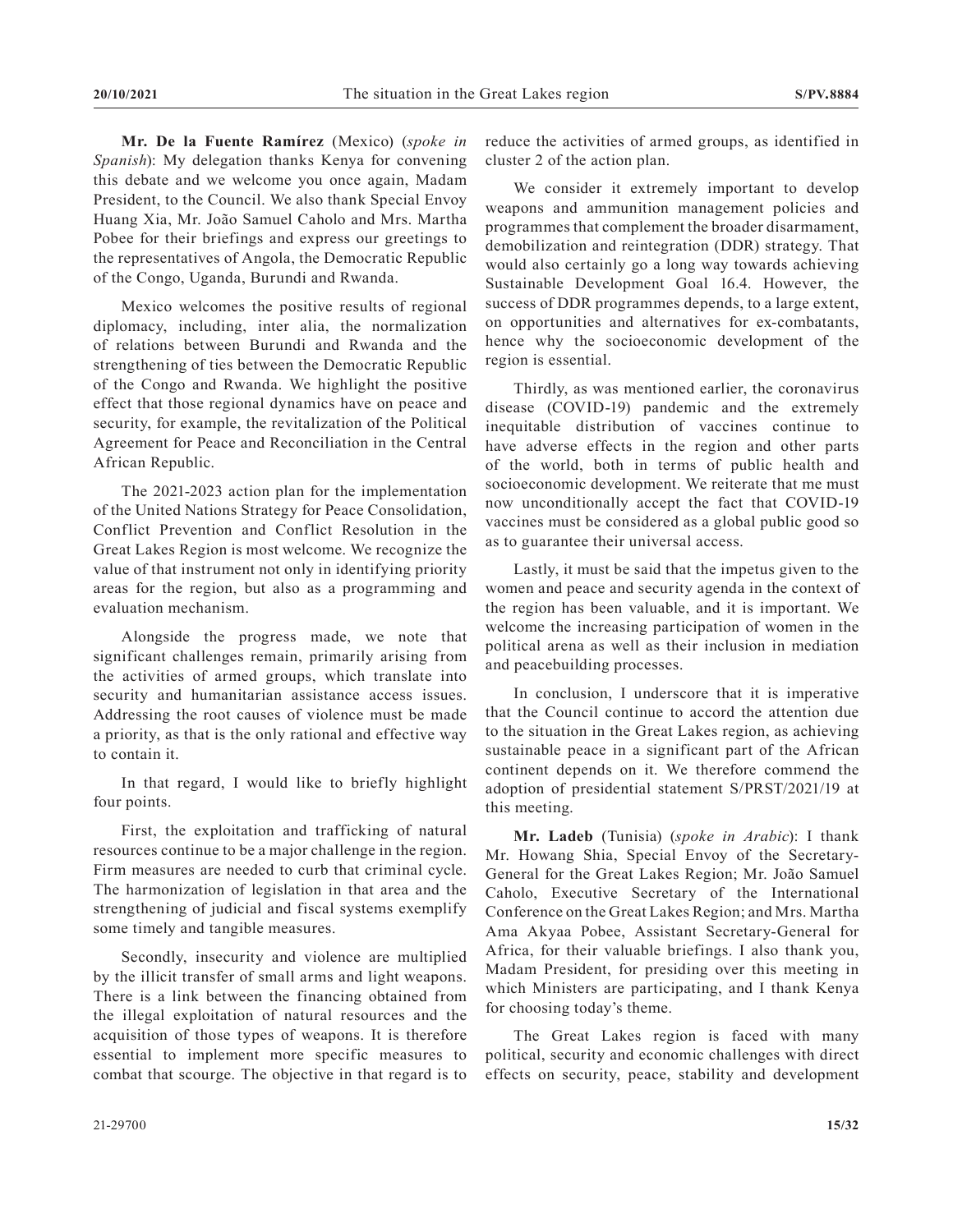for the countries concerned. The coronavirus disease pandemic deepened those situations and exacerbated the difficulties of those challenges and their implications, particularly on the humanitarian situation.

As far as the security dimension is concerned, the countries of the region are still under the threat of armed groups that continue to target security and stability, as well as of their activities in the field of the illegal exploitation of, and trafficking in, natural wealth, while trading in weapons to finance their operations. That has led to exacerbating the suffering of the local population, worsening the phenomenon of forced displacement and refugee flows at home and abroad, as well as continued violations of human rights and sexual and gender-based violence.

In the face of those threats, it is necessary to adopt a common regional approach to put an end to them and their direct influence on security and stability in the region, making the wealth of the Great Lakes Region an incentive for development and a factor for strengthening security and stability for the various peoples of the region, rather than remaining a source of funding for armed groups and fuelling conflicts and violence.

The full and effective implementation of the Peace, Security and Cooperation Framework by all signatories is of great importance to achieving peace, stability and development in the Great Lakes region. In that context, we value the efforts of the signatory States to fulfil their commitments, just as we value the support of regional and subregional organizations along that path.

We also welcome the results of the third minisummit of Heads of State of the International Conference of the Great Lakes Region, held in Luanda on 16 September, in particular with regard to ways of promoting peace, security and stability in the region and addressing the humanitarian challenges faced by their countries.

Despite the difficulties ahead, the Great Lakes region has an important opportunity to achieve peace, security, stability and sustainable development, through the concerted efforts of their countries, to be supported by the international community, which will facilitate the implementation of the political and security aspects of the Framework in parallel with the development and economic aspects that are a key element of lasting peace and stability. Improving living conditions, especially in border areas, as well as trade cooperation relations, fighting corruption and

managing natural recourses and wealth will strengthen confidence-building and positively affect the situation of the peoples of the region.

I cannot but to commend the efforts of the Special Envoy of the Secretary-General for the Great Lakes Region and his team in promoting peace and security in the region through their good offices, mediation and preventive diplomacy, as well as strengthening the capacities from which the countries of the region can mutually benefit. We also welcome the efforts of the Special Envoy in addressing the long-term challenges related to the illegal exploitation of, and trade in, natural resources, while also underscoring the role of the United Nations Strategy for Peace Consolidation, Conflict Prevention and Conflict Resolution in the Great Lakes Region and the relevant action plan that has been launched.

In conclusion, we commend the important role of the Peacebuilding Commission and its main partners, such as the World Bank and other international financial institutions, as well as the Peacebuilding Fund in supporting cross-border cooperation in the region through efforts to strengthen security cooperation, reconciliation, social cohesion, good governance and the reintegration of former combatants, while finding lasting solutions for the issue of displaced persons.

Tunisia reaffirms its support for the efforts of regional and subregional organizations, chief among them the African Union, the Southern African Development Community, the International Conference on the Great Lakes Region and the East African Community, and all other partners to further the gains made in implementing the Agreement and promote regional cooperation, which will inevitably lead to long-term peace and sustainable development in the region. We also endorse the adoption of presidential statement S/PRST/2021/19 at today's meeting.

**Mr. Jürgenson** (Estonia): I thank Kenya for hosting today's debate, and I appreciate the Kenyan commitment to deal with this topic as a high priority. I also thank the briefers for their presentations, and I welcome the representatives of countries of the region for joining us today.

We are well aware that the root causes and endemic conflicts in the Great Lakes region are multiple and complex. For more than two decades, the insecurity, most notably in the eastern part of the Democratic Republic of the Congo, has been one of the destabilizing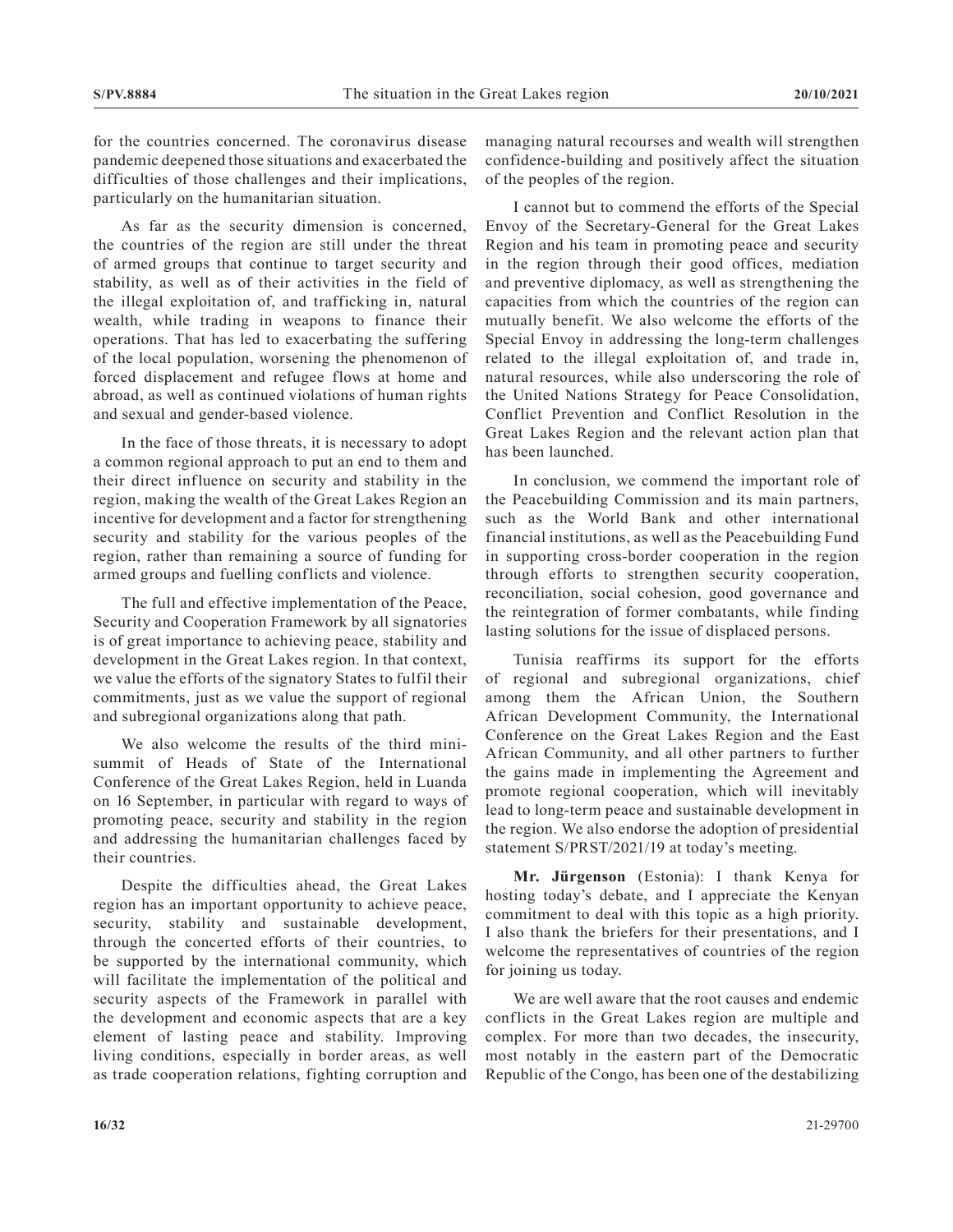factors in the region that has been characterized by day-to-day attacks and killings of civilians by various negative forces.

We regret to note that another prominent feature of the conflict — behaviour unworthy of human beings — is the conflict-related sexual violence, accompanied by grave violations against women and children. The ongoing conflict in turn has left the population of the region at a critical level of food insecurity and in a dire humanitarian situation. It is inconceivable that approximately 15 million people in the region are subjected to forced displacement. That should not happen to populations in our time.

The illegal exploitation of natural resources, which is the focus of today's debate, is a longstanding driver of insecurity and conflict in the region. We need to ensure that those resources serve the well-being of the population of the region.

In that respect, I would like to highlight three principal areas that are fundamental to address this driver of conflict.

First, we are confident that successful regional cooperation is an essential tool to consolidate greater control over conflict minerals and mining sites. We welcome the efforts by the countries of the region to strengthen their common dialogue and regional cooperation in the fight against illegal exploitation and illicit trade in natural resources. In that regard, we encourage the countries of the region to facilitate the implementation of the common regional initiatives in that area, most notably with regard to the implementation of the regional database on mineral flows, the Regional Certification Mechanism and the harmonization of regional regulations. We also believe that there are great opportunities for women and youth to be involved in the mining sector that would offer them an alternative to being involved in the armed conflict.

Secondly, we are of the view that strengthening the national disarmament, demobilization and stabilization programme would provide prospects for disrupting the weapons supply to armed groups. It is particularly important to ensure the sustainable and transparent management of national stocks of weapons and ammunition to prevent them from falling into the hands of negative forces. In that connection, we commend the efforts of signatory countries in establishing the Contact and Coordination Group and the commitments to implement its action plan that would allow for the

reduction of threats posed by negative forces. We likewise appreciate the important role of the United Nations Organization Stabilization Mission in the Democratic Republic of the Congo in providing its good offices and strategic and technical advice.

Thirdly, we underline the important role of investigative authorities and courts in the region in addressing the issue of accountability for the illegal exploitation of natural resources. Accordingly, we encourage the countries of the region to fight impunity for serious crimes under international law and other serious human rights violations and abuses. We are confident that the implementation of the Nairobi Declaration on Justice and Good Governance will chart the right course and increase the confidence of the population in the justice system and the rule of law.

Finally, I thank the Special Envoy for his tireless efforts in contributing to the implementation of the regional strategy and his unwavering support for the signatory countries in addressing the root causes of the conflict.

**Ms. Evstigneeva** (Russian Federation) (*spoke in Russian*): We welcome your participation, Madam President, in this meeting in your capacity as President of the Security Council. We are grateful to the Special Envoy for the Great Lakes Region, Mr. Huang Xia; to the Assistant Secretary-General, Martha Pobee; and to the Executive Secretary of the International Conference on the Great Lakes Region (ICGLR), Mr. João Samuel Caholo. We thank them for the views they expressed.

We also welcome the representatives of the Democratic Republic of the Congo, Angola, Burundi, Rwanda and Uganda. We appreciate the fact that the Kenyan presidency convened this debate on the issue of the Great Lakes region. Our view is that the discussion today will enable us to exchange views and find common denominators and guidelines for our future efforts aimed at stabilizing the situation in that important region.

A determining influence on the region continues to be exerted by the situation in the east of the Democratic Republic of the Congo, which remains quite challenging. We have witnessed some stabilization in Tanganyika and Kasai, but a strong threat to security remains in the provinces of Ituri and North Kivu, where the Allied Democratic Forces continue to be active, along with other armed groups. The goal remains of making mineral extraction more orderly in order to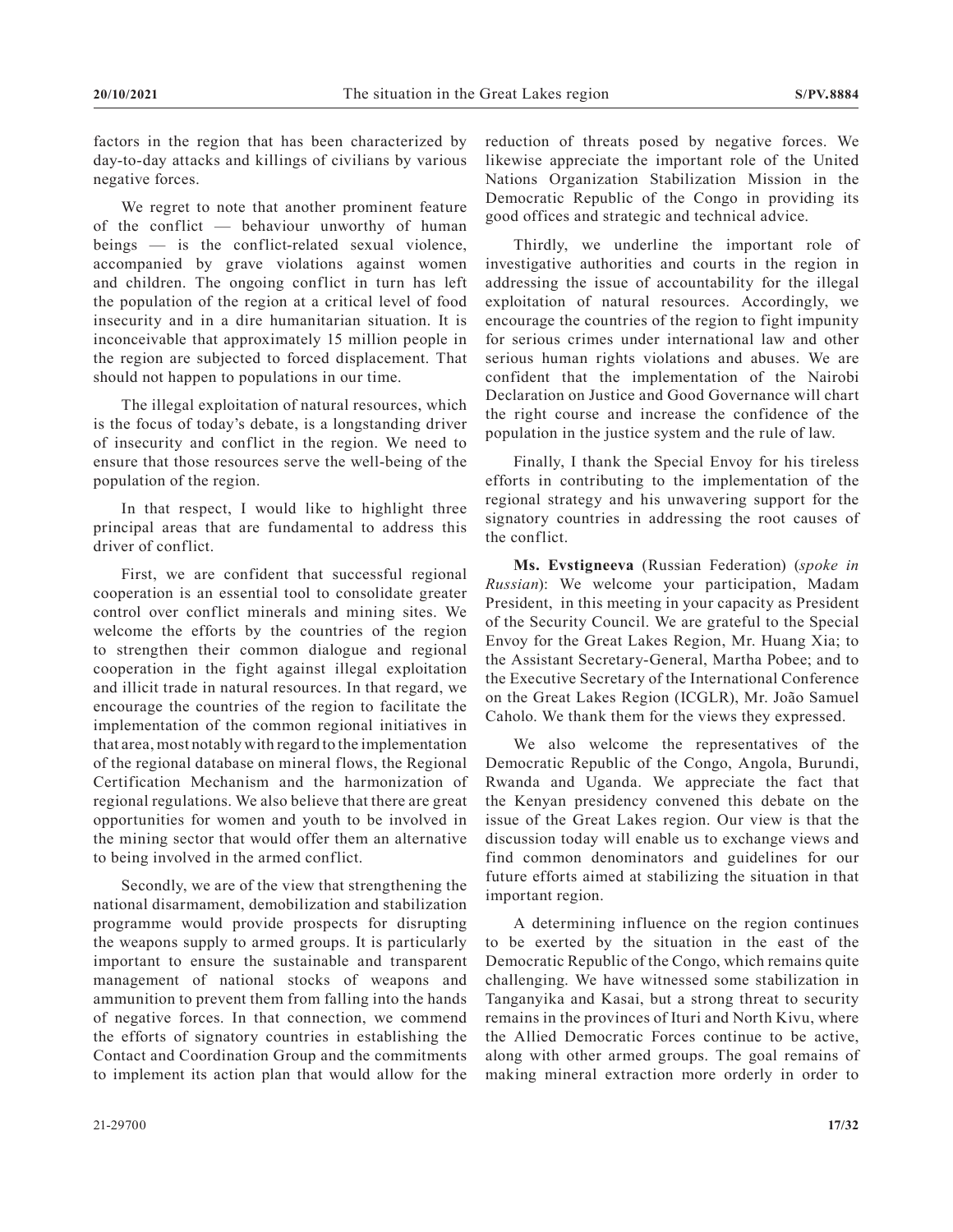prevent mineral smuggling from benefiting illegal armed groups.

We are convinced that the exclusive use of military means would preclude a lasting normalization in the Democratic Republic of the Congo. We followed very closely the efforts made by the authorities to restore control over the security sphere, improve the humanitarian situation, promote socioeconomic development, resolve border disputes with neighbours, resolve intercommunal conflicts, and implement the programme for the disarmament, demobilization and reintegration of former combatants.

Against the background of all those issues in the area of security and the difficult humanitarian situation, and taking account of the coronavirus disease factor, we note the heightened diplomacy conducted by the States of the region so as to build good-neighbourly relations. We welcome that determination to develop cooperation in order to overcome existing challenges, including doing so through collective formats. That applies to the pooling of efforts to combat armed groups, strengthen borders and develop trade relations.

We note the numerous contacts at various levels between the Democratic Republic of the Congo, Burundi, Rwanda, Uganda and Tanzania, and we think that the fact that the President of the Democratic Republic of the Congo, Mr. Tshisekedi, will chair the African Union this year will attract additional attention to the issue of the Great Lakes region. We also appreciate the role played by the ICGLR under the Angolan presidency.

Finally, the list of positive initiatives includes an agreement on steps to implement the road maps on stabilizing the Central African Republic, which was at the basis of the decision made by President Touadera to declare a ceasefire.

All the achievements that I have just listed have one factor in common. All initiatives that help stabilize the situation will be viable only when they are developed and agreed by the direct participants and supported at the regional level. That is also in line with the principle that we all agree on: that African solutions are required to African problems. We are firmly convinced that this is a necessary precondition for success and shows once again how nefarious it can be when ready-made formulas are imposed, when national initiatives and sovereignty are suppressed and when open attempts to interfere are made from outside.

It is our view that the role of the international community and the Security Council consists of supporting regional actors' initiatives. In that regard, we welcome the work conducted by the Special Envoy of the Secretary-General. We deem necessary that all countries implement the Peace, Security and Cooperation Framework for the Democratic Republic of the Congo and the Region.

We are convinced that the United Nations United Nations Strategy for Peace Consolidation, Conflict Prevention and Conflict Resolution in the Great Lakes Region will give fresh impetus to the collective efforts deployed by regional actors. We also note that the action plan under that strategy has now begun to be implemented. We support the good offices of Mr. Huang Xia in his efforts to promote dialogue, strengthen trust and normalize relations among the countries in the region, and his in-depth, comprehensive approach to the root causes of crisis situations.

In conclusion, we would like to reiterate that Russia, also in its capacity as a member of the Group of Friends of the Great Lakes Region, intends to continue to extend its support for the peace process in the Democratic Republic of the Congo and the stabilization of the region as a whole.

**Mr. Abarry** (Niger) (*spoke in French*): Allow me at the outset to congratulate you, Madam President, and your country, Kenya, for having convened this important debate on the Great Lakes region. I wish to commend all briefers for the perspectives they have provided. I also wish to commend the presence of the Irish and Angolan ministers and of the countries of the region at this debate.

The search for lasting solutions to the root causes and drivers of conflict in the Great Lakes region, the theme of our debate today, is indeed a relevant choice because it raises the timely question of the stability of peace and prosperity of the countries of the region in particular and of the African continent as a whole. In this regard, Niger welcomes the intensification in recent years of diplomatic efforts by the region's leaders to revive cooperation in the areas of security, exploitation of natural resources, refugee flows and judicial assistance.

The diplomatic thaw between Rwanda and Burundi, which materialized through visits by senior officials from both counties, the high-level contacts of President Félix-Antoine Tshisekedi Tshilombo of the Democratic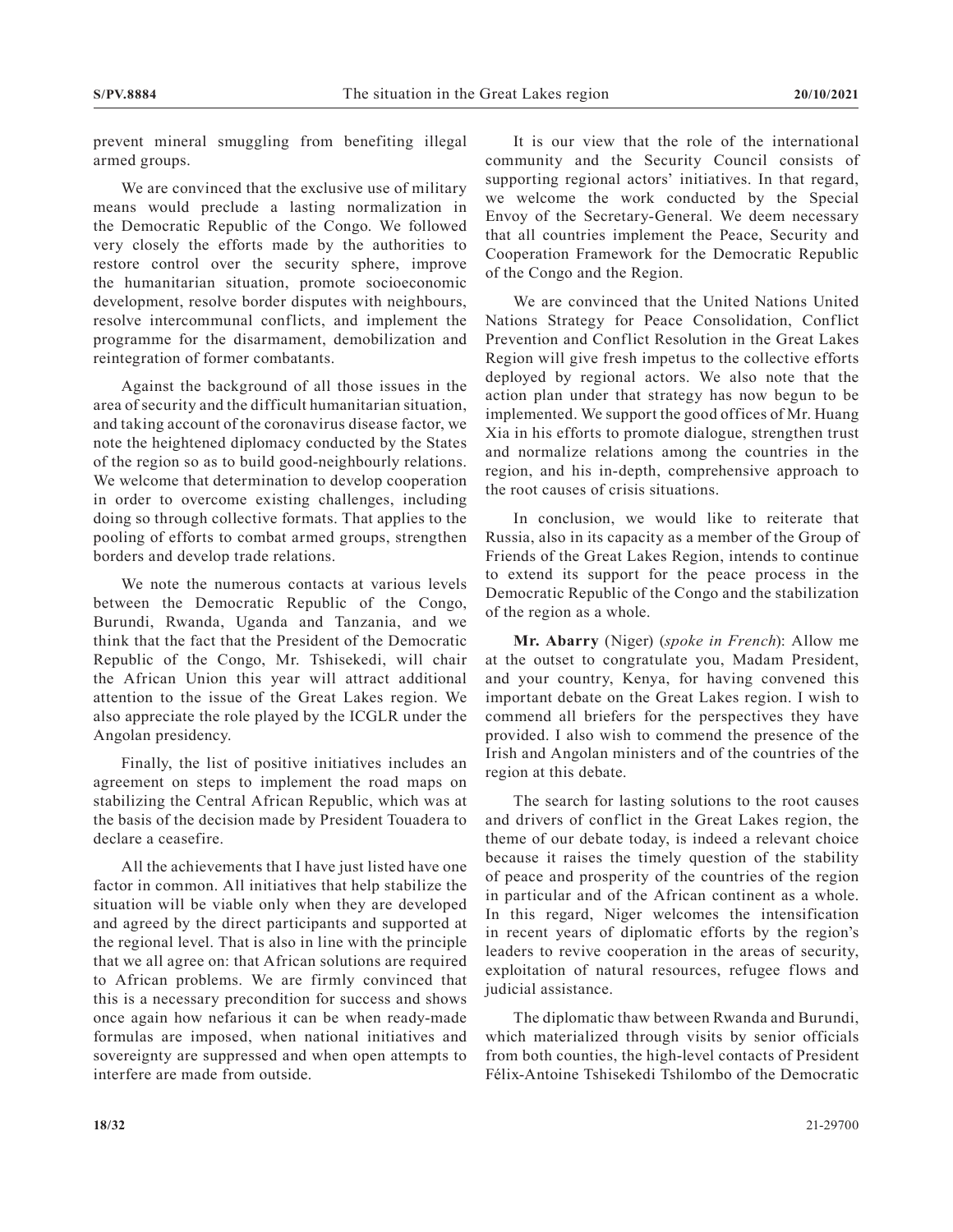Republic of Congo with his neighbours aimed at reducing armed-group activity, and the management of the consequences of the Ebola and coronavirus disease crises and the eruption of the Nyiragongo volcano, are all encouraging signs that are undoubtedly contributing to the normalization of relations among the countries of the region.

The Niger encourages the implementation of the Peace, Security and Cooperation Framework for the Democratic Republic of the Congo and the region adopted in Addis Ababa on 24 February 2013, which constitutes the main road map in the search for stability, strengthening of governance and democratic institutions and the reinforcement of cooperation among the countries of the Great Lakes region.

On the political front, the Niger welcomes the holding of elections in several member countries of the Framework, such as the Central African Republic, the Republic of the Congo, Uganda and Zambia. The political progress made in the Democratic Republic of Congo since the last elections, which marked the country's first-ever peaceful political changeover, the various economic measures taken and the ongoing reorganization of the Independent National Electoral Commission are all salutary steps towards the consolidation of good governance and democratic institutions, which should be encouraged. We commend the Government of the Democratic Republic of the Congo for the steps it has also taken to meet the objectives set forth in the benchmarks of the transition plan of the United Nations Organization Stabilization Mission in the Democratic Republic of the Congo, including those related to the disarmament, demobilization and community rehabilitation programme.

In the same vein, we encourage the Government of the Central African Republic to continue its efforts to strengthen the inclusiveness and transparency of the disarmament, demobilization and reintegration process under way in the country. The recent ceasefire decided by President Touadera is an act of political courage that should be commended.

While we welcome the progress made in terms of rapprochement and the revival of cooperation between the countries of the Great Lakes region, the security situation in the region remains worrying, particularly in the east of the Democratic Republic of Congo and in the Central African Republic. The resurgence of attacks by allied armed forces, which led to the abduction

and death of several dozen civilians, human rights violations, violence, sexual violations against women and young girls, the targeting of minority group leaders by the Allied Democratic Forces and other armed groups, including the recent assassination of an imam in Beni in the Democratic Republic of the Congo and the targeted attacks against Muslims and the Fulani in the Central African Republic, are sad illustrations of this.

All these attacks and acts of violence against civilians, which we strongly condemn and deplore, must stop. We therefore welcome the efforts of the States in the region to put an end to the activities of armed groups. The cessation of violence is crucial to enabling countries in the region to effectively address the issue of forced displacement and facilitate the delivery of humanitarian assistance.

While military action cannot be ruled out to address the region's insecurity, we believe that the implementation of non-military measures to address the root causes and drivers of conflict will create an environment conducive to peacebuilding. These measures include the promotion of transparency in the exploitation and trade of natural resources. The implementation of the Kimberley Process regional initiative on natural resources and the policy recommendations agreed at the high-level workshop in Khartoum at the beginning of last month will go a long way to ensuring that these resources can be used for the development of the countries of origin of these minerals and thus the well-being of their people.

My delegation commends the continued good offices and preventive diplomacy of Special Envoy Huang Xia and all United Nations officials in the region, in particular the holistic approach promoted by the Special Envoy involving all stakeholders, including recipient countries, to curbing the illicit trade and smuggling of precious and strategic minerals in the region. The issue of the illicit circulation of small arms, which fuels the mineral trade and exacerbates crises, must be resolutely addressed. We also appreciate the support of the Office of the Special Envoy for the empowerment of women and youth as agents of peace and the promotion of their participation in the political and economic life of their countries.

The search for peace and the fight against the root causes of instability in a region as vast and rich in diverse natural resources as the Great Lakes region require not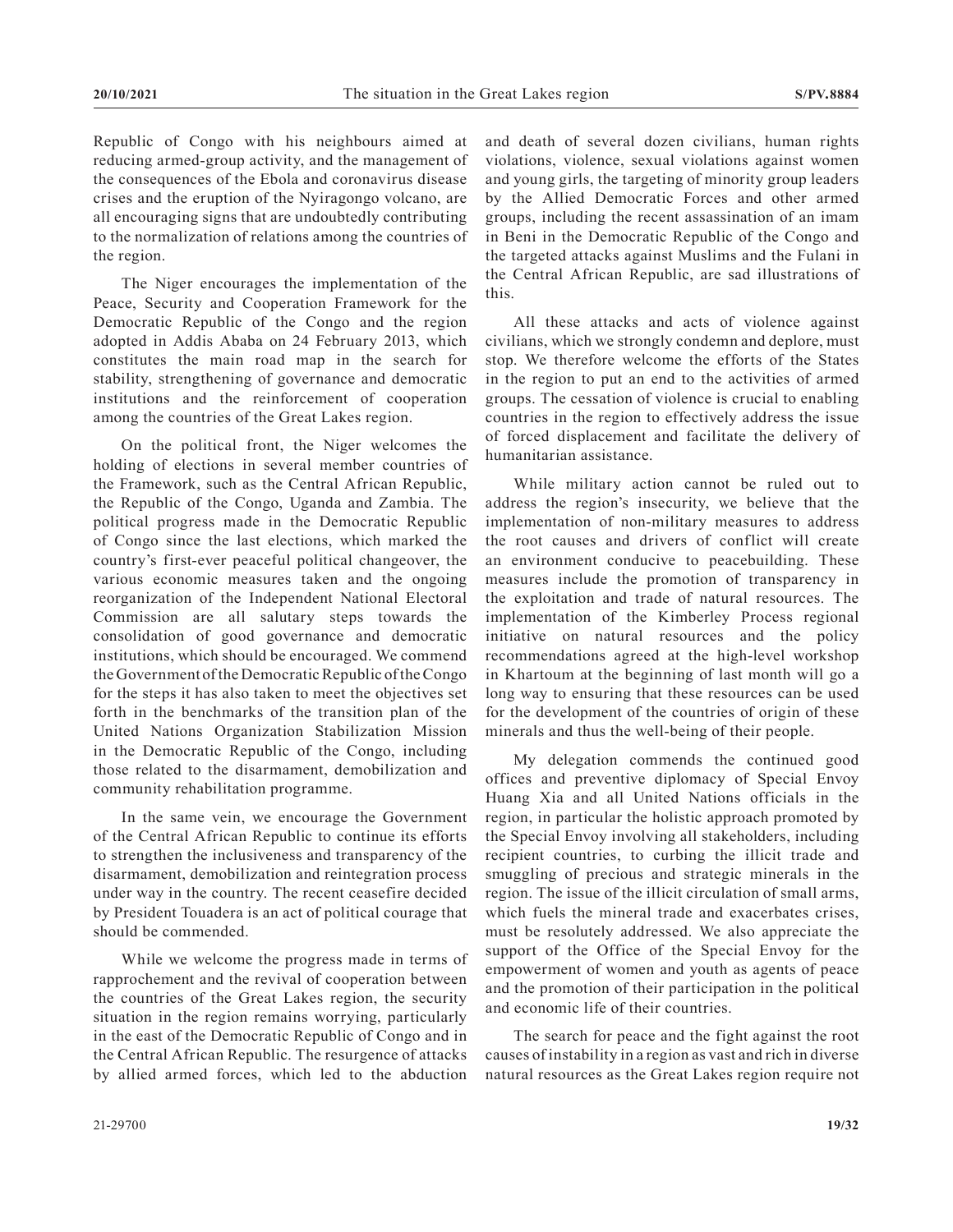only the re-establishment and strengthening of bilateral relations between countries, but also coherence and synergy of action among the many subregional organizations to which they belong. In this respect, the positive role played by the Economic Community of Central African States and the International Conference on the Great Lakes Region in supporting peace efforts in member countries is to be commended.

The unilateral ceasefire announced last Friday by President Touadera in the Central African Republic is the result of the collective efforts of successive minisummits convened under the leadership of Angola to revitalize the political and peace agreement in the country. For their part, the United Nations, its regional representatives and specialized agents must continue to work together to provide the necessary support for the full implementation of the Great Lakes region strategy and its action plan. In this regard, we encourage the implementation of the United Nations Strategy for Peace Consolidation, Conflict Prevention and Conflict Resolution in the Great Lakes Region, as well as its action plan, which provide for the launch of the Contact and Coordination Group to oversee the implementation of the non-military strategy.

In conclusion, and in support of the presidential statement just adopted (S/PRST/2021/19), Niger encourages all countries of the region, in particular the signatories of the Peace, Security and Cooperation Framework for the Democratic Republic of the Congo and the Region, to redouble their efforts to sustain the dividends of the current positive dynamic by showing more openness and commitment at the bilateral and subregional level so that peace and stability reign in the Great Lakes region.

**Mr. Pham** (Viet Nam): I thank Special Envoy Huang Xia, Ambassador João Samuel Caholo and Mrs. Martha Pobee for their informative briefings.

I welcome the participation of the representatives of Angola, Burundi, the Democratic Republic of the Congo, Rwanda and Uganda in today's meeting.

First of all, let me begin by emphasizing the vitally important role that regional cooperation plays in conflict prevention and resolution. My delegation therefore fully supports the presidential statement just adopted under the leadership of the Kenya presidency (S/PRST/2021/19), to renew our efforts aimed at addressing the root causes and drivers of conflict in the region.

We are pleased to note the continued commitment of signatory States in implementing the Peace, Security and Cooperation Framework for the Democratic Republic of the Congo and the Region. Regional cooperation undoubtedly plays a central role in addressing common challenges, including illegal activities of armed groups, illicit exploitation of and trade in natural resources, adverse impacts of natural disasters and the coronavirus disease (COVID-19) pandemic. The efforts and role played by regional and subregional organizations, including the African Union, the International Conference on the Great Lakes Region and Southern African Development Community are therefore irreplaceable.

We welcome the high-level engagement among countries of the region to reinvigorate and deepen relations at bilateral and multilateral levels, particularly the steps taken by the President of the Democratic Republic of the Congo. The recent adoption of the Luanda joint road map, which has led to critical steps towards revitalizing the peace process in the Central African Republic, is highly commendable. We encourage sustained efforts within the framework of the Regional Oversight Mechanism, as well as the Contact and Coordination Group, to enhance coordinated measures against negative forces in the region.

In the meantime, the humanitarian situation in the region remains worrisome, especially in the eastern part of the Democratic Republic of the Congo due to the deteriorated security situation. While welcoming the gradual return of refugees to Burundi, my delegation continues to be troubled by the plight of millions of displaced people and refugees in the region. We are also concerned over the world's highest number of food-insecure people in the Democratic Republic of the Congo, with more than 27 million facing crisis level — Integrated Food Security Phase Classification phase 3 — or worse.

The compounding COVID-19 pandemic is further exacerbating socioeconomic difficulties and the hardship of the vulnerable population. The precarious situation of the people in the region requires comprehensive and pragmatic measures to address the root causes of instability.

In that regard, we encourage the continued intensification of cooperation to implement the Peace, Security and Cooperation Framework for the Democratic Republic of the Congo and the Region,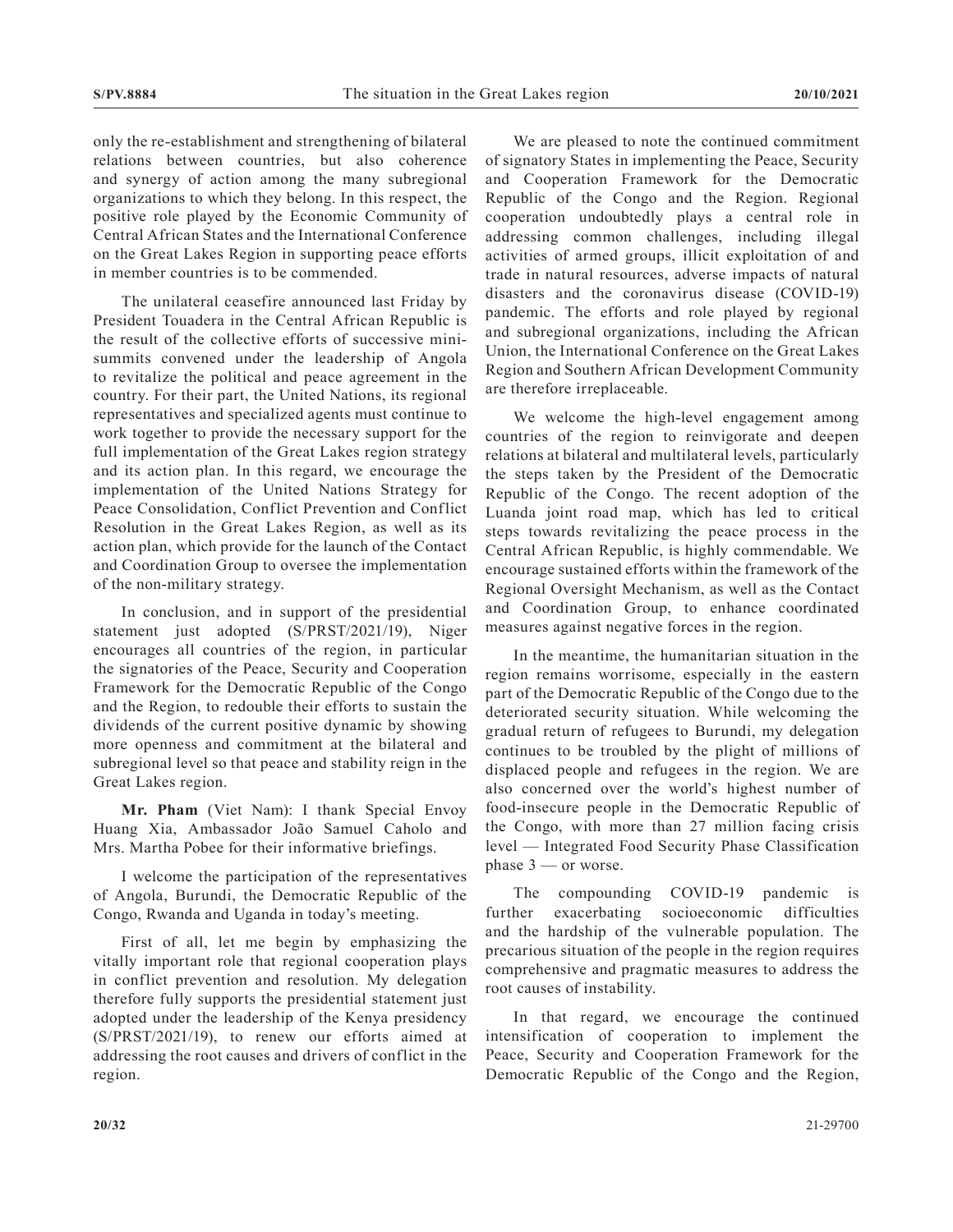strengthen the management of natural resources, tackle threats posed by armed groups, create equal development opportunities for regional countries, et cetera.

To that end, continued international assistance is key. Resource mobilization to support countries of the region remains pivotal, with a view to preserving the hard-won achievements and further promoting stability in the Great Lakes region. My delegation highly appreciates the contribution of regional and international partners and the active engagement of the Special Envoy and the Peacebuilding Commission in assisting the region.

It is our strong belief that the United Nations Strategy for Peace Consolidation, Conflict Prevention and Conflict Resolution in the Great Lakes Region, with its action plan for the period of 2021 to 2023, will be an excellent platform to channel efforts to assist the implementation of the Peace, Security and Cooperation Framework.

Let me conclude by stressing the need to ensure the synergy and complementarity of the support of the international community and regionally and nationally owned and led efforts, with the full and active participation of women and young people, for sustainable peace and development for the people in the region.

**Mrs. Thomas-Greenfield** (United States of America): I too want to thank you, Madam President, for Kenya's initiative to highlight the conflict in the Great Lakes region as part of its presidency of the Security Council this month. We share Kenya's concern regarding armed groups and violence in the eastern part of the Democratic Republic of Congo, as well as its optimism regarding the prospects for peace, reconciliation and development, which could serve as an economic motor to transform the entire subregion. I also thank Special Envoy Huang Xia for presenting the report of the Secretary-General (S/2021/836) and for his briefing. I also want to thank the Executive Secretary of the International Conference on the Great Lakes Region (ICGLR), Mr. Caholo, for his efforts at the ICGLR and Assistant Secretary-General Pobee for her briefing. We enthusiastically welcome the regional partners here with us today. Their role is key to the success of the region.

The United States supports the principles set out in the United Nations Strategy for Peace Consolidation, Conflict Prevention and Conflict Resolution in the Great Lakes Region, adopted a year ago, the road map announced this summer and the September recommendations of the Khartoum workshop on natural resources, particularly regarding the gold trade. We are confident that the Special Envoy will act swiftly on the regional strategy through high-level shuttle diplomacy with the region's leaders to support the full implementation of the Peace, Security and Cooperation Framework for the Democratic Republic of the Congo and the Region. We welcome the work towards holding the next meeting of the Regional Oversight Mechanism. It is time to push such commitments forward.

Today we particularly welcome Kenya's focus on the illegal exploitation of natural resources, such as minerals, wildlife and timber, by armed groups, corrupt State actors and criminal commercial networks. We concur with the ICGLR Executive Secretary's comments on that issue today. Such actions clearly fuel conflict in the eastern part of the Democratic Republic of the Congo. They help terrorist groups, and they pose a danger to the entire region. We must do something about that, and we need to do it now.

To start, we urge regional Governments to uphold their commitments as ICGLR member States. The Executive Secretary's presence again highlights his commitment to that. That means treating the responsible management of natural resources as vital to the economic, social and governance development of the region. In addition, the private-sector supply chain must demand due diligence from private-sector operators in the extractive sectors, consistent with the guidelines of the Organization for Economic Cooperation and Development. The due diligence should adhere to the highest standards possible to ensure the sustainable use of such resources, and the parties should work closely with international financial institutions to develop national frameworks that reinforce such commitments.

While armed groups and others continue to profit from minerals, especially gold, smuggled illegally from the Democratic Republic of the Congo, we must pursue greater cooperation across borders on supplychain standards, traceability, tariff standardization and tax harmonization. The Islamic State in Iraq and the Sham (ISIS) in the Democratic Republic of the Congo, often referred to as the Allied Democratic Forces, has previously funded its activities through illegal taxes on gold producers in Beni. That is why due diligence is so important.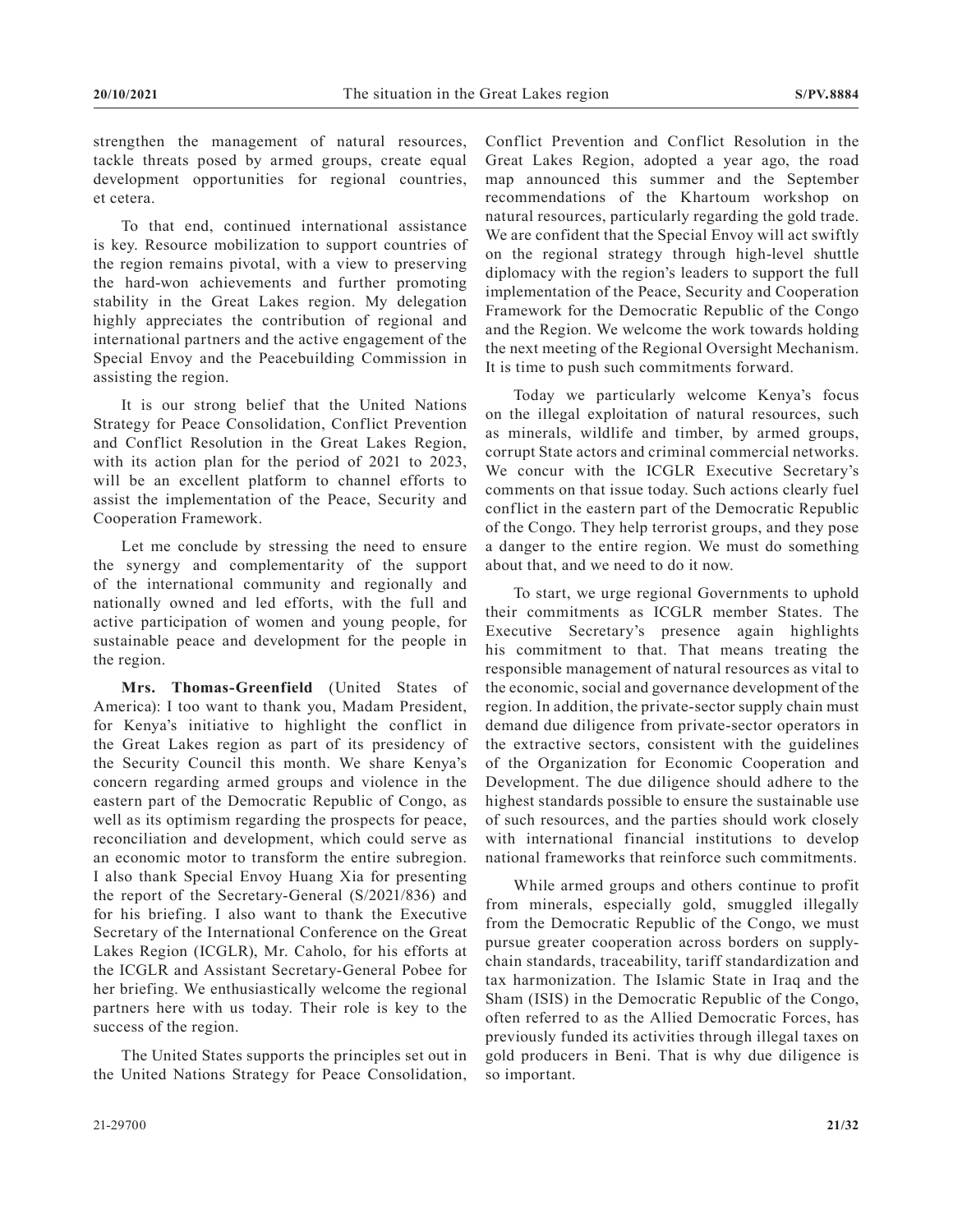To those ends, the United States welcomes the recent meetings among regional Governments on military and non-military measures. Those meetings should pay extra attention to how the smuggling of Congolese gold affects the national security of neighbours of the Democratic Republic of the Congo. The recent planned ISIS-Democratic Republic of the Congo attacks in Rwanda and Uganda highlight the heightened risk of that illegal gold trade for all countries in the Great Lakes region.

In addition, strategies for the reintegration of former fighters must be coordinated, developed and fully implemented to counter the threat of violent extremism over the long term. The Great Lakes region has wealth in natural resources, and it has talented personnel, to fund such efforts on its own, if State actors work together to ensure a legal, productive trade that benefits all the people of the region. The difference would be extraordinary. It is entirely possible to put an end to the smuggling and bring greater peace and prosperity to the region.

With that in mind, I again thank Kenya for hosting today's important debate, and I urge countries of the region to uphold their commitments to addressing the smuggling that is driving so much of this terrible conflict.

**Mr. Tirumurti** (India): Allow me to welcome you, Madam President, as you preside over today's meeting. Let me thank Kenya for organizing this important debate on the Great Lakes region, which has the potential to become an engine of growth for the African continent and beyond. Today's initiative and deliberations will contribute positively to the ongoing efforts to implement the commitments under the Peace, Security and Cooperation Framework for the Democratic Republic of the Congo and the region. In that regard, we welcome the adoption of presidential statement S/PRST/2021/19 under Kenya's leadership.

I thank Special Envoy Huang Xia for his briefing on the developments in the Great Lakes region. I also thank Ambassador João Caholo, Executive Secretary of the International Conference of the Great Lakes Region (ICGLR), and the Assistant Secretary-General for Africa, Mrs. Martha Pobee, for their insights. I also welcome the participation of the Foreign Minister of Angola, the High Representative of the President of the Democratic Republic of the Congo and the representatives of Uganda and Rwanda in today's meeting.

The political developments in the region during the past six months have remained on track, thus aiding the implementation of the Framework. The region was witness to peaceful elections in the Republic of the Congo, the Central African Republic and Zambia. Those events reflect the peoples' faith in democratic institutions and elections. The leaders have pursued the path of dialogue and have been instrumental in strengthening bilateral relations. That is evident in the purposeful engagements among the Democratic Republic of the Congo, Burundi and Rwanda. The African Union Peace and Security Council has also decided to remove Burundi from its agenda, reflecting the improved situation. The regional and subregional organizations have also held several important meetings, including the ICGLR summit and the Southern African Development Community summit. We welcome these developments.

While political stability is a necessary condition to address common challenges, the interlinkages of security and socioeconomic factors cutting across the region need a sustained and well-coordinated approach. In that regard, let me make some observations.

First, threats from armed groups remains the main cause of insecurity in many countries of the region, particularly in the eastern Democratic Republic of the Congo. Terrorist groups have also begun exploiting the vulnerability of armed groups. This issue requires the serious consideration of the international community. We believe that it can be addressed only through the extension of effective State authority and institutions promoting the rule of law. Towards that end, the strengthening of security and police forces remains critical. The onus lies predominantly with the concerned Member State that bears the fundamental responsibility to protect its citizens. The international community and the United Nations should continue assisting the efforts of these countries to address the security challenges.

The porous international border in the region remains a major impediment in combating the armed groups. It is well known that illegally exploited natural resources are traded across borders, and weapons are brought in exchange. Given the nature of the problem, security cooperation between countries is important. In that regard, we welcome high-level regional diplomacy and the reinvigoration of bilateral mechanisms to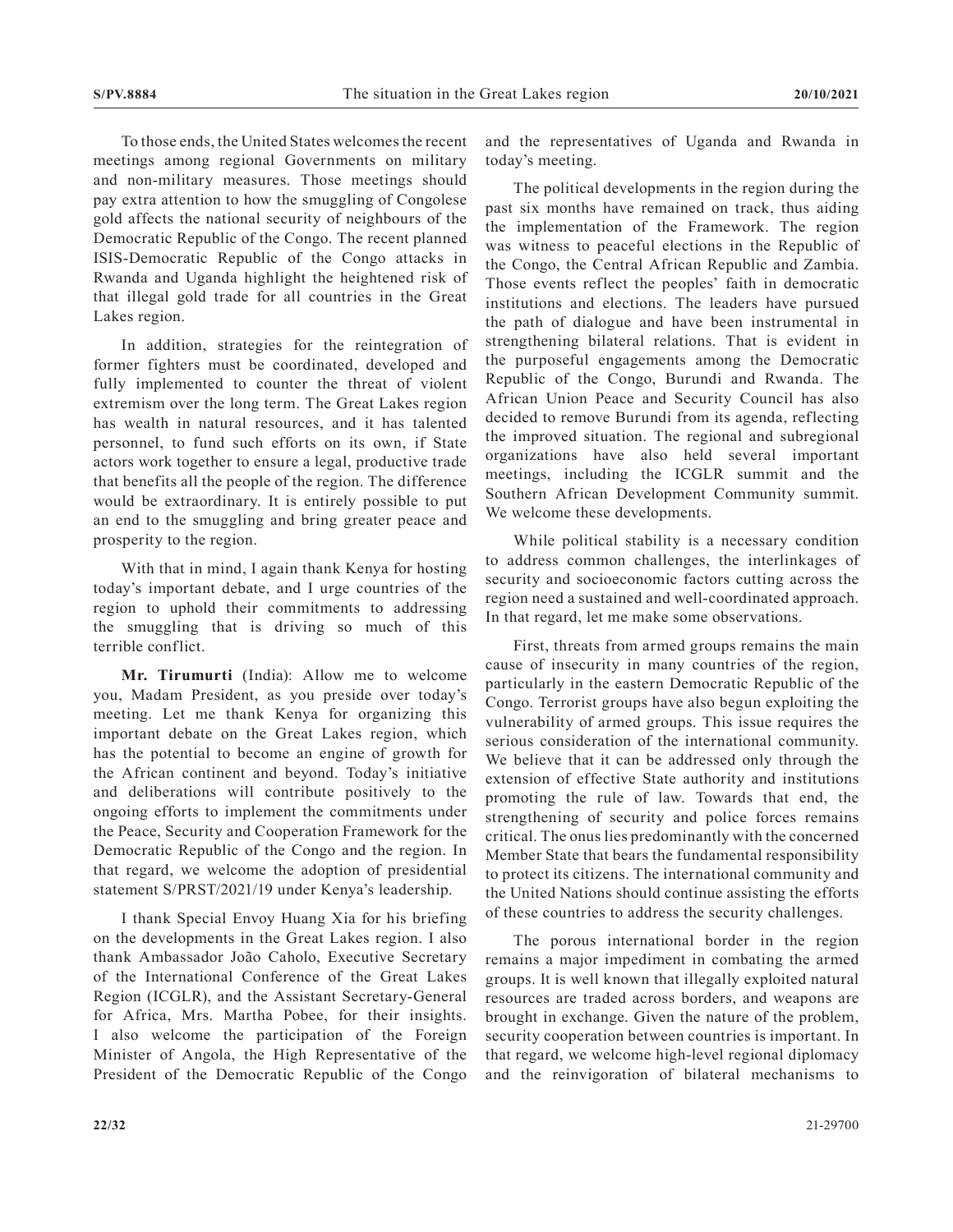strengthen border control, as well as the sharing of information and intelligence and the development of border infrastructure. We also note the progress in the ICGLR's Expanded Joint Verification Mechanism and look forward to the convening of the tenth Regional Oversight Mechanism of the Peace, Security and Cooperation (PSC) Framework for the Democratic Republic of the Congo and the Region.

The disarmament, demobilization, reintegration, repatriation and resettlement (DDRRR) of former combatants have delivered mixed results so far. Slow movement on that front can demoralize and disincentivize prospective combatants. Therefore, the implementation of DDRRR programmes need to be expedited. In that context, we welcome the efforts of the Contact and Coordination Group, under the PSC Framework, to identify and implement non-military measures in order to address the problem of armed groups.

The DDRRR process presupposes a political understanding or agreement between State authorities and armed groups, which in turn depends on the level of trust and confidence. The door for inclusive dialogue in a spirit of reconciliation must always be kept open. We welcome the announcement of a ceasefire by the Government of the Central African Republic and look forward to an inclusive process. We particularly commend the persistent role played by the ICGLR, under the chairmanship of President of Angola, in shaping a positive outlook in the Central African Republic through its mini-summits — which serves as a useful model for regional mediation efforts.

The illicit exploitation, trafficking and trade of natural resources have contributed to armed conflict in many parts of the resource-rich Great Lakes region. We believe that existing systems and efforts at the regional level need be strengthened further in order to address the issue. The effective implementation of the ICGLR Regional Initiative against the Illegal Exploitation of Natural Resources, which includes a regional certification mechanism for minerals, must be supported and expanded. In that regard, we welcome the high-level regional workshop on natural resources, held recently in Khartoum. Institution-building and regulatory compliance need to be emphasized and pursued at the local and regional levels. That is how international partners and the United Nations can support ICGLR efforts. It may be difficult to discuss investment and participation of the private sector

and international financial institutions in the mining and extraction sector without addressing these fundamental issues.

Lastly, an overarching element related to this discussion is livelihood. The abundance of natural resources in the region should provide an immediate solution. Unfortunately much more remains to be done in that regard.

The Great Lakes region is at the cusp of a potential transformation. The countries of the region are making sustained and determined efforts to overcome these challenges and need steady support from the international community. The international community and the United Nations need to work with them in line with their national priorities.

India has close bilateral relationships with all countries in the Great Lakes region. A key driver of those relationships is the people-to-people contact that has existed for many years, with a large Indian diaspora in the region. We have collaborated through expert exchanges and training and capacity-building programmes, and have enhanced support for postconflict reconstruction in the region. India is cognizant of the importance of peace and security in the region's development, and we remain steadfast in our commitment to the region.

**Mr. Kariuki** (United Kingdom): I would like to thank Kenya for using its presidency to shine a spotlight on the Great Lakes region and for encouraging renewed commitments from the Security Council to seek sustainable solutions to the drivers of conflict in the region. Let me also thank Special Envoy Xia, Ambassador Caholo and Mrs. Pobee for their briefings today.

I will focus my intervention on three issues: regional relations, the eastern Democratic Republic of the Congo and natural resources.

First, the United Kingdom remains deeply committed to promoting long-term peace and stability in the Great Lakes. All parties should prioritize promoting dialogue and strengthening trust in order to reduce the threat of armed groups in Great Lakes. We strongly welcome improved bilateral relations between the States of the region and encourage the continuation of regular bilateral communication, including at the level of Heads of State and with the United Nations, particularly around insecurity in the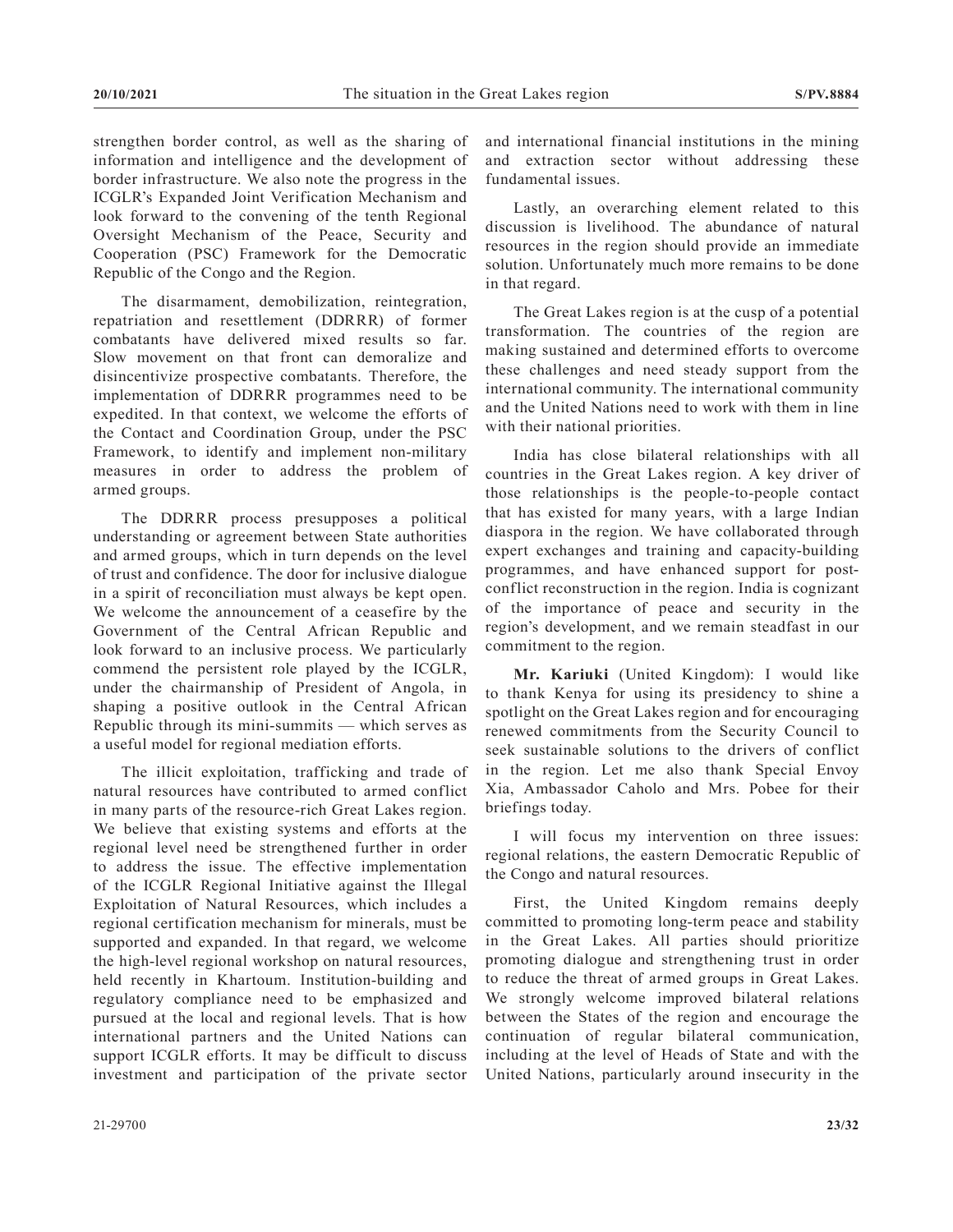eastern Democratic Republic of the Congo. The United Kingdom thanks Special Envoy Xia for his work and stands ready to assist him in supporting dialogue processes and confidence-building. In that regard, we urge regional leaders to attend relevant meetings in person whenever possible in order to enable frank exchanges on the common challenges facing the region.

Secondly, the United Kingdom remains deeply concerned about the security and humanitarian situation in the eastern Democratic Republic of the Congo, which continues to deteriorate despite the state of siege in North Kivu and Ituri provinces. I reiterate our call on the Government of the Democratic Republic of the Congo to ensure that the state of siege remains transparent and time-limited and that it is implemented with respect for human rights and humanitarian law. The United Kingdom recognizes the launch of the Contact and Coordination Group on non-military measures as an important step towards enhanced security cooperation in the region. We support the Secretary-General's recommendation that the Group's operational cell be established swiftly in order to ensure effective implementation of its action plan.

Thirdly, the concept note (S/2021/874, annex) for today's meeting and its many interventions have identified the illegal exploitation and trade in natural resources as a driver of conflict and instability. We thank Kenya for successfully leading on the adoption of presidential statement S/PRST/2021/19 on this issue. We also congratulate the International Conference on the Great Lakes Region, the Office of the Special Envoy and the Government of the Sudan on convening the high-level workshop in Khartoum, where participants agreed on a coherent approach to addressing the illegal exploitation and trade in natural resources. The United Kingdom encourages regional Governments to play their part by ramping up national efforts to tackle corruption and improve the rule of law and domestic taxation.

We are deeply concerned that the Group of Experts on the Democratic Republic of the Congo has been on hold since August. That has prevented the Group from providing their concrete and actionable reporting on illicit smuggling of natural resources in the region, which is of enormous value to regional and international actors dedicated to tackling that issue.

In conclusion, in addition to continuing to focus on natural resource exploitation, let me highlight the importance of also discussing and addressing other priority areas, including human rights, good governance, freedom of expression and civil liberties, in order to reduce conflict and promote peace in the Great Lakes region.

**Mr. Zhang Jun** (China) (*spoke in Chinese*): I welcome you, Foreign Minister Omamo, as you preside over today's meeting, and thank Special Envoy Huang Xia; Executive Secretary Caholo and Assistant Secretary-General Pobee for their briefings.

I also welcome Mr. António, Foreign Minister of Angola; Mr. Ibalanky Ekolomba, High Representative of the President of the Democratic Republic of the Congo, and the representatives of Uganda, Burundi and Rwanda to today's meeting.

The overall situation in the Great Lakes region has been improving for some time now. Several countries have held general elections and progress has been made in the peace processes in the Central African Republic, the Sudan and South Sudan. Burundi has been successfully removed from the agendas of the Security Council and the African Union Peace and Security Council. Cross-border security incidents in the region have been on the decline. Rapprochement and enhanced cooperation have gained momentum. There is now a window of opportunity for peace and development in the region.

As a good friend and partner of the countries of the Great Lakes region, China welcomes that development and congratulates those countries. We hope that all parties will build consensus and continue to deepen cooperation in an effort to implement the Peace, Security and Cooperation Framework for the Democratic Republic of the Congo and the Region, with a view to achieving broad-based and lasting peace, development and prosperity as soon as possible.

I would like to underscore the following points.

First, it is important to maintain cooperation efforts and to continue to improve relations among the countries of the region. Enhancing mutual political trust and strengthening relations are effective ways to improve the situation in the Great Lakes region. Countries of the region have recently conducted intensive, high-level consultations and signed a number of cooperation agreements. They are now striving to build good-neighbourly relations, which are welcomed.

The Democratic Republic of the Congo, Burundi, Rwanda, Tanzania and Uganda have held meetings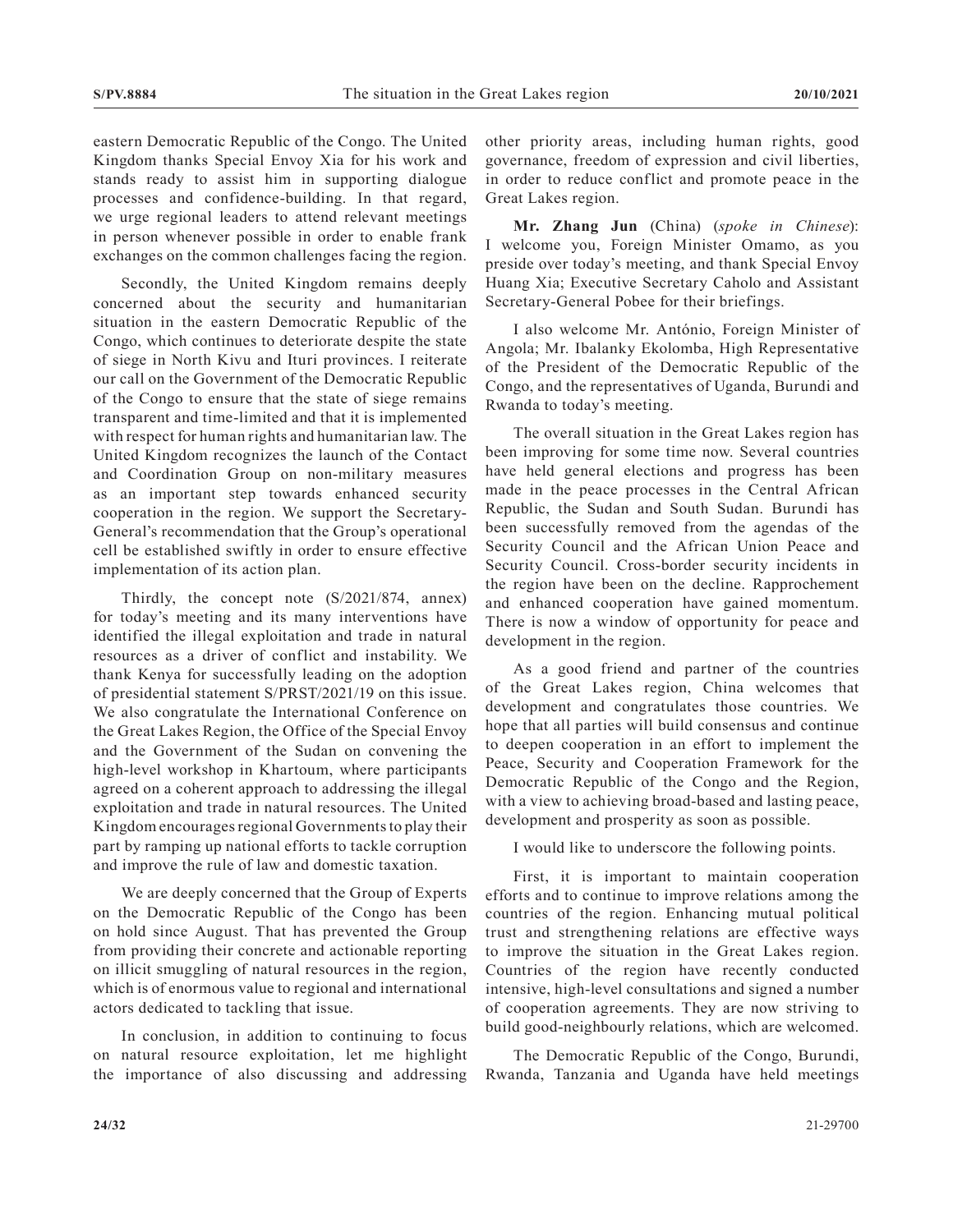of security and intelligence services and established the contact and coordination group on non-military measures, thereby making major headway in the area of regional security cooperation. China deeply appreciates the efforts of the countries of the region and encourages all parties to continue to deepen cooperation in order to provide high-level guidance and political assistance in an effort to improve the situation in the region.

We look forward to the upcoming tenth high-level meeting of the Regional Oversight Mechanism, which provides an important opportunity to promote the implementation of the Framework document.

Secondly, it is essential to adhere to a developmentoriented approach and strive to eliminate the root causes of conflict. Poverty and underdevelopment lead to tensions over resources and trigger conflicts and confrontation, which are major drivers of protracted wars in the region. Countries of the region should strictly regulate the exploitation and utilization of natural resources, strengthen regional cooperation so as to combat their illegal exploitation and trade, and cut off sources of illicit profit for armed groups. China supports the countries of the region in turning their resource advantages into development advantages by helping their people gain employment, eradicating poverty, accelerating industrialization and modernization, enhancing the capacity for independent development and innovation and promoting peace with development, all in a legal way.

China welcomes the positive outcome of the Khartoum workshop on natural resources and looks forward to the successful holding of the second Great Lakes Investment and Trade Conference, coordinated by the Special Envoy.

The coronavirus disease pandemic has had a severe impact on the region. The current regional vaccination rate stands at only 6 per cent. The International Monetary Fund estimates that it will be difficult for countries of the region to restore their pre-pandemic per capita income before 2025. China calls on the international community to increase vaccine assistance to countries of the region and to take pragmatic debt relief and development assistance measures in order to support the pandemic response and speed up reconstruction. Since the outbreak of the pandemic, China has provided several batches of anti-epidemic supplies and vaccines to the Great Lakes region. Some 12 countries in the region use Chinese vaccines.

Thirdly, we must strengthen coordination for action and jointly implement the new United Nations Strategy for Peace Consolidation, Conflict Prevention and Conflict Resolution in the Great Lakes Region and action plan. China welcomes the fact that the Special Envoy has formulated a new strategy and action plan after fully considering the views of countries of the region, which we believe will guide the United Nations in its comprehensive response to regional challenges. The international community must provide the necessary financial support for the implementation of the new Strategy and action plan. United Nations agencies on the ground, the African Union and the International Conference of the Great Lakes Region must cooperate closely in that regard and, together, transform the vision into practical results.

China welcomes the establishment of the high-level Senior Policy Group by United Nations agencies in the region and believes that it will help build synergies. The United Nations Organization Stabilization Mission in the Democratic Republic of the Congo (MONUSCO) is currently implementing its drawdown strategy. China encourages the Office of the Special Envoy and MONUSCO to strengthen coordination and cooperation on the implementation of the two strategies, eliminate drivres of regional instability through comprehensive measures and build a solid foundation for the realization of lasting peace in the region.

**The President**: I now call on the Minister for External Relations of the Republic of Angola.

**Mr. António** (Angola): I would like to acknowledge the presence today of our dear friend the Minister of Overseas Development Aid and Diaspora of Ireland, as well as of my dear brother Claude Ibalanky Ekolomba, High Representative of the President of the Democratic Republic of Congo.

At the outset, allow me to congratulate you, Madam President, and, through you, the Government of the Republic of Kenya on the country's assumption of the presidency of the Security Council for the month of October.

On behalf of His Excellency Mr. João Manuel Gonçalves Lourenço, President of the Republic of Angola, in his capacity as Chair of the International Conference of the Great Lakes Region, I would like to take this opportunity to thank the Council for the invitation extended me to participate in today's important high-level ministerial Security Council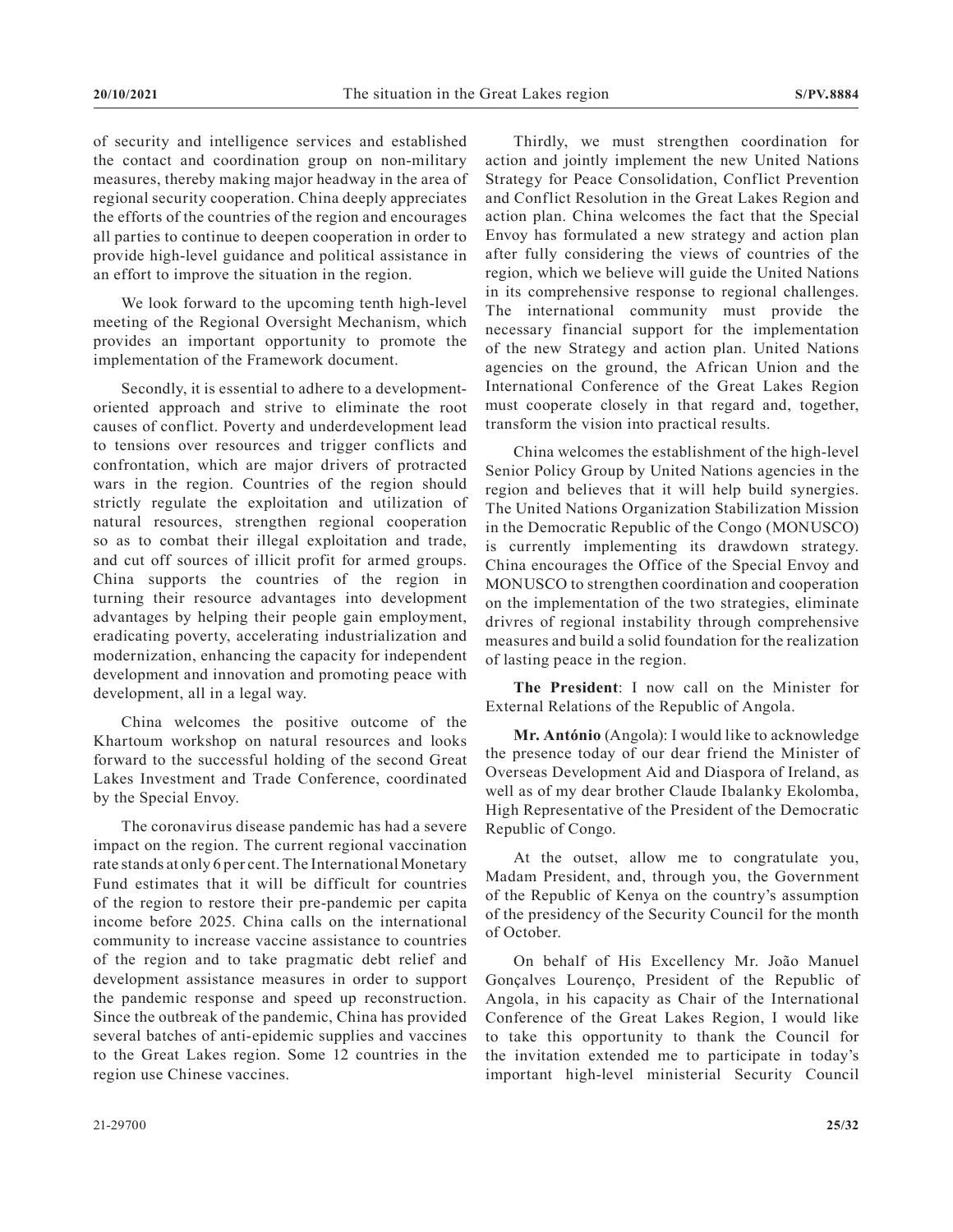debate on the theme "Supporting the renewed commitment of the Great Lakes countries in seeking sustainable solutions to the root causes and drivers of conflict". We wish the Council fruitful deliberations aimed at finding lasting solutions to the problems of the Great Lakes region.

I wish to thank the Secretary-General's Special Envoy for the Great Lakes region, my dear friend Huang Xia, while joining my voice to his appeal for more vaccines in the region.

I would also like to thank the Executive Secretary of the International Conference on the Great Lakes Region (ICGLR), Mr. João Samuel Caholo, and the Assistant Secretary-General for Africa, my dear sister Mrs. Martha Ama Akyaa Pobee, for their very informative briefings touching on pertinent and critical realities in the Great Lakes region.

The Republic of Angola assumed the chairmanship of the International Conference on the Great Lakes Region on 20 November 2020 and embarked on a path of redynamizing and strengthening the Conference to enhance its capacity to address the challenges of peace, security, stability and development in the region, with the support and collaboration of bilateral as well as multilateral partners, namely, the African Union, the European Union and the United Nations.

The Angolan chairmanship's strategic plan is anchored on the Pact on Security, Stability and Development in the Great Lakes region of 15 December 2006 and governed by the principles of international law, as enshrined in the Charter of the United Nations and the Constitutive Act of the African Union. In that context, the Government of Angola remains committed to a regional approach for the effective implementation of its strategic plan, as well as the United Nations Strategy for Peace Consolidation, Conflict Prevention and Conflict Resolution in the Great Lakes Region, in line with the Peace, Security and Cooperation Framework for the Democratic Republic of the Congo and the Region. We believe that the full implementation of that agreement is a sine qua non condition for resolving the deep-seated causes of the conflicts and obstacles that continue to undermine progress towards socioeconomic development and regional integration.

That being said, and as aptly pointed out in the concept note prepared for this debate (S/2021/874, annex), we cannot help but note and welcome the notable progress made in the Great Lakes region over the past few years, occasioned by the peaceful transfers of power in the Democratic Republic of the Congo and Burundi, including the signing and implementation of peace agreements in the Central African Republic, South Sudan and the Sudan.

However, despite the achievements under the Peace, Security and Cooperation Framework agreement, some challenges still need to be overcome. Those include the illicit exploitation of natural resources, tense relations between some countries of the region, a high number of refugees and internally displaced persons, violations of human rights, humanitarian issues and the growing terrorist threat in the subregion.

Angola remains strongly committed to the central role that preventive diplomacy plays in conflict resolution in the Great Lakes region and the urgent need to place the Great Lakes region on the path of sustainable development through the promotion of investments and the increased participation of international financial institutions and the private sector in order to improve the livelihood of the people.

Angola, as Chair of the International Conference on the Great Lakes Region, convened, respectively, on 20 April and 16 September, the second and third minisummits for the revitalization of the Political Agreement for Peace and Reconciliation in the Central African Republic. At the second summit, it was decided that a working group, co-chaired by the Foreign Ministers of Angola and Rwanda, would be created to implement, in collaboration with the Central African authorities, the recommendations from the second summit following consultations with armed groups and the Government of the Central African Republic.

During the third mini-summit, the Heads of State approved a joint road map for peace in the Central African Republic. That road map includes, among other issues, the continuation of consultations with the leaders of armed groups to renounce violence, a ceasefire declaration by the Government of the Central African Republic and the launch of the activities of the working group created at the second summit. As a result of the road map adopted at the Luanda minisummit, His Excellency President Faustin Archange Touadera announced a unilateral ceasefire across the country on 15 October. We urge all parties to respect the ceasefire and constructively engage, through an inclusive political dialogue, in the implementation of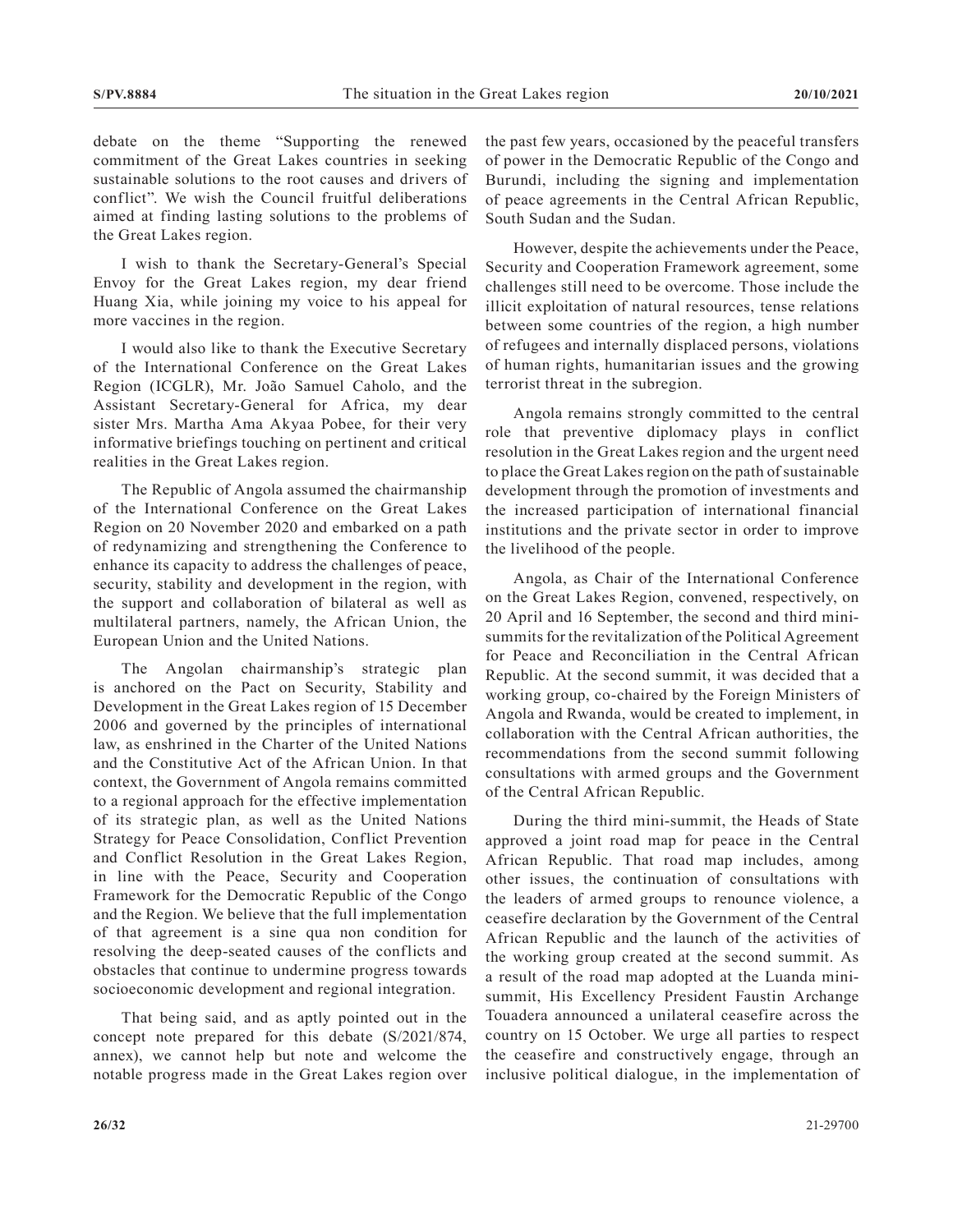the Political Agreement for Peace and Reconciliation in the Central African Republic signed in 2019.

We also take this opportunity to recall the request made to the Security Council by His Excellency Mr. João Manuel Gonçalves Lourenço, President of the Republic of Angola, in his capacity as Chair of the ICGLR, at its 8802nd meeting held on 23 June (see S/PV.8802) regarding the need to lift the arms embargo on the Central African Republic.

#### (*spoke in French*)

While we believe that President Gonçalves Lourenço's request remains valid, we are concerned by the existence in the region of fragile State institutions, including defence and security forces, at a time when we are witnessing the proliferation of terrorism throughout Africa and the illicit trafficking of natural resources, which constitutes a major source of financing for armed groups.

#### (*spoke in English*)

As part of the high-level diplomatic initiatives in the region to strengthen cooperation in security matters, a Contact and Coordination Group has been established by Burundi, the Democratic Republic of the Congo, Rwanda, Tanzania and Uganda. The Group is tasked with coordinating the implementation of non-military measures to complement military operations against negative forces in the region.

The establishment of the Contact and Coordination Group is the result of a consensus between the military and civilian intelligence services of countries of the Great Lakes region on the need for a comprehensive approach in the fight against illegal armed groups. We are confident that that initiative is an important step towards reducing the threat posed by armed groups. It cannot be overemphasized that the success of the Contact and Coordination Group will depend on the level of commitment and engagement of all countries involved.

The Great Lakes region has been plagued by conflict and political instability for decades. Evidence points to the illicit exploitation and trade of natural resources as one of the key drivers of instability. Angola joins its voice to those speakers who have already elaborated profoundly on that very issue. It is therefore of fundamental importance that the nexus between natural resources and conflict be brought to bear in the formulation of adequate responses and mitigation measures.

In that regard, the eastern part of the Democratic Republic of the Congo, which has one of the highest concentration of minerals and precious metals, represents a multidimensional challenge for the economic and human development of affected countries and the region as a whole. A renewed commitment is therefore required to put the Great Lakes region back on the path to sustainable development. Strong leadership, political will, strong and viable institutions and State-building are essential prerequisites to ensure the effective participation of citizens and communities in socioeconomic and political choices, the choice of decentralization service providers, transparency in the public sector and financial management. Sustaining peace is an important objective to be achieved through open dialogue among all stakeholders.

In conclusion, we would like to reiterate that Angola will continue its efforts under its chairmanship of the ICGLR to consolidate peace and conflict prevention and resolution in the Great Lakes region, while working in close cooperation, consultation and coordination with all stakeholders, to promote a shared vision in addressing the complex challenges of peace, security and development in the Great Lakes region.

**The President**: I now call on the High Representative of the President of the Republic and Coordinator of the National Monitoring Mechanism of the Democratic Republic of the Congo.

**Mr. Ibalanky Ekolomba** (Democratic Republic of the Congo) (*spoke in French*): At the outset, allow me to perform the pleasant duty of conveying to you, Madam President, my delegation's satisfaction to see the Security Council presided over for the month of October by the Republic of Kenya — a country with which the Democratic Republic of Congo enjoys excellent relations, characterized by mutual trust and esteem. I thank you, Madam President, for having convened this important Security Council meeting on the implementation of Peace, Security and Cooperation Framework for the Democratic Republic of the Congo and the Region, also known as the Addis Ababa Framework agreement. This meeting provides us with a propitious opportunity to share our views on the Framework agreement and concur on the necessary measures for achieving the goals of peace, stability and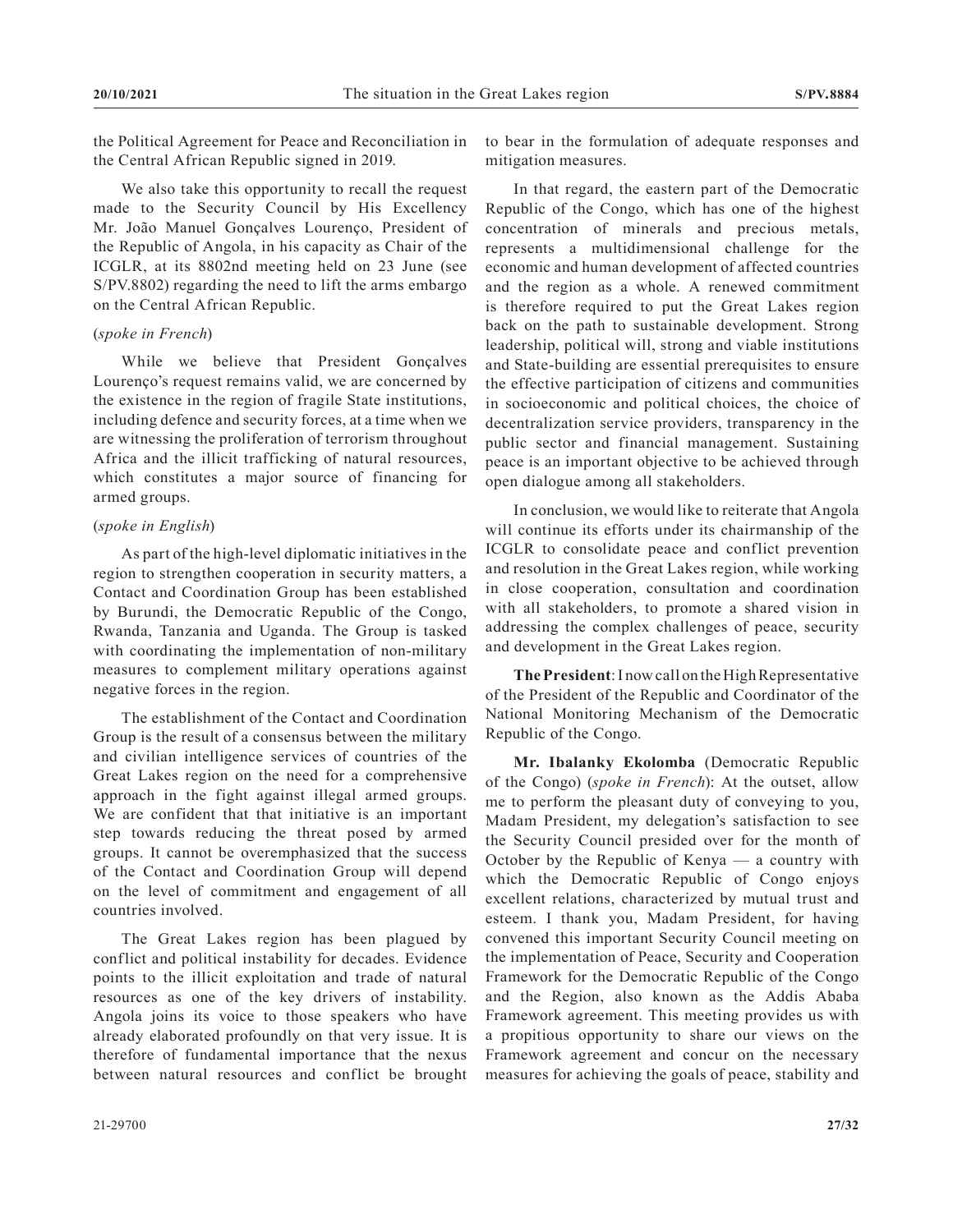development for the benefit of the peoples in this region of Africa.

I welcome the report of the Secretary General (S/2021/836), published on 30 September, pursuant to resolution 2556 (2020), of 18 December 2020, on the implementation of the commitments under the Addis Ababa Framework agreement. I also welcome the briefing by Mr. Huang Xia, Special Envoy of the Secretary-General for the Great Lakes Region, on the ongoing situation in the region, the persistent challenges, the difficulties and obstacles that must be overcome and the immense opportunities for achieving peace, which the Security Council and all stakeholders must take advantage of so that all the people of the Great Lakes region can reap the benefits of peaceful coexistence.

I also thank His Excellency Mr. João Samuel Caholo, Executive Secretary of the International Conference on the Great Lakes Region (ICLGR); Mrs. Martha Ama Akyaa Pobee, Assistant Secretary-General for Africa; and my friend and boss, Mr. Téte António, Minister for External Relations of the Republic of Angola, for their participation and respective briefings at this meeting. I would like to assure them of the importance that my country attaches to the Addis Ababa Framework agreement. My presence at this meeting is a reflection of that importance and attests to the deep-seated political will and firm resolve of the leadership of the Democratic Republic of the Congo to fully implement all my country's commitments under the agreement. Despite the fact that challenges to be addressed remain, outstanding efforts have been made and significant results have been recorded in the implementation of reforms emanating from national commitments.

As the Council is aware, my country continues to confront the activities of local and foreign armed groups, which pose a serious threat to peace and stability in the region. In order to advance all efforts to undo the systemic insecurity of more than 25 years in the eastern part of the country, His Excellency President Félix-Antoine Tshisekedi Tshilombo decreed a state of siege, which has been in force since 6 May in Ituri and North Kivu provinces. Pursuant to the constitutional state of emergency, or state of siege, the Forces armées de la République démocratique du Congo are assuming full responsibility for the administration and security management of the provinces concerned, while at the same time undertaking military operations.

Significant progress has been made thanks to the stage of siege, in particular the neutralization of several hundred militia members; the surrender of many members of the armed groups; the recovery of weapons and munitions by Forces armées de la République démocratique du Congo; the dismantling of several networks involved in the illicit trafficking in weapons, munitions and minerals and the resupply of various products to the armed groups; the reclaiming of several areas in the eastern part of the country that were once occupied by rebels; the release of many hostages previously held by the armed groups, including the Allied Democratic Forces; the reopening of several major roads previously under the control of negative forces; and a significant decrease in raids on the civilian population.

 My country advocates a combination of military and non-military measures to eradicate insecurity. We take this opportunity to call on the Security Council for its unequivocal support for the current state of siege and other concurrent peace initiatives, including the Disarmament, Demobilization, Community Recovery and Stabilization Programme, the effectiveness of the implementation of which requires the support of both bilateral and multilateral partners.

Council members will agree with me that building peace in the eastern part of the country requires addressing the root causes of armed violence, in particular by combating the illegal exploitation of natural resources and the trafficking in arms in the eastern part of the Democratic Republic of the Congo. That requires the mobilization of the countries of the region and the entire international community for more meaningful implementation by stakeholders and parties to the Framework agreement.

The Democratic Republic of the Congo is determined to work with all the countries of the Great Lakes region, which we would like to see live in peace, stability and prosperity. To that end, in recent months President Tshisekedi Tshilombo has engaged the country in a dynamic of economic and security cooperation, in particular with Uganda, Burundi and Rwanda, as mentioned in the report of the Secretary-General before us. It is a matter of promoting economic incentives for the sake of peace.

A rigorous analysis of the Addis Ababa agreement brings to light the state of gridlock that must be overcome in order to achieve its political goals and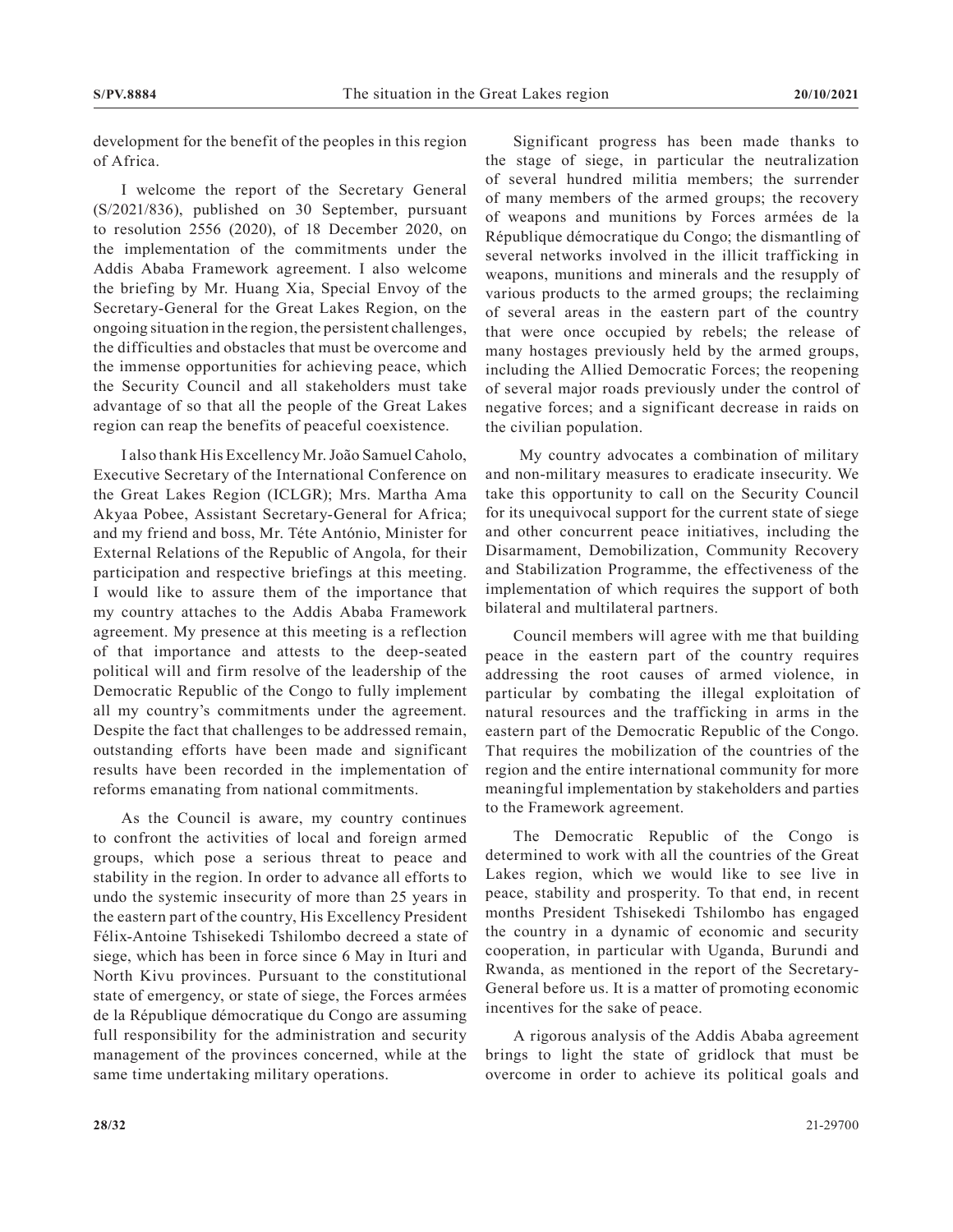related technical reforms, particularly as concerns national commitments. That has prevented significant progress in the fight against insecurity in the east of my country.

In order to better focus on the political goal of the Framework agreement and to promote clarity with respect to the processes aimed at the achievement of that goal, the Addis Ababa agreement national oversight mechanism, which is under the authority of the Head of State of the Democratic Republic of the Congo, has established peacebuilding and stabilization programmes in the east of the Democratic Republic of the Congo and the region, generally known as road maps. The goals of the programmes include, first, to identify and tackle the root causes of recurrent armed conflict; secondly, to strengthen local, provincial and national capacities for conflict management; thirdly, strengthen national cohesion; and, fourthly, strengthen regional and international cooperation.

The peacebuilding and stabilization programmes comprise two major fronts, namely, the resolution of open and latent conflicts and peacebuilding. Here we wish to call for the support of the international community for the programme for peacebuilding and stabilization in the eastern part of the Democratic Republic of the Congo and the region, which will be the subject of broad-based consultations held on the basis of an inclusive and participative approach.

Before concluding, I wish to reassure the Council of my country's determination to host the tenth highlevel meeting of the Regional Oversight Mechanism of the Framework agreement on 8 December, which will be a hybrid meeting, held both in person in Kinshasa and by video-teleconference. My country hopes that the meeting will be not only ceremonial but will provide fresh momentum to promote greater ownership of the commitments undertaken under the Addis Ababa Framework agreement.

The Democratic Republic of the Congo remains resolved to fully implement all its commitments. My country calls for a strengthening of the dialogue so as to ensure a better synchronization of the efforts to be made by the Democratic Republic of the Congo, bordering countries, regional partners and the rest of the international community. That will make it possible to lend greater momentum to the Addis Ababa agreement and to ensure that it remains relevant.

**The President**: I now give the floor to the representative of Uganda.

**Mr. Ayebare** (Uganda): At the outset, Uganda congratulates the Republic of Kenya on assuming the presidency of the Security Council for the month of October. Allow me to extend regards from your colleague, My Minister, the Honourable Jeje Odongo, who could not be here. He sends his regards and assures you, Madam President, of Uganda's support for both your presidency this month and your entire tenure on the Council.

Let me also express my appreciation for the briefings delivered by Mr. Huang Xia, Special Envoy of the Secretary-General for the Great Lakes region, with whom Uganda has been working closely; Ambassador João Samuel Caholo, Executive Secretary of the International Conference on the Great Lakes region; and my sister Martha Ama Akyaa Pobee, Assistant Secretary-General for Africa, for their very insightful briefings.

Peace, security and stability in the Great Lakes region is of vital interest to Uganda. Since the signing of the Peace, Security and Cooperation Framework for the Democratic Republic of the Congo and the Region in February 2013, the region has made a lot of progress in advancing peace, security and stability. That is illustrated by the recent positive developments in the political transitions in the Democratic Republic of the Congo and Burundi, and the implementation of peace agreements in South Sudan, the Sudan and the Central African Republic.

We need to seize this moment of optimism and build on it to further improve bilateral relations and deal with the root causes of conflict in the Great Lakes region. The countries of the region and the wider international community will find Uganda a willing partner in this renewed optimism of cooperation and mutual trust in our region.

Allow me to give an example of the relationship between Uganda and the Democratic Republic of the Congo, as mentioned by the high representative of the Democratic Republic of the Congo, which has significantly improved the normalization of bilateral relations, increased trade, cross-coordination in dealing with negative forces, especially the Allied Democratic Forces (ADF), the official representative of the Islamic State in Iraq and the Sham in the Great Lakes region. His Excellency Mr. Yoweri Kaguta Museveni has found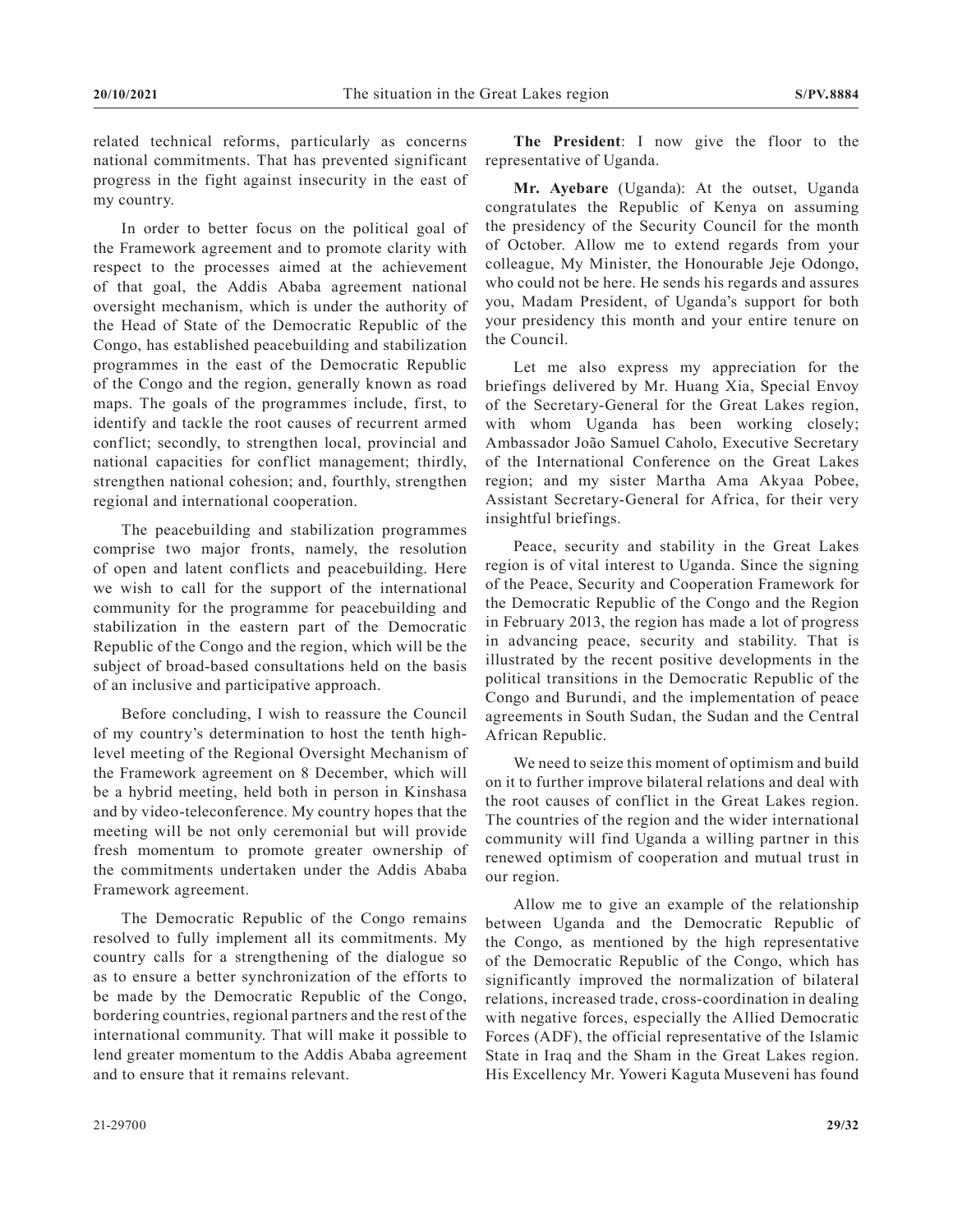a willing partner in his counterpart, His Excellency Félix-Antoine Tshisekedi, to not only address security challenges but to also invest in physical infrastructure along our common borders, which has laid the groundwork for the socioeconomic transformation of that region, which is known for conflict. Our President believes that improving infrastructure will lead to improved trade, not only between Uganda and the Democratic Republic of the Congo but the entire region, and would be a catalyst for peace in the region.

Despite that notable progress, security challenges remain, including, as I mentioned earlier, the ADF, which has continued to commit terrorist acts against the population of the Democratic Republic of the Congo and the United Nations Organization Stabilization Mission in the Democratic Republic of the Congo and its peacekeepers and remain a threat to the entire Great Lakes region and the southern African region.

The Security Council is uniquely positioned to decisively address that threat with a renewed focus on total elimination and stopping the proceeds from the illicit exploitation of, and the trade in, natural resources in the Democratic Republic of the Congo, which gives oxygen to that group and other negative forces.

It is critical that the United Nations, especially the Council, recognize the key role played by subregional and regional mechanisms in sustaining peace in the Great Lakes region. I will mention the East African Community and the International Conference on the Great Lakes Region (ICGLR), in which Uganda actively participates.

I wish also to recognize the vital role being played by Angola as the Chair of the International Conference on the Great Lakes Region not only in peacemaking and promoting confidence among member States but also in laying a solid foundation for socioeconomic development. Angola can count on the support of Uganda during its transformative chairmanship.

Let me emphasize the role that investments play in our region. In that regard, Uganda supports the planned investment conference set to take place in Kigali. That is not a new idea. It was started when the former President of Ireland, Mrs. Robinson, was the Special Representative of the Secretary-General. We are glad that we are finally seeing the fruits of this investment conference, which, in mobilizing resources within the region and beyond it, will be a catalyst for sustainable peace in the region.

Finally, Uganda is a strong supporter of regional initiatives against the illegal exploitation of natural resources. It is a signatory to the ICGLR Pact in support of peace and stability in the region, which contains the Protocol Against the Illegal Exploitation of Natural Resources, and has ratified both the Pact and the Protocol. The latter is a central tool for establishing a regional certification mechanism whose implementation is critical. Nevertheless, the Security Council and the Panel of Experts should take note of legitimate and legal cross-border trade.

Once again, Uganda congratulates Kenya, which can count on our continued support.

**The President**: I now give the floor to the representative of Burundi.

**Mr. Maniratanga** (Burundi) (*spoke in French*): First of all, I would like to congratulate you, Madam President, on the way in which you are presiding over this meeting. At the same time, I would like to convey the apologies of His Excellency Mr. Albert Shingiro, Minister for Foreign Affairs and Development Cooperation of the Republic of Burundi, who was prevented at the last minute from attending today's debate.

We would particularly like to thank Kenya for convening this very important meeting. We would also like to thank all the States members of the Security Council for having removed Burundi from the Council's agenda. We take this opportunity to inform the Security Council that Burundi has returned to peace and security and that the Government that emerged from the 2020 elections has put in place a national programme to capitalize on peace and social stability and promote economic growth, a programme that is inspired by the 2018-2027 national development plan, which focuses mainly on the six main priorities of the President of the Republic, namely, good governance, public health, agriculture and livestock, youth employability, social protection, and peace and national reconciliation.

One of the major problems in the Great Lakes region is the lack of funding to support economic development programmes. We would like such funding, as there is a very strong link between peace and development in the region. But it should also be noted that climate change is likely to negatively affect all peace efforts by the United Nations, the African Union and the International Conference on the Great Lakes Region.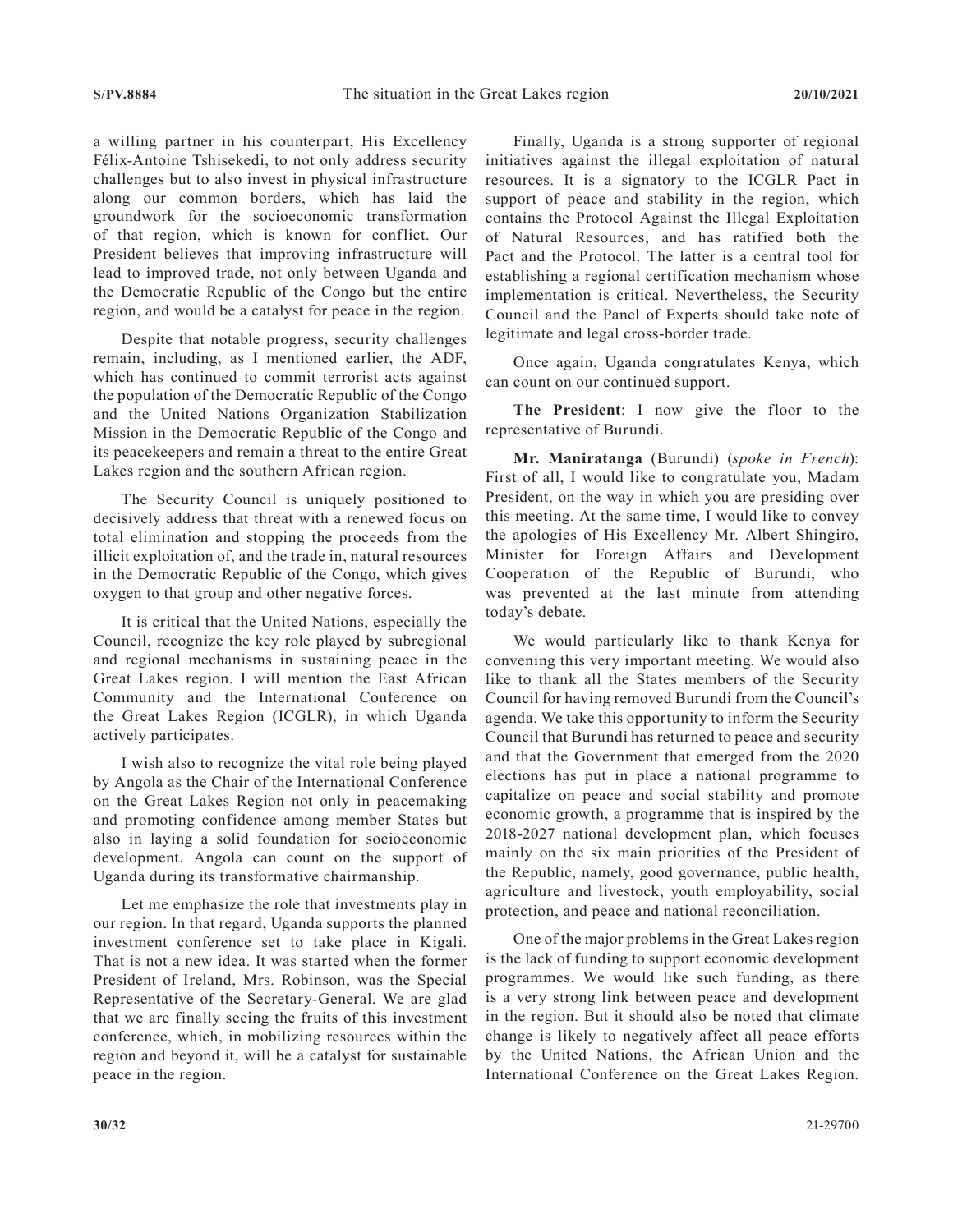All efforts should therefore be focused on the search for funding.

We welcome the efforts made by the International Conference on the Great Lakes Region, which is based in Bujumbura, to stabilize the region. Accordingly, we would like to take this opportunity to congratulate the Special Envoy of the Secretary-General of the United Nations for all the work he is doing to achieve lasting peace in the Great Lakes region. In particular, we welcome the approach that has been used to develop the regional strategy and its action plan. The participatory process in its drafting predisposes the region to obtain very positive results and, in the end, to restore peace and security to it. We therefore support all the efforts of the Special Envoy and call upon the international community to also provide assistance so that his action plan can be easily implemented.

Before concluding, we would like to promote the Burundian model of reconciliation for a lasting peace. We would also like to inform Council members that Burundi is willing not only to contribute to peace operations missions but also to serve in rapprochement processes or in good offices missions to try to use its peace-restoration model not just in the subregion, but wherever the need for it arises.

**The President**: I now give the floor to the representative of Rwanda.

**Mrs. Rugwabiza** (Rwanda): Rwanda congratulates the Republic of Kenya and you, Madam President, for Kenya's presidency of the Security Council during this month and, more importantly, for organizing today's very important Council debate on supporting the renewed commitment of the countries of the Great Lakes region in seeking sustainable solutions to root causes and drivers of conflict.

I have the honour to deliver this statement on behalf of Mr. Vincent Biruta, Minister for Foreign Affairs and International Cooperation of Rwanda, who could not join today's important debate owing to unavoidable circumstances.

I thank the Assistant Secretary-General for Africa, Mrs. Martha Pobee, the Special Envoy for the Great Lakes Region, Mr. Huang Xia, the Executive Secretary of the International Conference of the Great Lake Region (ICGLR), Mr. João Samuel Caholo, for their very insightful briefings.

I also wish to acknowledge the representatives of the countries of the region and welcome in particular the presence today of His Excellency Mr. Téte António, Minister for Foreign Affairs of Angola and, through him, salute the leadership of Angola as the current President of the ICGLR and the impressive efforts that Angola has been making in support of peace and security in the Great Lakes region. I also wish to acknowledge the presence in this Chamber of the High Representative of the President of the Democratic Republic of Congo, Mr. Claude Ibalanky Ekolomba.

Today's debate is taking place at a time when the countries of our region are facing the full-blown social and economic impact of the coronavirus disease (COVID-19) pandemic. Despite these circumstances, foreign and domestic "negative forces" operating in eastern Democratic Republic of the Congo continue to remain active. The recent report of the Secretary-General (S/2021/836) indicates that grave human rights violations continue to take place in the Great Lakes region, including in eastern Democratic Republic of the Congo.

Rwanda has faced as number of cross-border attacks from negative forces that are illegally operating in the Democratic Republic of the Congo. The most recent attack occurred on 27 August, when members of the Forces démocratiques de libération du Rwanda crossed the border into Rwanda through the Rubavu district before being neutralized. The illicit flows of arms and ammunition and the ongoing recruitment of new members by negative forces, as well as the illegal exploitation of mineral resources, mean that those forces are still able to organize and recruit new combatants, supply equipment and continue to cause instability and terrorize the local populations.

In that regard, we welcome the unilateral ceasefire that was announced earlier this week by His Excellency President Faustin Touadera. We heard from him earlier this week regarding the insecurity and human rights violations that continue to be caused by armed groups that are still operating in the Central African Republic. We hope that all goodwill partners, as well as the armed groups that are parties to the peace agreement, will join in respecting and supporting the ceasefire.

I wish to make the following three points to the members of the Security Council.

First, for the Great Lakes region to realize its potential for development and prosperity, peace and